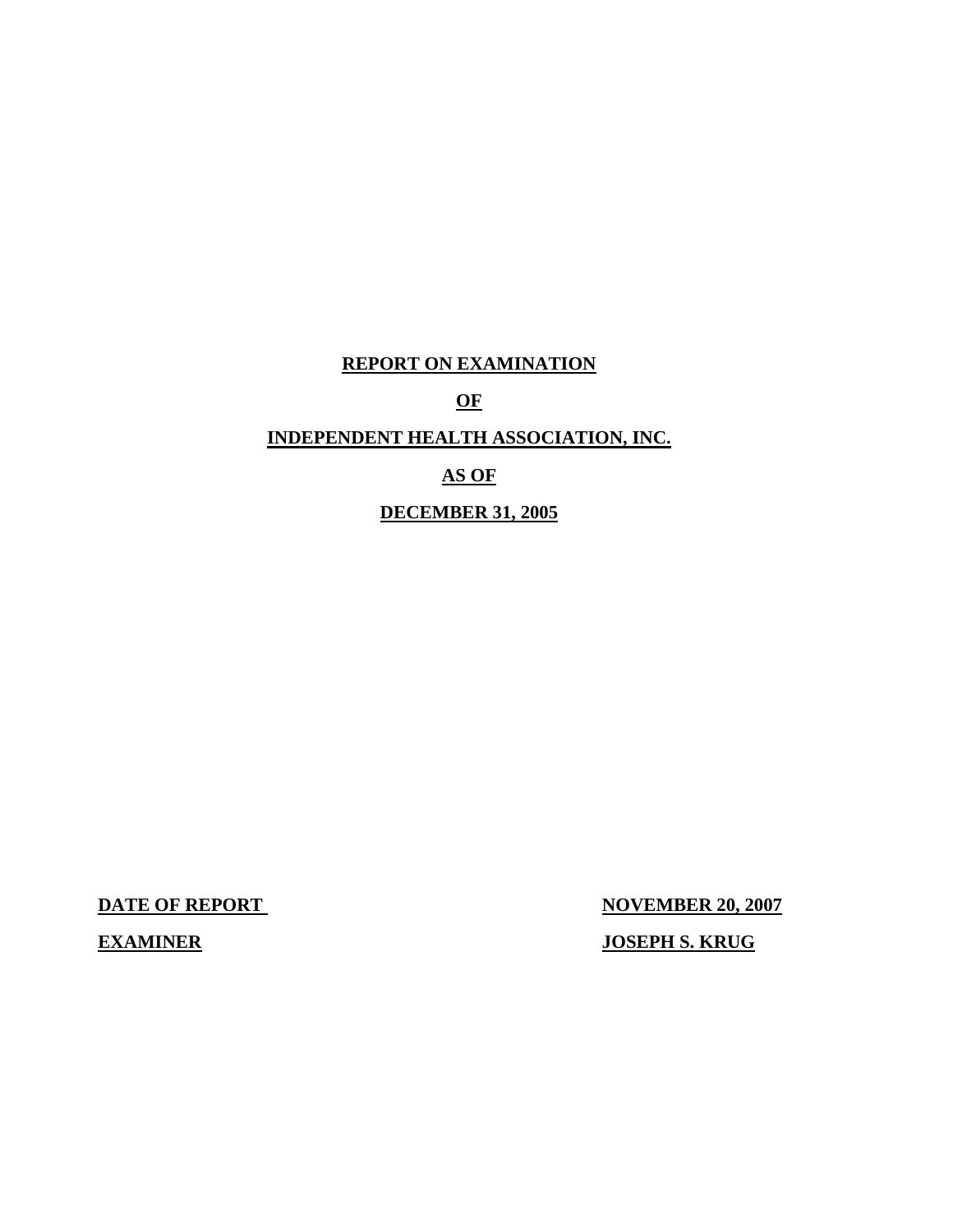# **TABLE OF CONTENTS**

# **ITEM NO.**

# **PAGE NO.**

| 1. Scope of examination                                                                                                                                                                                                                                                | $\overline{2}$                                       |
|------------------------------------------------------------------------------------------------------------------------------------------------------------------------------------------------------------------------------------------------------------------------|------------------------------------------------------|
| 2. Executive summary                                                                                                                                                                                                                                                   | 3                                                    |
| 3. Description of HMO                                                                                                                                                                                                                                                  | 3                                                    |
| A. Management<br>B. Territory and plan of operation<br>C. Reinsurance<br>D. Holding company system<br>E. Inter-company agreements<br>F. Significant operating ratios<br>G. Provider/IPA arrangements and risk sharing<br>H. Accounts and records<br>I. Enrollment data | 4<br>$\tau$<br>9<br>10<br>15<br>16<br>17<br>19<br>20 |
| 4. Financial statements                                                                                                                                                                                                                                                | 21                                                   |
| A. Balance sheet<br>B. Statement of revenue and expenses                                                                                                                                                                                                               | 21<br>23                                             |
| 5. Claims unpaid                                                                                                                                                                                                                                                       | 25                                                   |
| 6. Market conduct activities                                                                                                                                                                                                                                           | 25                                                   |
| A. Claims processing<br>B. Prompt payment<br>C. Utilization review<br>D. Schedule M<br>E. Healthy NY review<br>F. Commissions                                                                                                                                          | 26<br>28<br>31<br>34<br>34<br>36                     |
| 7. Compliance with prior report on examination                                                                                                                                                                                                                         | 38                                                   |
| 8. Summary of comments and recommendations                                                                                                                                                                                                                             | 43                                                   |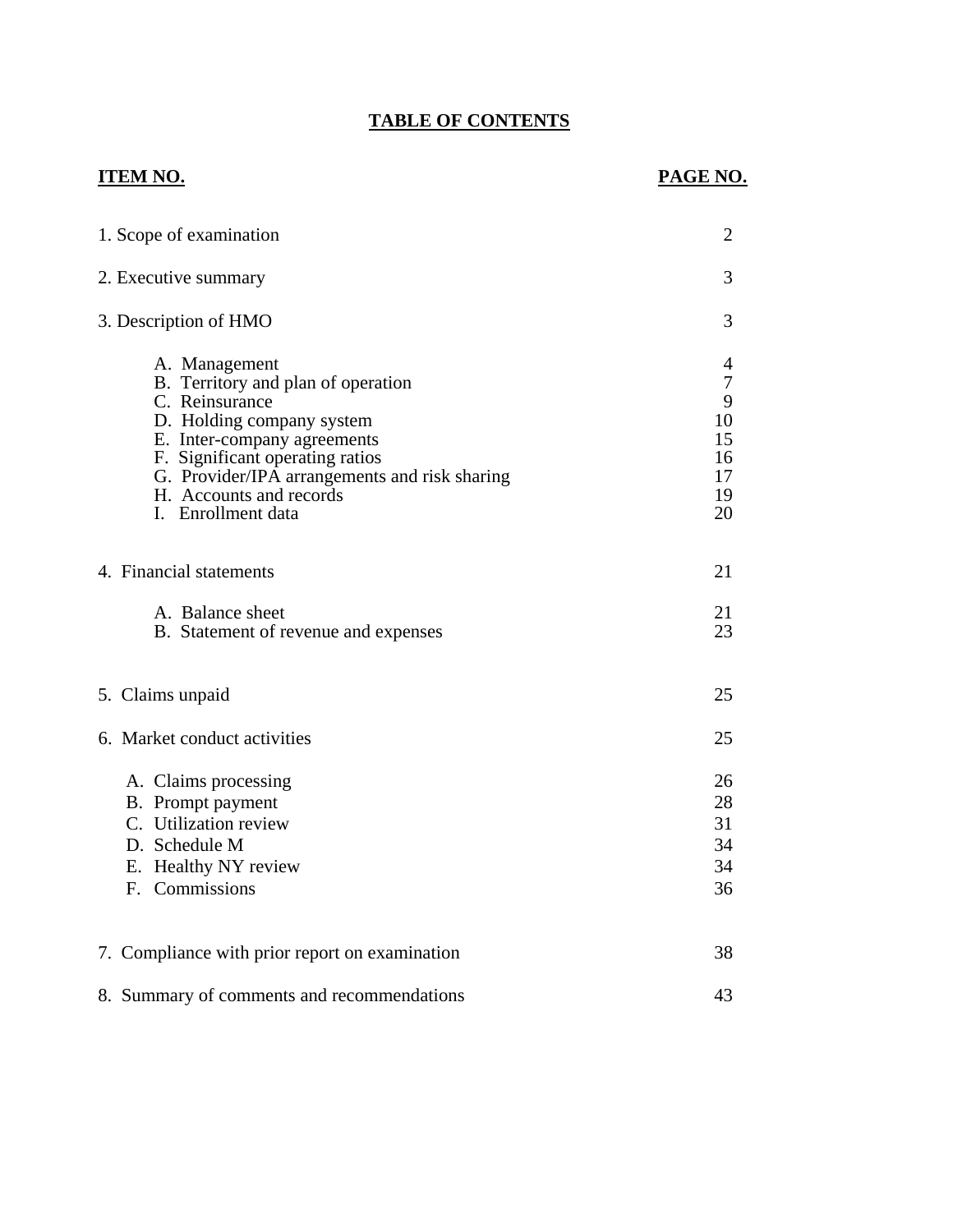

STATE OF NEW YORK INSURANCE DEPARTMENT 25 BEAVER STREET NEW YORK, NEW YORK 10004

Eliot Spitzer Eric R. Dinallo Governor Superintendent Contract Contract Contract Contract Contract Contract Contract Contract Contract Contract Contract Contract Contract Contract Contract Contract Contract Contract Contract Contract Contract Contract

November 20, 2007

Honorable Eric R. Dinallo Superintendent of Insurance Albany, New York 12257

Sir:

Pursuant to the requirements of the New York Insurance Law and in compliance with the instructions contained in Appointment Number 22473 dated March 10, 2006, attached hereto, I have made an examination into the condition and affairs of Independent Health Association, Inc. as of December 31, 2005 and submit the following report thereon.

The examination was conducted at the HMO's home office located at 511 Farber Lakes Drive, Williamsville, New York 14221.

Whenever the designations "the HMO" or "IHA" appear herein without qualification, they should be understood to indicate Independent Health Association, Inc. Whenever the designations, "IPA/WNY" or "IPA/CARE", appear without qualification, the designations should be understood to mean Individual Practice Association of Western New York, Inc. and IPA CARE, Inc., respectively, affiliates and contracted providers of health services to IHA subscribers.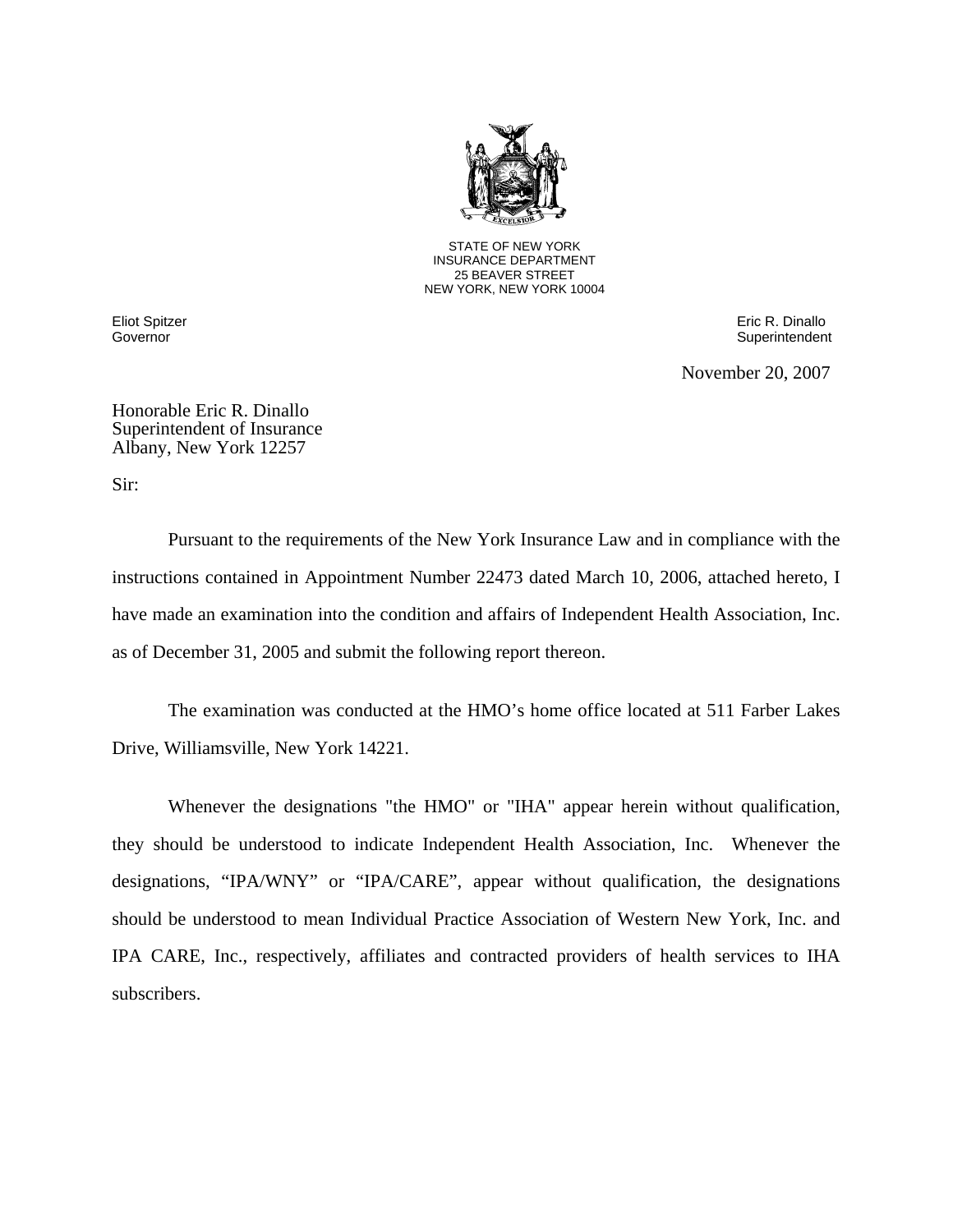# **1. SCOPE OF EXAMINATION**

<span id="page-3-0"></span>The previous examination was conducted as of December 31, 2000. This examination covered the five-year period from January 1, 2001, through December 31, 2005. Transactions occurring subsequent to this period were reviewed where deemed appropriate by the examiner.

The examination comprised a verification of assets and liabilities as of December 31, 2005, a review of the income and disbursements deemed necessary to accomplish such verification, and utilized, to the extent considered appropriate, work performed by the HMO's independent certified public accountants. A review or audit was also made of the following items called for in the Examiners Handbook of the National Association of Insurance Commissioners:

> History of the HMO Management and control Corporate records Territory and plan of operation Loss experience Reinsurance Accounts and records Growth of the HMO

A review was also made to ascertain what action was taken by the HMO with regard to comments and recommendations in the prior report on examination. This report on examination is confined to financial statements and comments on those matters which involve departures from laws, regulations or rules or which are deemed to require explanation or description.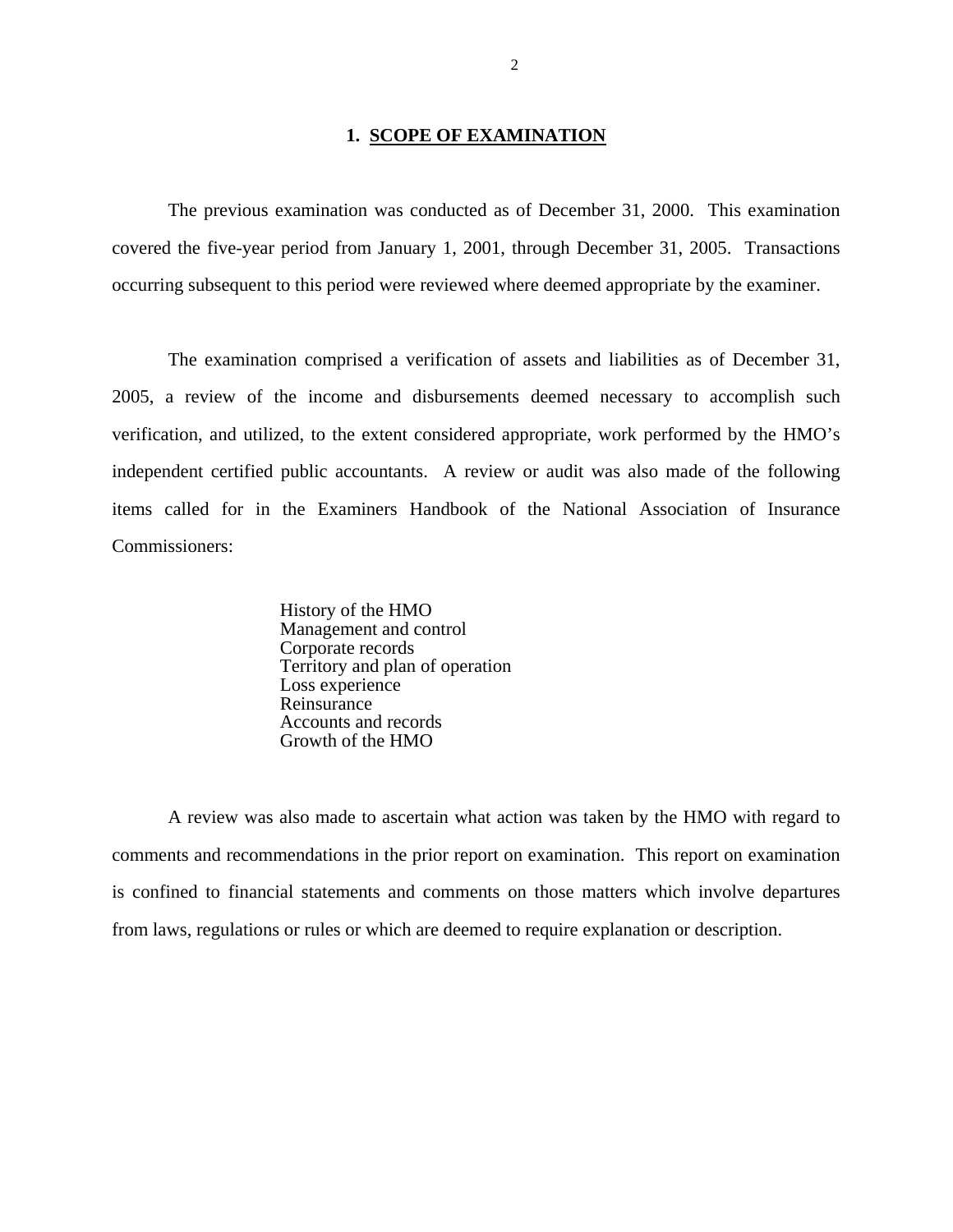# **2. EXECUTIVE SUMMARY**

<span id="page-4-0"></span>The results of this examination revealed certain operational deficiencies during the examination period. The most significant findings of this examination include the following:

- Failure to comply with the requirements of Section 3224-a of the New York Insurance Law and make appropriate payment of all claims within the forty-five day period provided by the aforementioned section of the Insurance Law, where there is not an appropriate reason for delay in payment as specified in Section 3224-a(a) and (b) of the New York Insurance Law.
- Payment of commissions to its brokers in excess of its commission rates filed with this Department.
- Failure to file biennial reports required by Section 4901(a) of the New York Insurance Law for utilization review agents.

The examination findings are described in greater detail in the remainder of this report.

# **3. DESCRIPTION OF THE HMO**

Independent Health Association, Inc. operates as a health maintenance organization, which offers prepaid comprehensive health benefits to subscribers of the HMO. IHA was incorporated in New York State as a not-for-profit corporation on March 11, 1977 under the name Western New York Health Plan, Inc. On May 5, 1978, the HMO changed its name to Independent Health Association, Inc. by means of a charter amendment.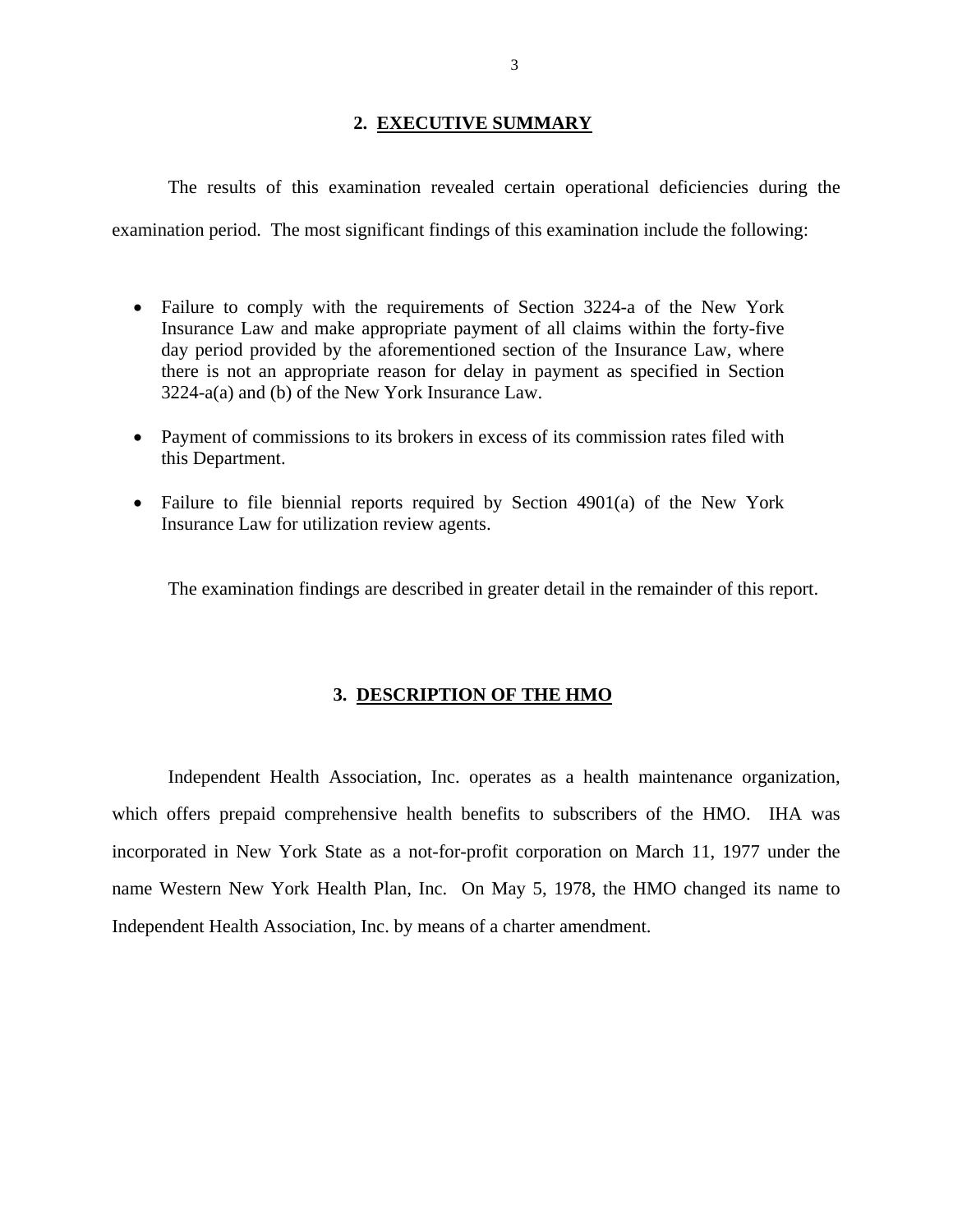<span id="page-5-0"></span>On February 9, 1980, the HMO qualified as a health maintenance organization under Title XIII of the Public Health Service Act. IHA also received authority to conduct business pursuant to Article 44 of the New York Public Health Law on February 11, 1980.

# **A. Management**

Pursuant to the HMO's charter and by-laws, management of the HMO is vested in a board of directors consisting of not less than twelve (12) or more than twenty five (25) members. As of the examination date, the board of directors was comprised of twenty (20) members. The board, during the examination period, met at least six (6) times during each calendar year. The directors as of December 31, 2005 were as follows:

John Antkowiak, M.D. Retired Colden, NY 14033

Frank J. Colantuono Board Member,

James R. Coppola Retired Williamsville, NY

Shawn Cotton, M.D. Physician,

Michael Cropp, M.D. President and CEO,

# **Name and Residence Principal Business Affiliation**

Youngstown, NY Independent Health Association, Inc,

Frederick Cohen, Esq. Secretary & General Counsel, Buffalo, NY Independent Health Association, Inc.,

East Aurora, NY East Aurora Family Practice, LLP,

Amherst, NY Independent Health Association, Inc.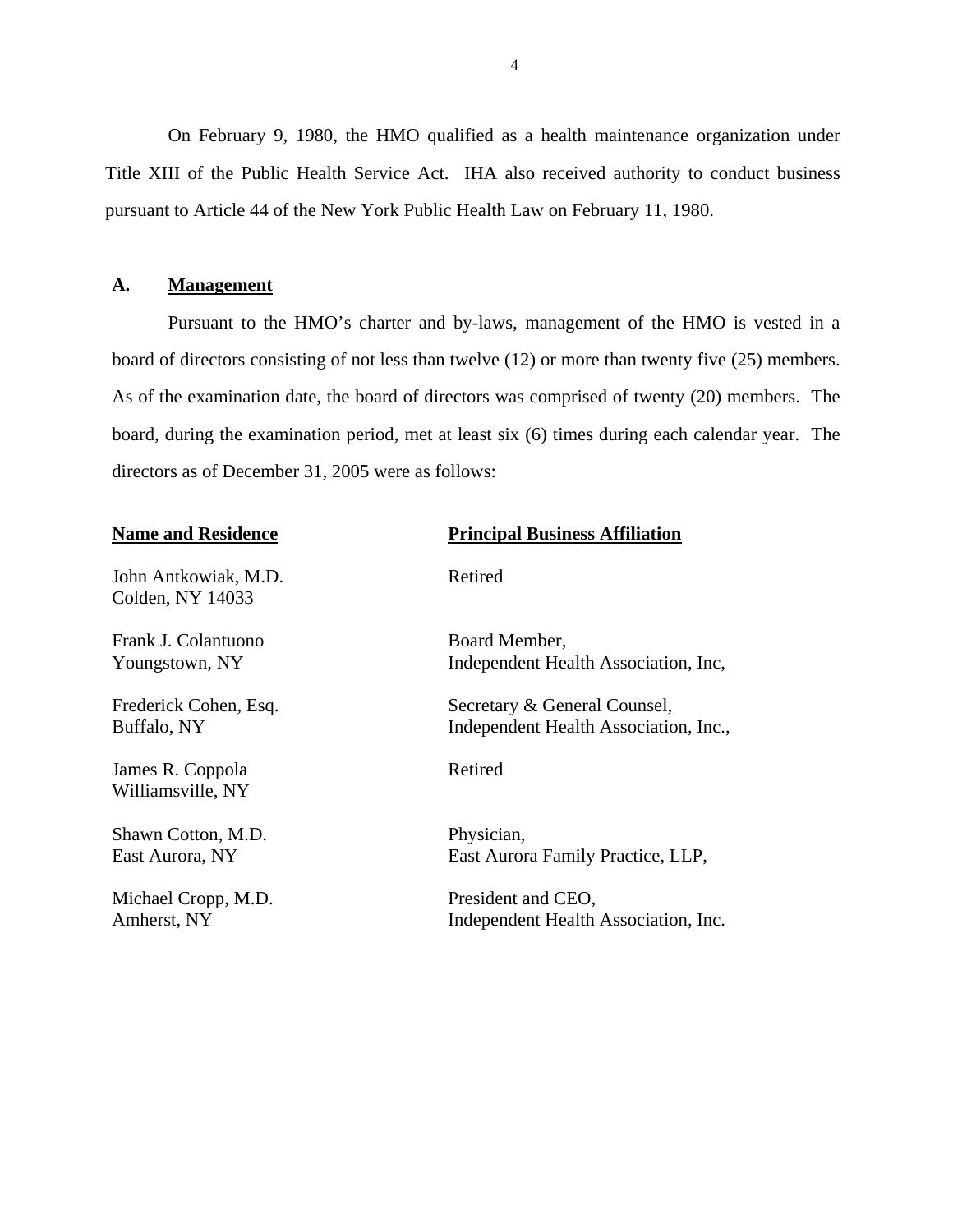# **Name and Residence**

John J. Culkin Amherst, NY

Clarence, NY Mark Hamister

Michael Heimerl, M.D. Eggertsville, NY

Mark Johnson East Amherst, NY

Donna M. Kelsch Sanborn, NY

Brenda W. McDuffie Buffalo, NY

Donald Robinson, M.D. Eden, NY

Edward Stehlik, M.D. Buffalo, NY

Duane J. Sundell Williamsville, NY

Richard T. Tillotson, Jr. Buffalo, NY

John N. Walsh, III Buffalo, NY

Sidney N. Weiss, CPA Williamsville, NY

# **Principal Business Affiliation**

Retired

Chairman and CEO, The Hamister Group, Inc.

Retired

Treasurer, Executive Vice President & CFO, Independent Health Association, Inc.

Retired

President and CEO, Buffalo Urban League, Inc.

Retired

Retired

Retired

Retired

Chairman and CEO, Walsh Duffield Cos., Inc.,

Managing Partner, Brody, Weiss, Zucarelli & Urbanek, CPAs, PC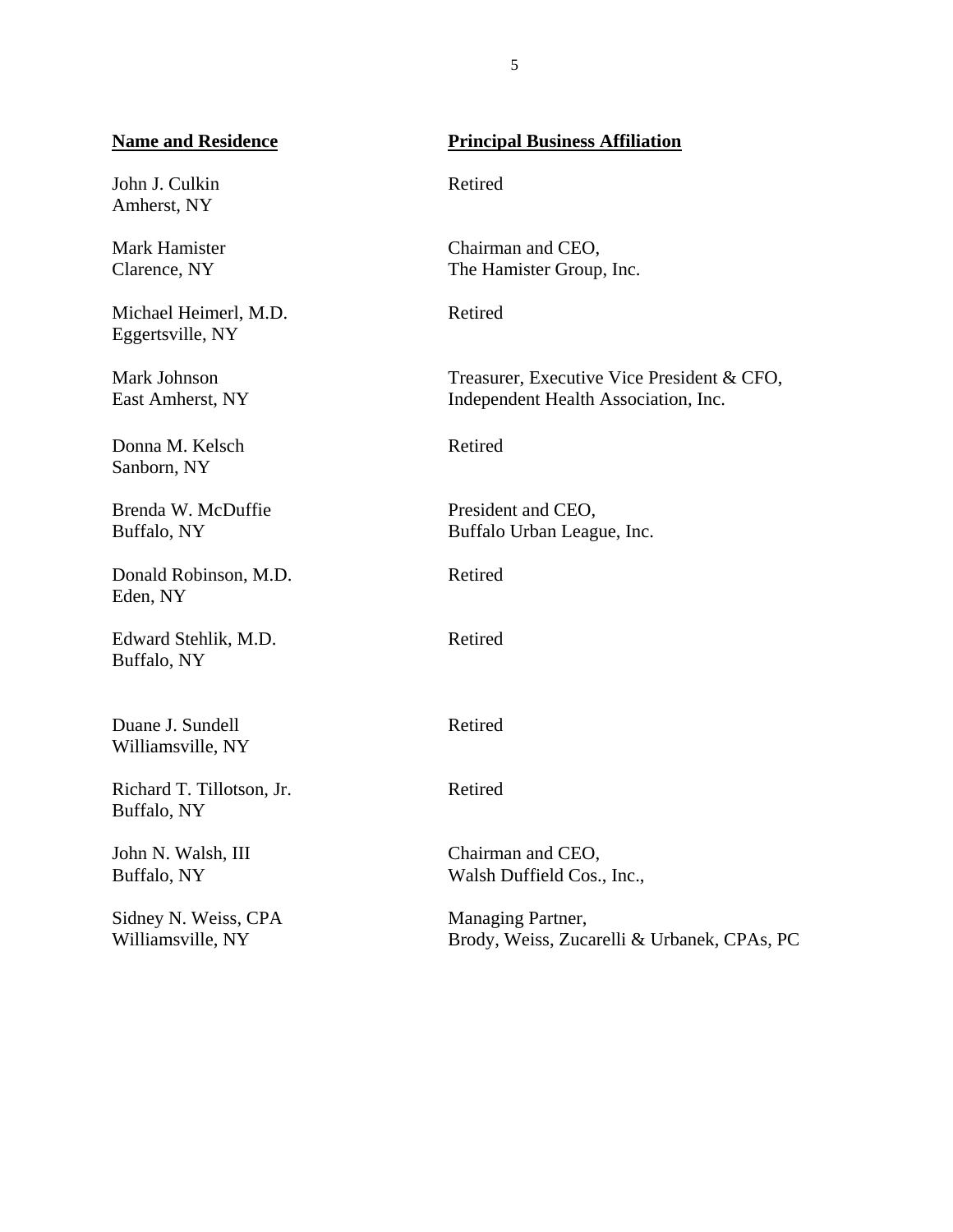R. Marshall Wingate President,

Barry N. Winnick, D.D.S.<br>
E. Amherst, NY<br>
Amherst

# **Name and Residence**  Principal Business Affiliation

Buffalo, NY 14216 DynaCom Industries, Inc.

Amherst Dental Group

At December 31, 2005, seventeen (17) directors (85.0% of the board members) were enrollees of IHA in compliance with Part 98-1.11(f) of the New York Health Department's Administrative Rules and Regulations (10 NYCRR 98).

The minutes of all meetings of the Board of Directors and committees thereof held during the examination period were reviewed. All board meetings held during the examination period were well attended.

Management reports, essential to the operations of the HMO were provided to the management of the HMO during the period under review. The HMO has complied with the requirements of Circular Letter 9 (1999) relative to the maintenance of procedures manuals.

The principal officers of the HMO, at December 31, 2005, were as follows:

# **Name** Title

Barry N. Winnick, D.D.S.<br>
Michael Cropp<br>
President & Michael Cropp President & CEO<br>Frederick Cohen, Esq. Secretary & Gene

Frederick Cohen, Esq.<br>
Mark Johnson<br>
Treasurer, Executive Vice Pre Mark Johnson<br>
Treasurer, Executive Vice President & CFO<br>
Senior Vice President, Operations & HCS Carol Cassell Senior Vice President, Operations & HCS<br>
Robert Hoover Senior Vice President of Information Tech Senior Vice President of Information Technology & CIO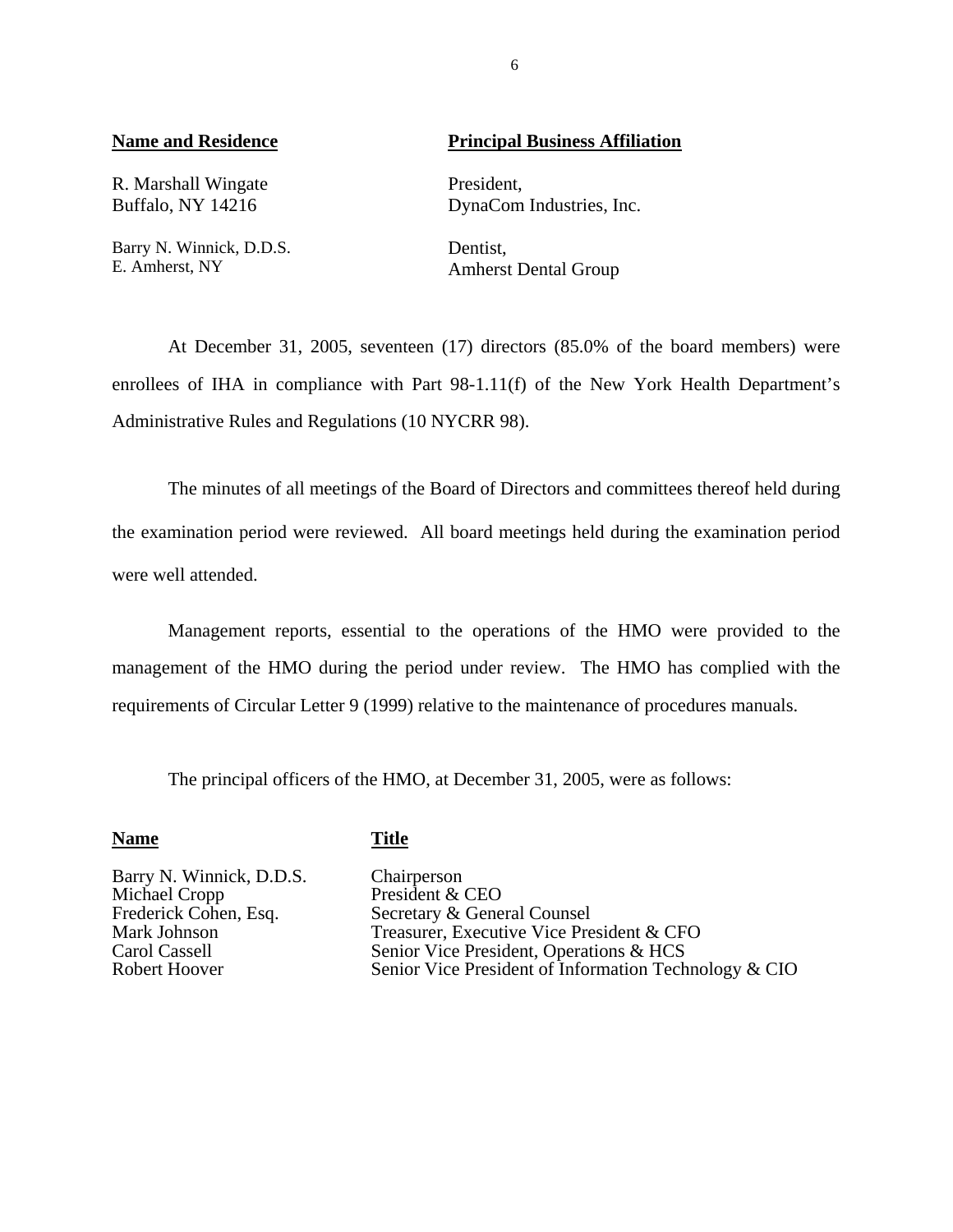# <span id="page-8-0"></span>**B. Territory and Plan of Operation**

The HMO is authorized under a Certificate of Authority to do business as a health maintenance organization pursuant to the provisions of Article 44 of the New York State Public Health Law within the following counties of New York State:

### Western New York Region

Erie Niagara Allegany **Orleans** Chautauqua **Cattaraugus** Genesee Wyoming

As of December 31, 2005, the HMO was also authorized to operate as a health maintenance organization serving the Medicaid population pursuant to Article 44 of the New York State Public Health Law within the following counties of New York State:

| Cattaraugus | Erie    |
|-------------|---------|
| Chautauqua  | Niagara |
| Genesee     | Orleans |

IHA provides the following health insurance products: commercial insurance products under Article 44 of the New York Public Health Law, Point of Service, Indemnity, and Preferred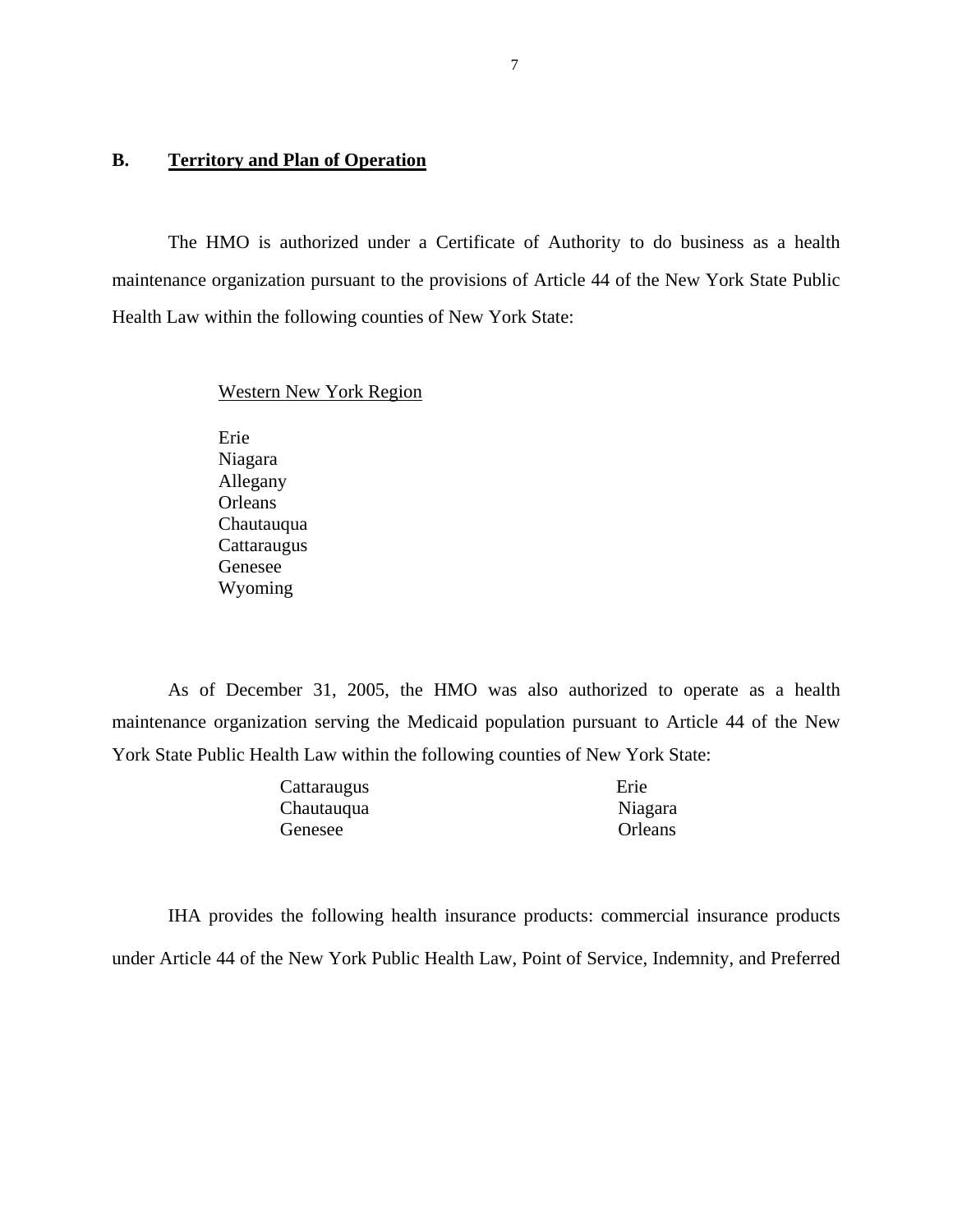Provider Organization (PPO) products, Medicaid Managed Care products as administered by the State of New York, and Managed Care products as administered by CMS.

IHA's enrollment during the examination period is as follows:

|                   | Commercial |                       | Government  |         |
|-------------------|------------|-----------------------|-------------|---------|
|                   | HMO-Only   | <b>Commercial POS</b> | Program     |         |
|                   | Membership | Membership            | Membership* | Total   |
| December 31, 2001 | 274,847    | 23,920                | 50,337      | 349,104 |
| December 31, 2002 | 262,237    | 21,862                | 50,298      | 334,397 |
| December 31, 2003 | 248,376    | 20,421                | 53,968      | 322,765 |
| December 31, 2004 | 217,946    | 14,476                | 59,400      | 291,822 |
| December 31, 2005 | 205,039    | 0                     | 62,489      | 267,507 |

\* Includes Medicare, Medicaid and Healthy New York membership.

IHA's overall membership has decreased by 23.4% since December 31, 2000. IHA's Commercial HMO-only membership decreased 25.4% during such period. It should be noted that the Commercial POS membership decreased to 0 as of December 31, 2005 because this business was switched to its subsidiary, IHBC's PPO coverage. This decrease has been partially offset by a 24.1% increase in government program membership.

IHA markets business utilizing its employees and also makes use of brokers and independent agents.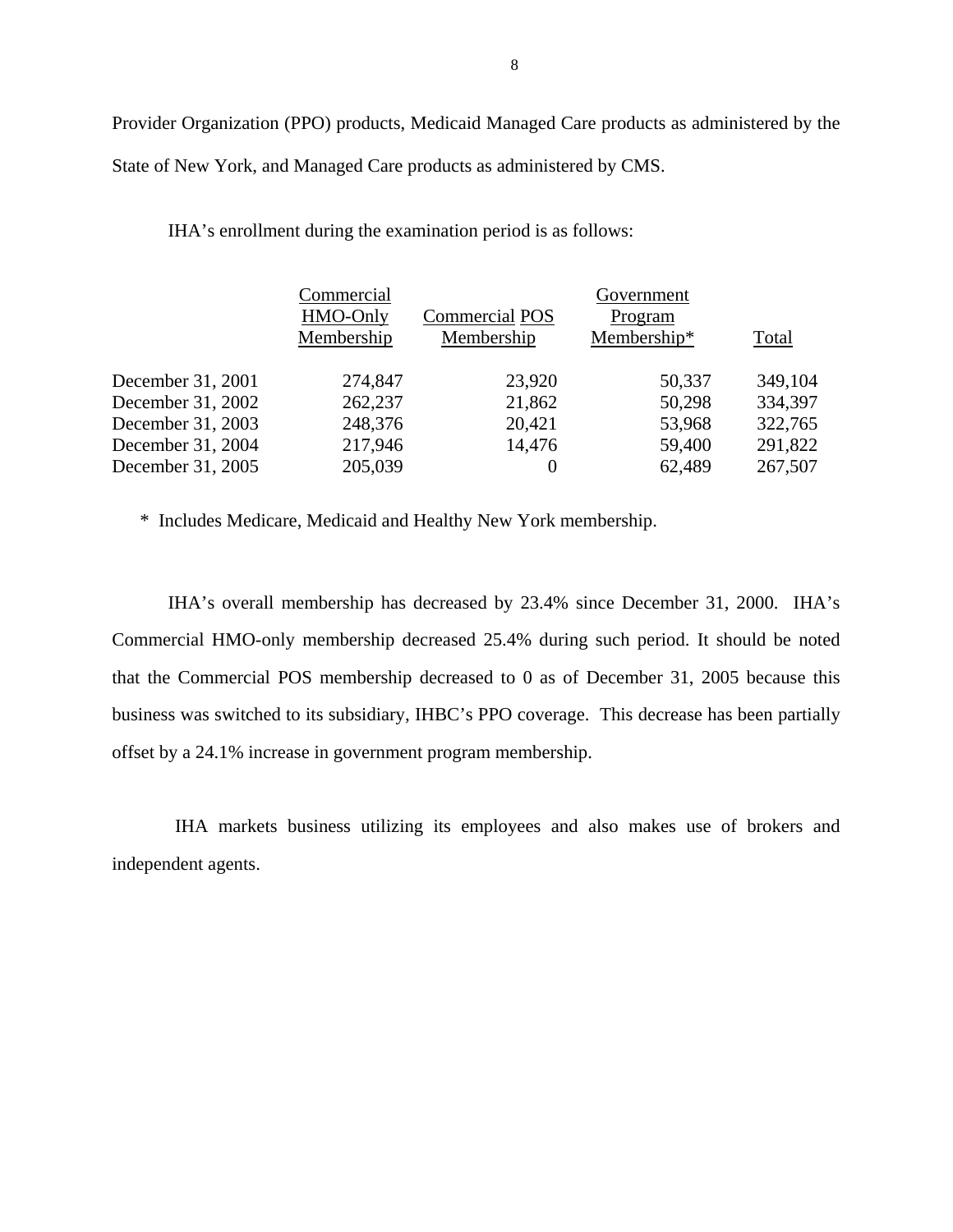# <span id="page-10-0"></span>**C. Reinsurance**

At December 31, 2005, the HMO had the following excess of loss reinsurance program in effect for its Commercial HMO-only business, Medicare Risk, and Medicaid Managed Care:

| <b>HMO</b> Hospital inpatient          |                                                                                                |
|----------------------------------------|------------------------------------------------------------------------------------------------|
| Excess of loss                         | 85% of \$750,000 excess of \$150,000 of<br>expenses per member, per contract year<br>$\bullet$ |
| Medicare risk inpatient                |                                                                                                |
| Excess of loss one layer:              | 85% of \$400,000 excess of \$100,000<br>per member, per contract year.                         |
| <b>Medicaid Managed Care inpatient</b> |                                                                                                |
| Excess of loss one layer:              | 85% of \$400,000 excess of \$100,000                                                           |

All of the above are part of one contract with Mason Insurance Company, Ltd., an unauthorized reinsurer and subsidiary of the HMO.

per member, per contract year.

The maximum reinsurance reimbursement payable under the HMO's commercial hospital inpatient contract is \$425,000 of covered expenses per commercial coverage member, per contract year. In addition, the maximum reinsurance reimbursement payable under both the Medicare Risk and Medicaid Managed Care contract is \$255,000 of covered expenses per commercial coverage member, per contract year.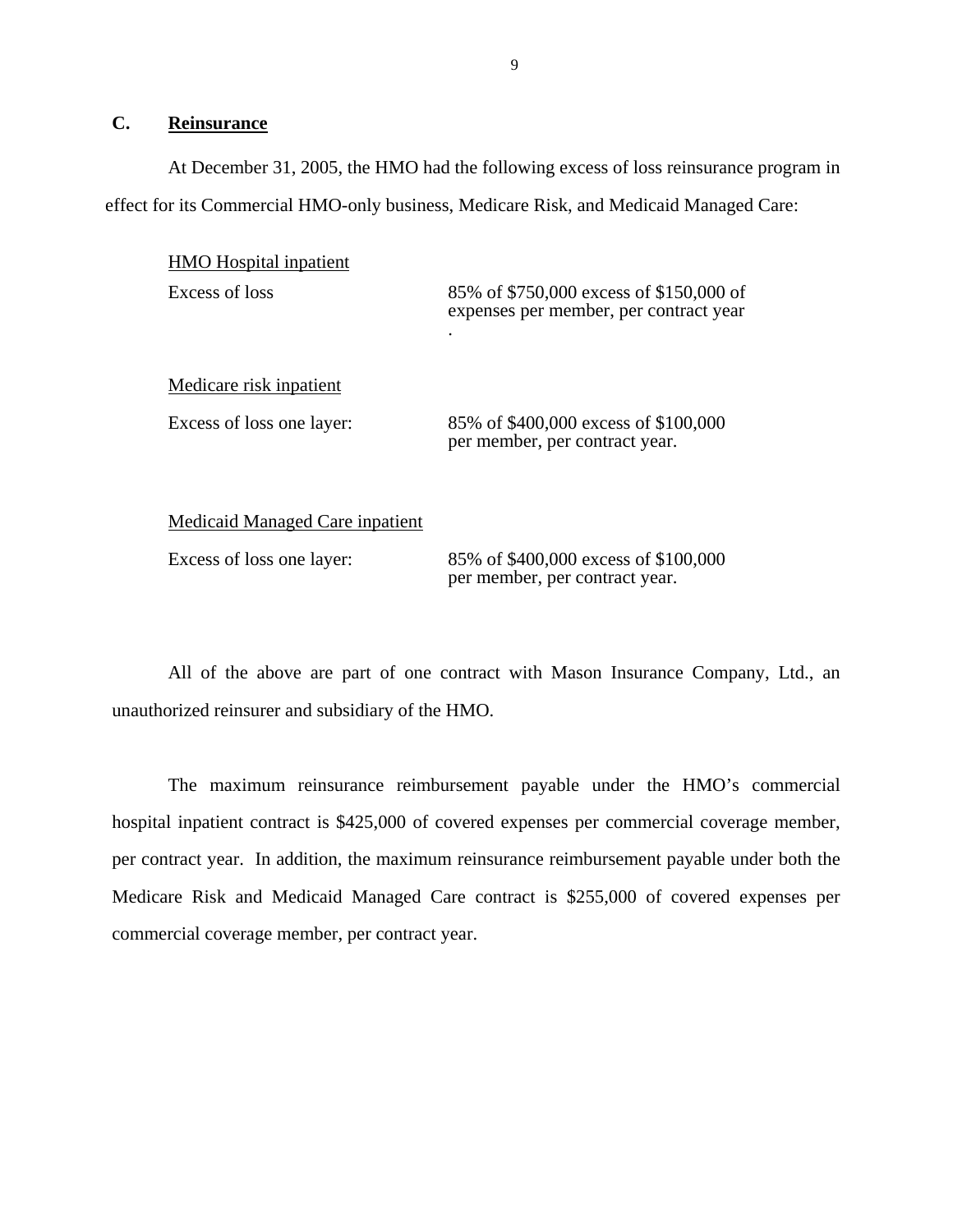<span id="page-11-0"></span>It should be noted that a review of the above reinsurance contract indicated that it contained the insolvency clause required by Section 1308(a)(2)(A)(i) of the New York Insurance Law.

# **D. Holding Company System**

The following chart depicts the HMO and its relationship to its major affiliates as of December 31, 2005:

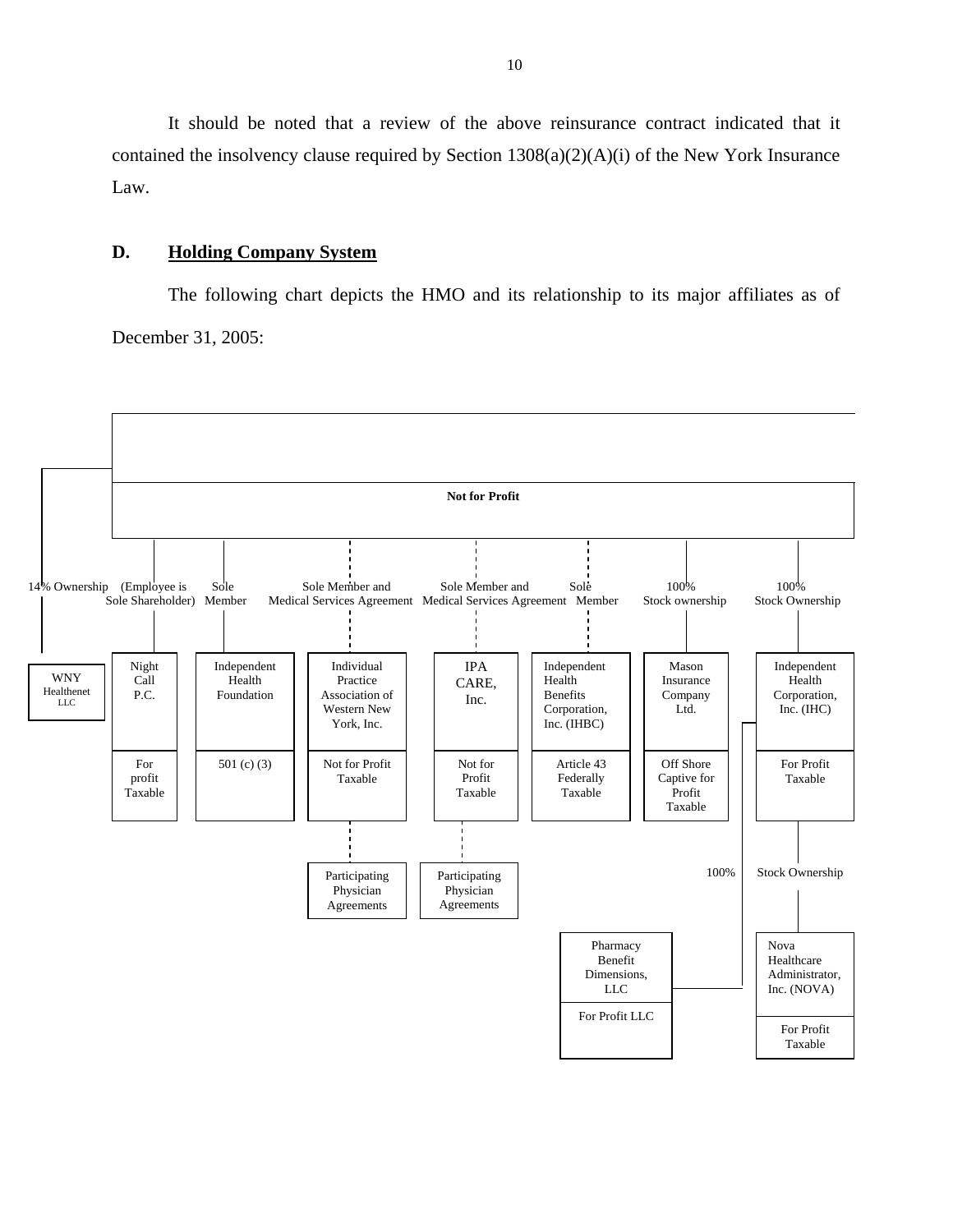# **Independent Health Corporation (IHC)**

IHC is a for-profit, wholly owned subsidiary of IHA, which offers self-funded service administration, manages self-funded insurance plans, provides pharmacy benefit management services, flexible spending accounts, and administers a contract providing printing services to IHA, its affiliates and others.

The HMO valued its investment in IHC in the amount of \$2,566,535 as of December 31, 2005. This amount represented the net equity of the subsidiary as per the audit done by the HMO's CPA firm using generally accepted accounting practices.

# **Pharmacy Benefit Dimensions, LLC**

Effective August 9, 2005, Pharmacy Benefit Dimensions, LLC was organized to provide pharmacy benefit management services to employers who maintain employee health and welfare plans.

IHC is its sole member.

# **NOVA HealthCare Administrators, Inc. (NOVA)**

NOVA is a for-profit, wholly owned subsidiary of IHC, which offers self-funded administration services, manages self-funded plans, pharmacy benefit management, and flexible spending accounts.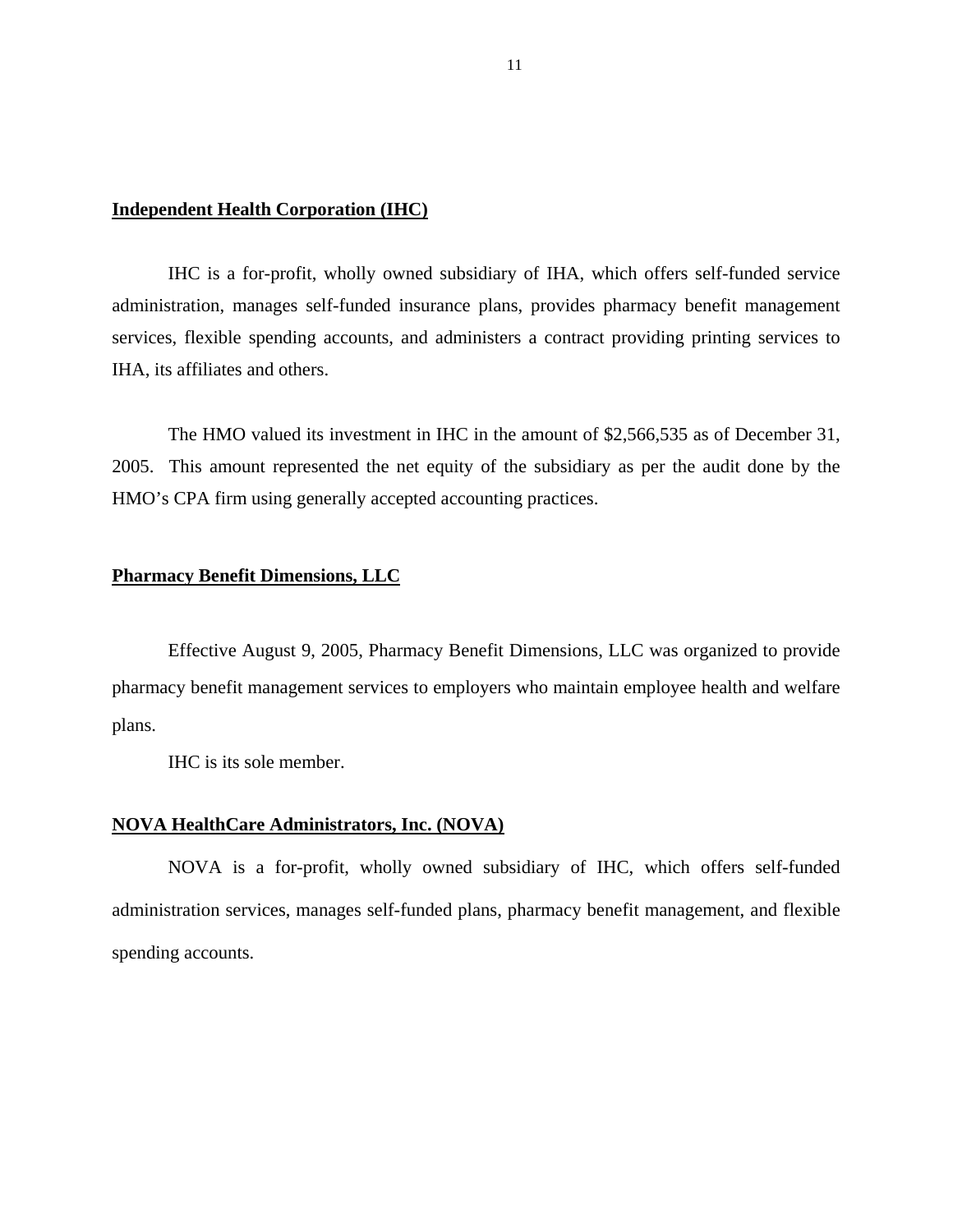# **Mason Insurance Company, Ltd. (Mason)**

Mason is a captive insurance company, domiciled in Hamilton, Bermuda**,** which began operations in 1992 and reinsures claims of IPA/WNY, IPA Care, and IHBC.

The HMO valued its investment in Mason in the amount of \$4,206,051 as of December 31, 2005. This amount represented the net equity of the subsidiary as per an audit made by the HMO's CPA firm using generally accepted accounting practices.

#### **Independent Health Foundation, Inc. (IHF)**

On April 20, 1992, Independent Health Foundation, Inc. was formed under Section 402(d) of the Not-For-Profit Corporation Law for the principal purpose of promoting and supporting the health of the community and the activities of IHA. The sole member of the corporation is Independent Health Association, Inc.

The HMO valued its investment in IHF in the amount of \$808,928 as of December 31, 2005. This amount represented the net equity of the subsidiary as per the audit made by the HMO's CPA firm using generally accepted accounting practices.

# **Independent Health Benefits Corporation (IHBC)**

Independent Health Benefits Corporation, formerly known as Integrated Benefits Corporation, was incorporated as a membership corporation under Section 402 of the Not-For-Profit Corporation Law and was organized for the purpose of engaging in any and all activities of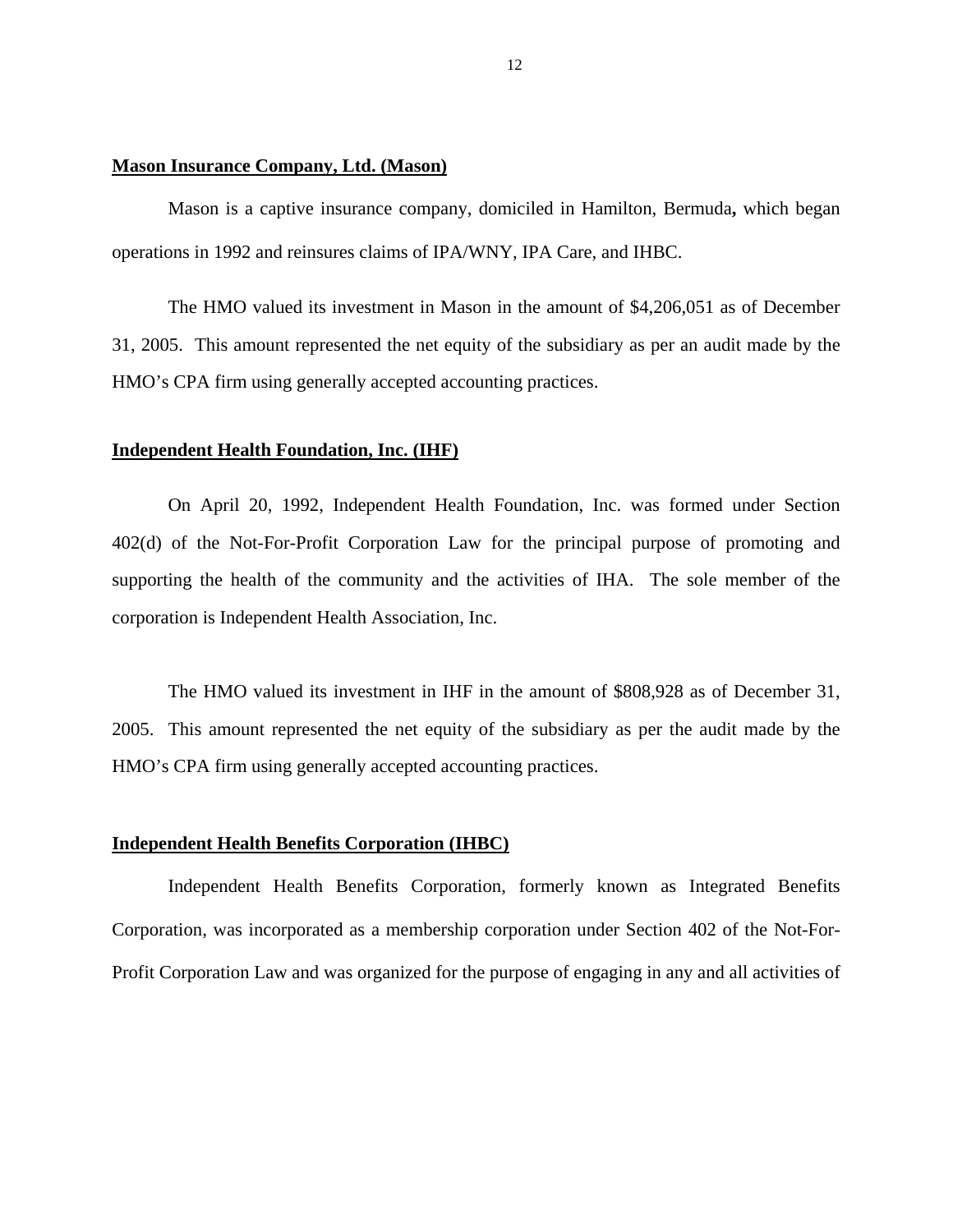a health service corporation permitted by law, described in Article 43 of the New York Insurance Law. IHBC was created as a joint venture by IHA and Capital District Physicians's Health Plan, each a health maintenance organization licensed under Article 44 of the New York Public Health Law.

In 1998, IHA, pursuant to an agreement, became the sole member of Integrated Benefits Corporation. In 2001 the name of the corporation was changed to its present name, Independent Health Benefits Corporation.

IHBC provides Point of Service, Indemnity and PPO medical benefits to specified members of the HMO. IHBC is a taxable entity for federal tax purposes. The HMO is the sole member of IHBC.

The HMO valued its investment in IHBC in the amount of \$3,109,179 as of December 31, 2005. This amount represented the net equity of the subsidiary as per the audit made by the HMO's CPA firm using generally accepted accounting practices.

#### **Individual Practice Association of Western New York, Inc. (IPA/WNY)**

IPA/WNY is a not-for-profit taxable entity for federal and New York State purposes. IHA is the sole corporate member of IPA/WNY. IPA/WNY has contractual arrangements with IHA to provide and/or arrange medical and pharmaceutical services to IHA's subscribers, including Medicare eligible participants, who reside primarily in the local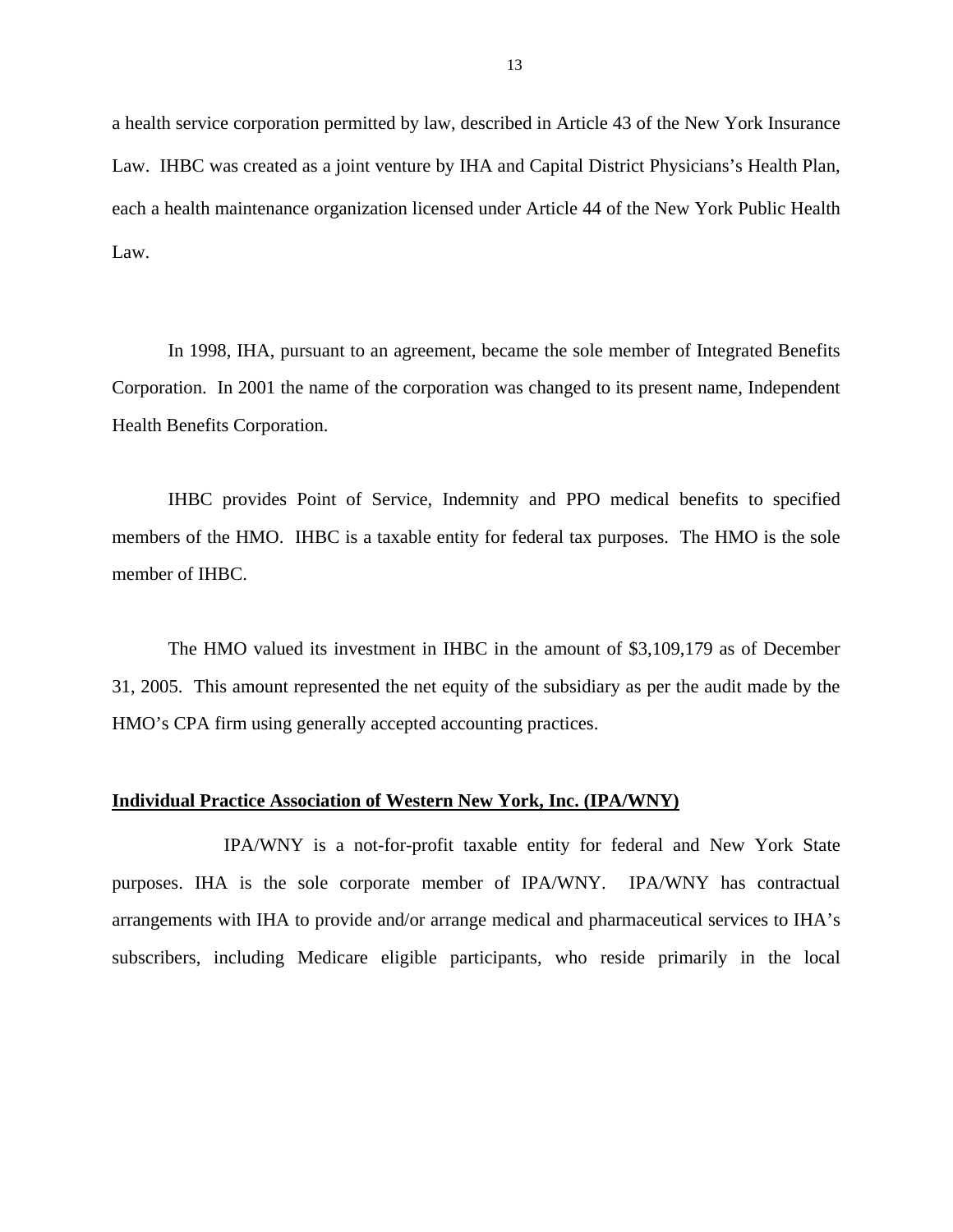geographic region. In return, IPA/WNY receives a monthly capitation fee and various administrative services provided by IHA.

The HMO valued its investment in IPA/WNY in the amount of (\$27,732,811) as of December 31, 2005. This amount represented the net equity of the subsidiary as per the audit done by the HMO's CPA firm using generally accepted accounting practices.

#### **IPA Care, Inc.(IPA Care)**

IPA Care is a not-for-profit, taxable entity for federal and New York State purposes in which IHA is the sole member corporation. IPA Care has contractual arrangements with the HMO to provide and/or arrange medical services to the HMO's Medicaid eligible participants, who reside in Erie and Niagara Counties. In return, IPA Care receives a monthly capitation fee and various administrative services provided by IHA.

The HMO valued its investment in IPA Care in the amount of (\$6,119,457) as of December 31, 2005. This amount represented the net equity of the subsidiary as per an audit made by the HMO's CPA firm using generally accepted accounting practices.

The HMO is subject to the holding company report filing requirements of Part 98-1.16(e) of the Administrative Rules and Regulations of the New York State Health Department (10 NYCRR 98-1). It should be noted that the HMO made all the required holding company filings during the period under examination.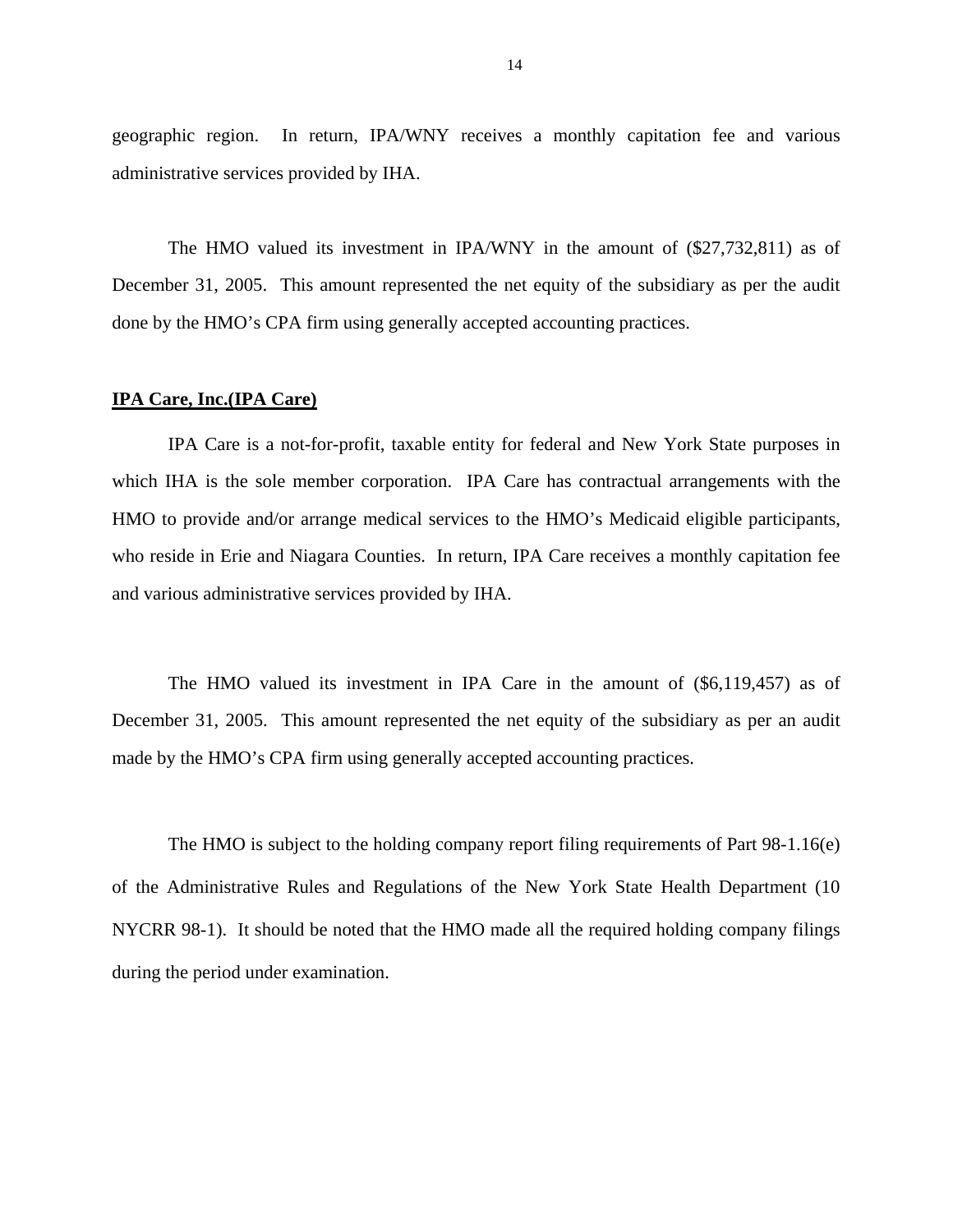# <span id="page-16-0"></span>**E. Inter-Company Agreements**

### **Administrative Services Agreement**

On October 19, 1995, the HMO executed an Administrative Services Agreement with its affiliate, IHBC. According to this agreement, various services are provided to IHBC by IHA including, but not limited, to the following:

- a) Financial, legal, internal operations, management information systems, marketing consultation and health care services as necessary for the economical operation of IHBC
- b) Develop, revise and refine new health care services products, systems, policies, procedures and software to support and enhance the business of IHBC.
- c) Such other services, including but not limited to health care services, as IHBC may from time to time request.

#### **Medical Services Agreement**

On September 24, 1996, the HMO executed an Administrative Services Agreement with its affiliate,

IPA/WNY. According to this agreement, various services are provided to IPA/WNY by IHA including, but

not limited, to the following:

- **a)** Administrative, marketing, enrollment, financial, accounting, claims processing and payment, management information systems and other functions necessary, convenient and/or appropriate for the proper administration of the Agreement and the provision of Health Care Services to the subscribers.
- **b)** IHA, the Office of the Medical Director and with active participation of IPA/WNY and its Participating Physicians, shall develop, implement and manage a comprehensive Quality Improvement program components of which, among others, are Quality Assurance and Utilization Management.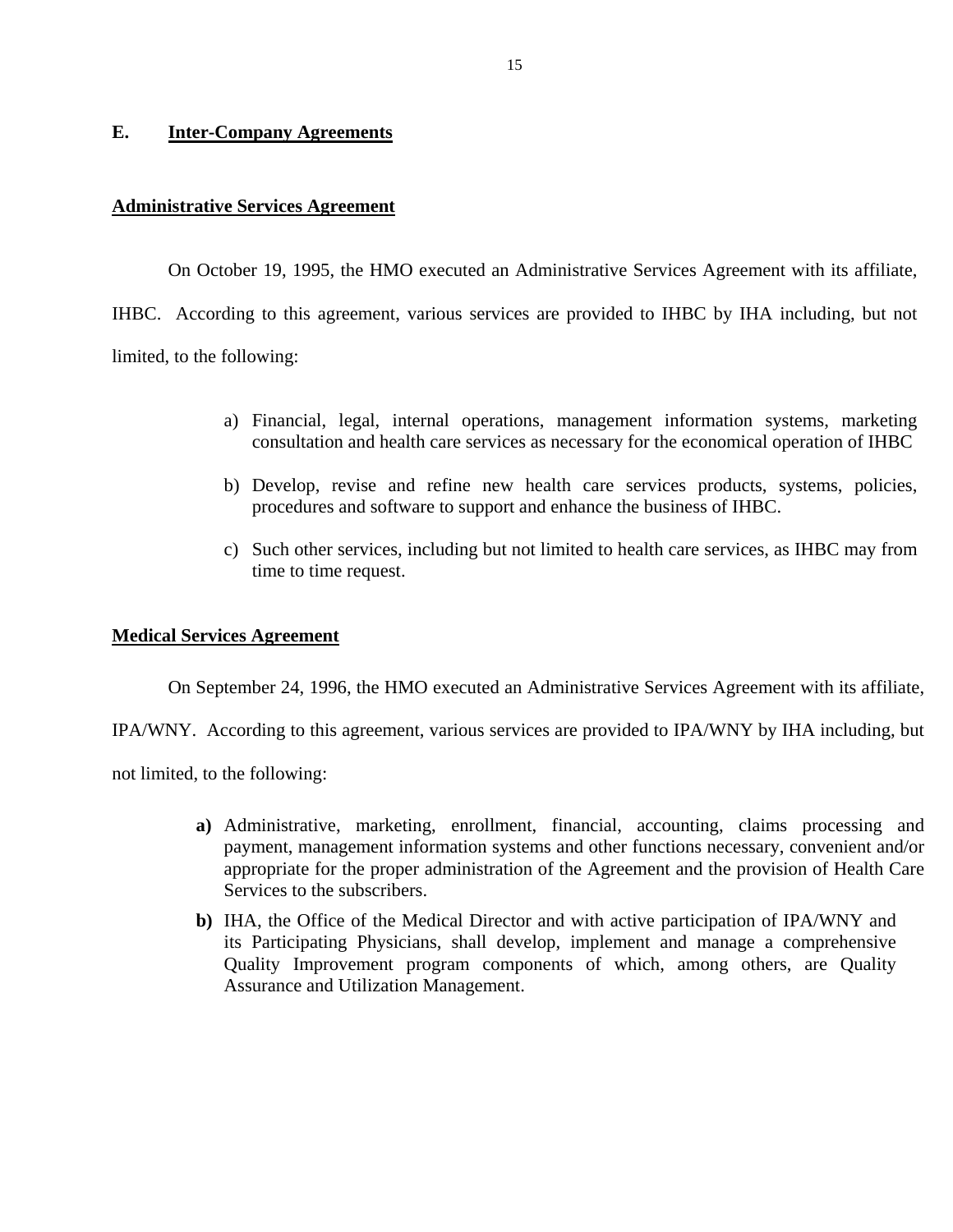- **c)** IHA shall collect all premiums and other items of income to which IHA shall be entitled.
- d) IHA shall contract with such contractors as it deems appropriate in order to provide Health Care Services to the Subscribers.
- e) IHA shall maintain a management information system and shall provide data and reports to IHA and IPA/WNY to enable IPA/WNY to conduct Utilization Review, Peer Review, Quality Improvement and Quality Assurance programs and to assist IPA/WNY to otherwise meet its responsibilities.
- f) IHA shall develop and manage a grievance system mutually acceptable to IHA and IPA/WNY Subscribers, Participating Physicians, Participating Pharmacies and Contractors.
- g) IHA shall prepare and make available to the Subscribers a list, updated from time to time, of all Participating Physicians, identifying their specialty, office address(es) and telephone numbers.
- h) IHA shall prepare and make available to the Participating Physicians a list on a monthly basis of all Subscribers who have selected that Participating Physician as their primary physician.

# **F. Significant Operating Ratios**

The underwriting ratios presented below are on an earned/incurred basis and encompass the period covered by this examination:

|                                      | Amount          | Ratio  |
|--------------------------------------|-----------------|--------|
| Claims incurred                      | \$3,453,429,188 | 87.0%  |
| Claims adjustment expenses incurred  | 195,818,902     | 4.9%   |
| Other underwriting expenses incurred | 194,644,033     | 4.9%   |
| Net underwriting gain                | 126, 139, 348   | 3.2%   |
| Premiums earned                      | \$3,970,031,471 | 100.0% |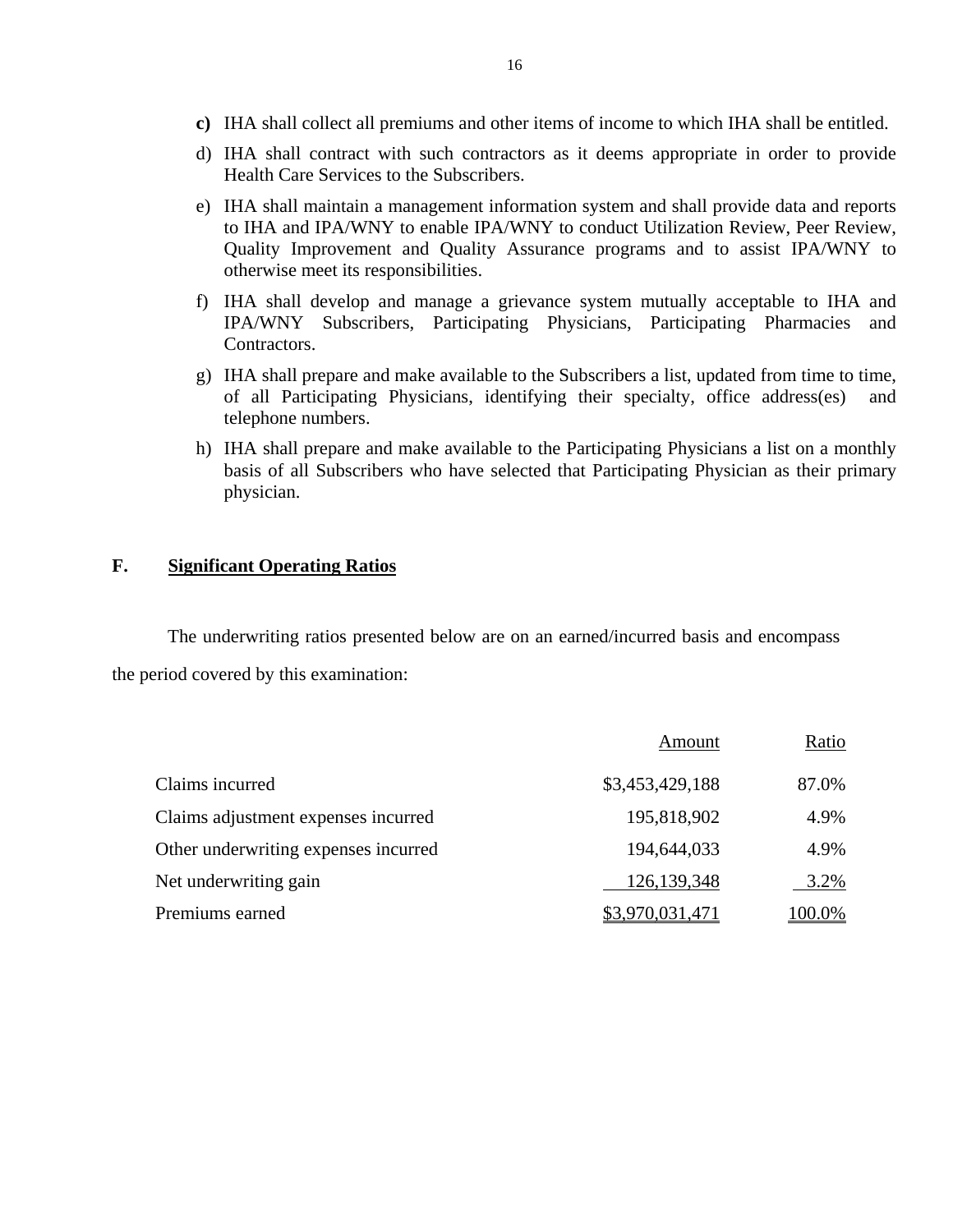# **G. Provider/IPA Arrangements and Risk Sharing**

# Withhold and Incentive Fund Arrangements

IHA and its subsidiaries, IPA/WNY and IPA/CARE, as of December 31, 2005, maintained agreements with physicians, and hospitals including hospital networks which provided for services to IHA members in exchange for a specified monthly capitation amount. In addition, the agreements provided for withhold arrangements ranging from 10% to 15% during the examination period. IHA also maintained an incentive program for specified hospital provider networks based on a pre-determined performance measurement outlined in the hospital contract.

The following is a summary of the incentive fund withhold summary during the period under examination:

|      | Incentive Fund Withhold Summary<br>For the Years $2001 - 2005$ |            |  |  |
|------|----------------------------------------------------------------|------------|--|--|
| Year | Retained                                                       | Payout     |  |  |
| 2001 | 13,256,118                                                     | 13,336,043 |  |  |
| 2002 | 14, 125, 524                                                   | 13,903,155 |  |  |
| 2003 | 202,625                                                        | 52,458     |  |  |
| 2004 | 139,555                                                        | 57,678     |  |  |
| 2005 | 103,878                                                        | 93,346     |  |  |

# **Incentive Fund Withhold Summary**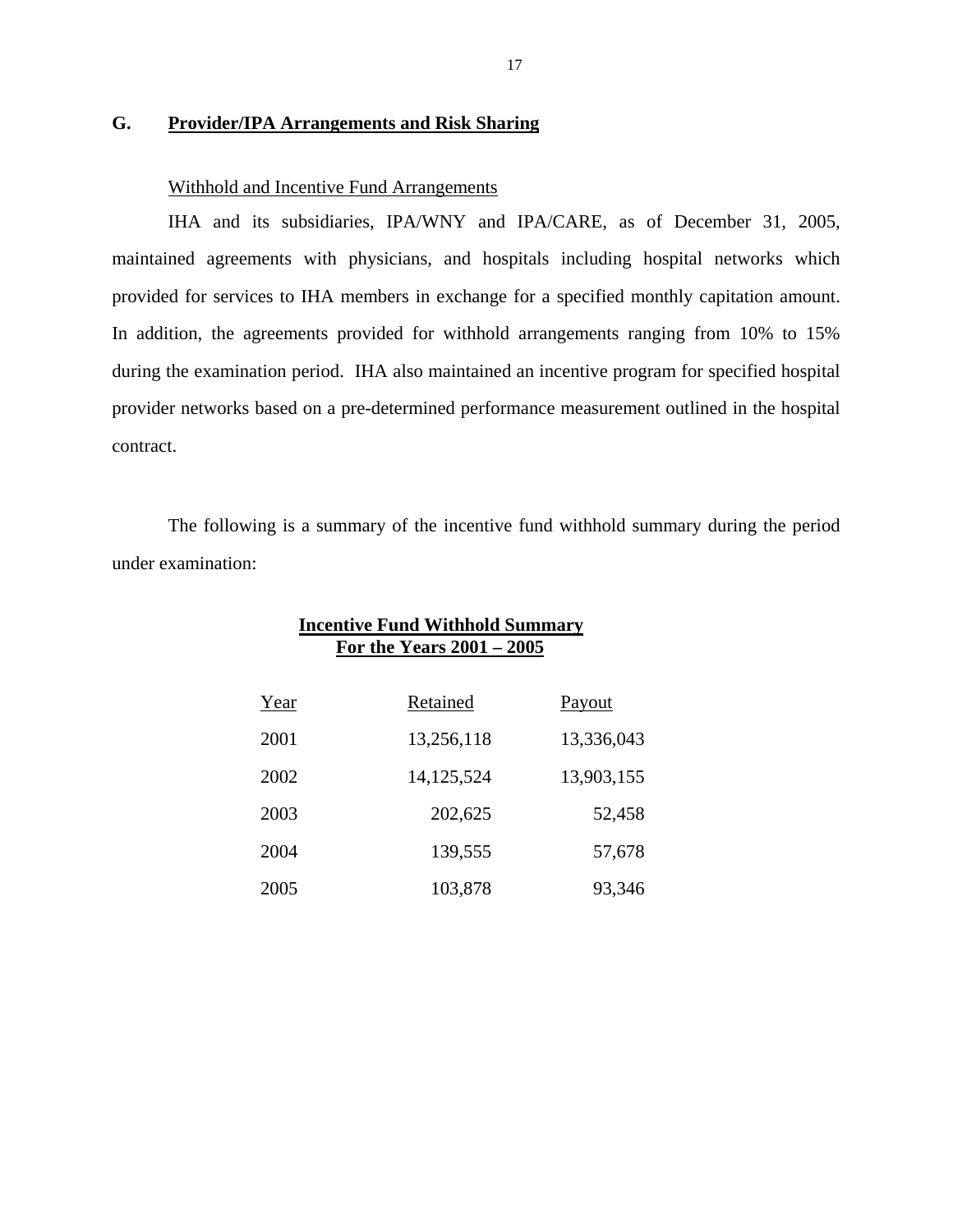# **IPA Capitation Arrangements**

As of December 31, 2005, the HMO maintained risk-sharing arrangements with IPAs as follows:

#### **1. Individual Practice Association of Western New York, Inc. (IPA/WNY)**

IHA is the sole member of IPA/WNY. IPA/WNY provides medical and pharmaceutical benefits to IHA's subscribers. Pursuant to a medical services agreement made between IHA and IPA/WNY, IHA records a monthly capitation allowance to IPA/WNY based upon the number of members covered by the contracts in force. IPA/WNY arranges for the provision of medical care services to IHA subscribers in accordance with each subscriber's respective benefit plan. The agreement between IHA and IPA/WNY provides for IHA to be responsible for the administration of the agreement, including claims processing and payment, establishment of fee schedules, utilization controls, information system operations and other administrative operations.

# **2. IPA Care, Inc.(IPA Care)**

IHA is the sole member of IPA Care, Inc. IPA Care provides health care services to IHA's Medicaid enrollees. Pursuant to a medical services agreement between IHA and IPA Care, IHA records IPA Care a monthly capitation allowance to IPA Care based upon the number of members covered by the contracts in force. IPA Care arranges for the provision of medical care services to IHA subscribers in accordance with each subscriber's respective benefit plan.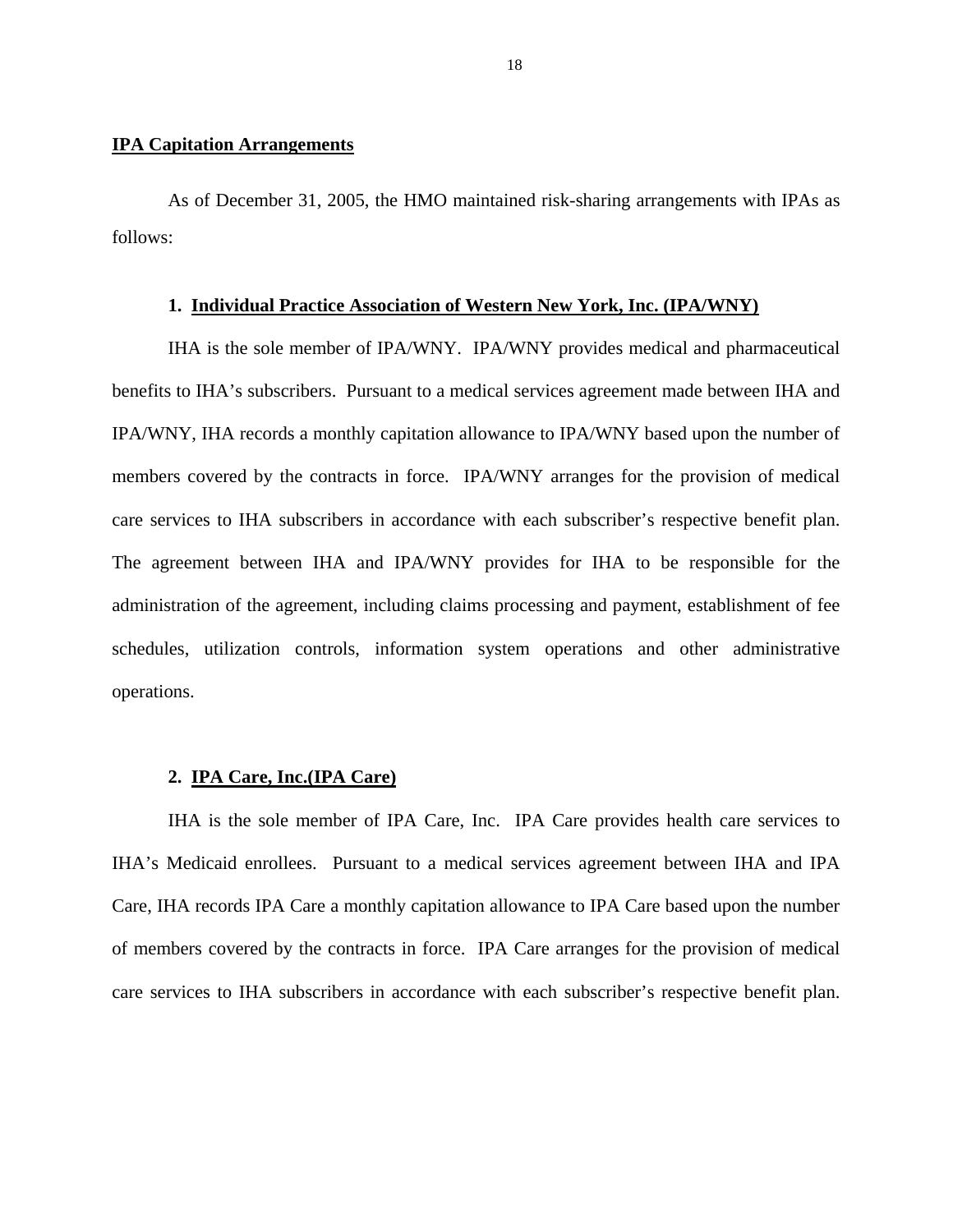<span id="page-20-0"></span>The agreement between IHA and IPA Care provides for IHA to be responsible for the administration of the agreement, including claims processing and payment, establishment of fee schedules, utilization controls, MIS operations and other administrative operations.

# **H. Accounts and Records**

A review of the HMO's accounts and records revealed the following:

### Allocation of Expenses

The prior report on examination included a comment noting that the HMO did not provide documentation of comprehensive studies relative to the allocation of expenses among its expense categories during the examination period. A review of the HMO's allocation of expenses among its expense categories during the current examination period revealed that although there was improvement over the methodologies used in the prior period, there was still need of further improvement. Subsequent to the examination period, after meeting with several of the HMO's representatives, the HMO made some revisions to its methodology for the allocation of expenses among its expense categories; however, the comprehensive studies were still lacking.

It is once again recommended that the HMO make appropriate studies relative to the allocation of expenses in future statements to this Department.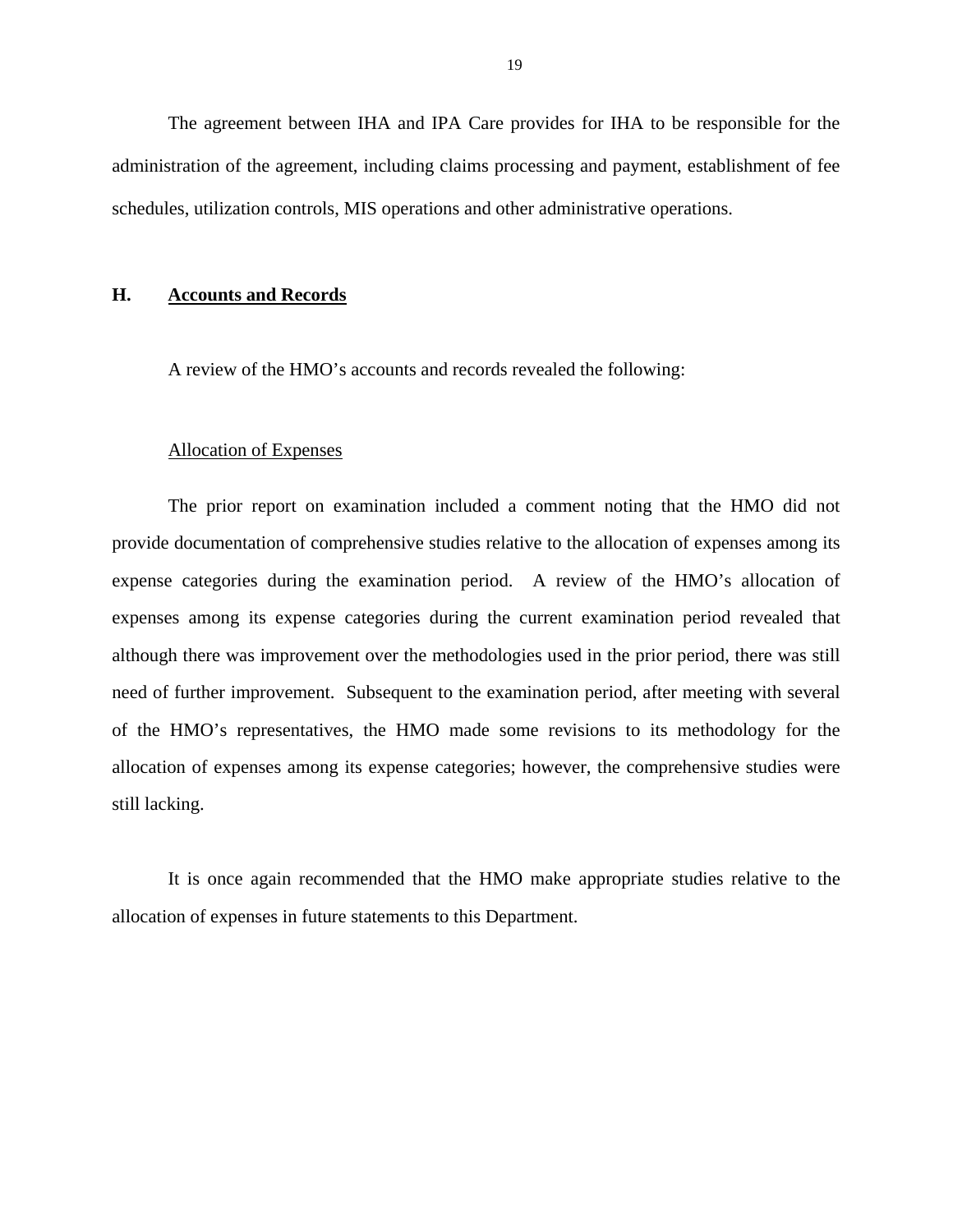# <span id="page-21-0"></span>**I. Enrollment Data**

It was determined that enrollment data for IHA for December 31, 2005 reported in Schedule 1 of the New York Data Requirements did not match the electronic information submitted by the HMO for inclusion on the Department's Intranet. On July 29, 2006, the HMO submitted amended statements to this Department to correct its reporting of member months rather than the number of members but never filed a revised electronic version of this correction.

The HMO should file an electronic version of its data requirements or supplement when the HMO makes a revision. The HMO should make such revised filing to the same person or section within the Systems Bureau (Albany) that it does when making its original submission - at the time that the HMO sends in a revised hard copy filing to this Department's Health Bureau (Unit).

It is recommended that the HMO file electronic corrections to its annual statement at the time that it sends in a revised hard copy filing to this Department's Health Bureau.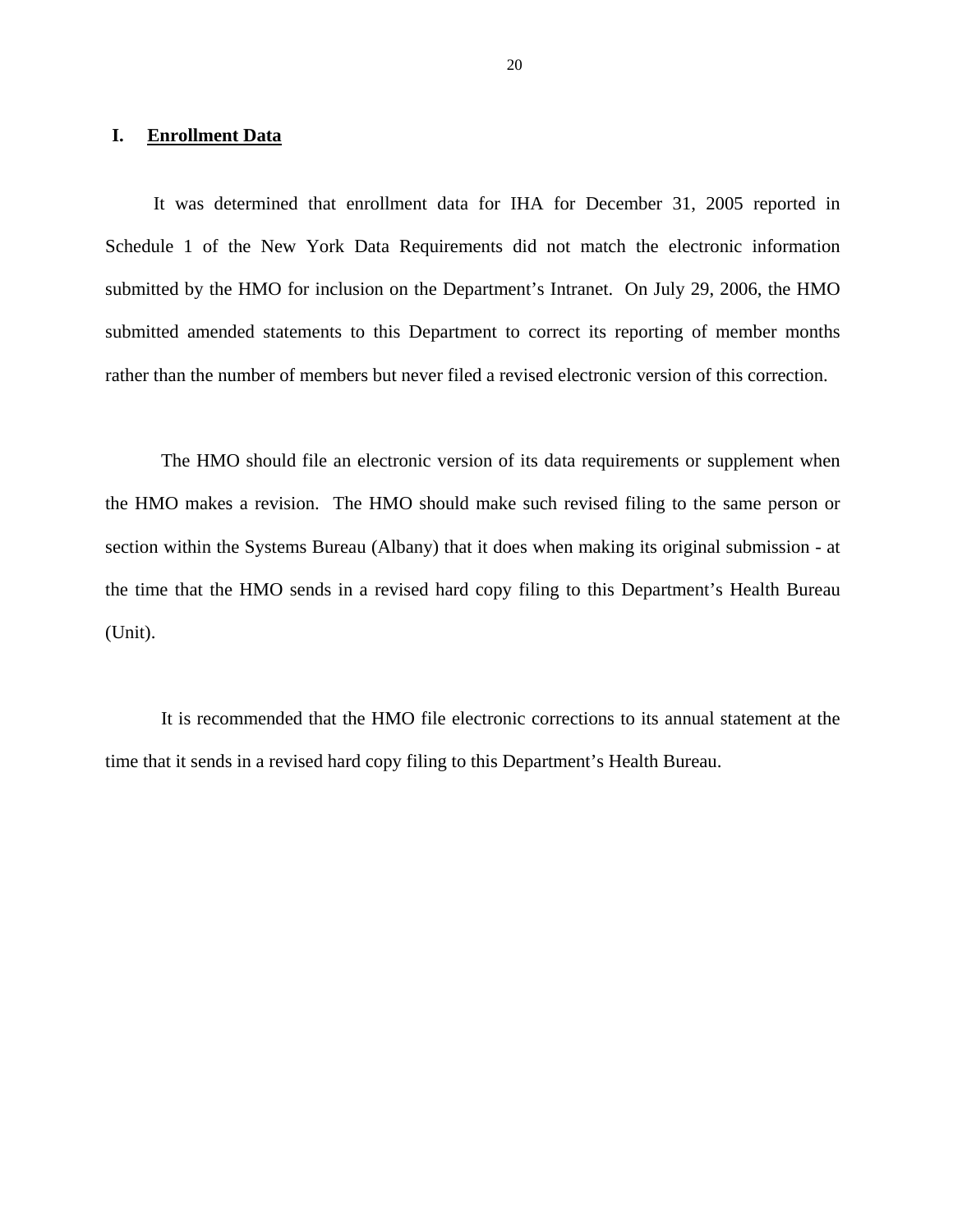# **4. FINANCIAL STATEMENTS**

# **A. Balance Sheet**

The following shows the assets, liabilities and surplus as determined by this examination as of December 31, 2005. This statement is the same as the balance sheet filed by the HMO.

|                                                      | <b>Ledger Assets</b> | Non-admitted<br><b>Assets</b> | <b>Net Admitted</b><br><b>Assets</b> |
|------------------------------------------------------|----------------------|-------------------------------|--------------------------------------|
| Assets                                               |                      |                               |                                      |
| <b>B</b> onds                                        | \$158,107,385        | $\overline{0}$                | \$158,107,385                        |
| Common stocks                                        | 19,318,853           |                               | 19,318,853                           |
| Real estate occupied by the HMO                      | 9,854,714            | 1,612,436                     | 8,242,278                            |
| Cash, cash equivalents and short-term investments    | 108,949,658          | 0                             | 108,949,658                          |
| Investment income due and accrued                    | 2,009,432            |                               | 2,009,432                            |
| Uncollected premiums                                 | 17,370,764           | 1,794,998                     | 15,575,766                           |
| Electronic data processing equipment and software    | 12,579,771           | 5,001,446                     | 7,578,325                            |
| Furniture and equipment                              | 721,024              | 721,024                       | $\theta$                             |
| Receivables from parent, subsidiaries and affiliates | 17,687,065           |                               | 17,687,065                           |
| Healthcare and other amounts receivable              | 284,548              |                               | 284,548                              |
| Pre-paid expenses                                    | 10,133,038           | 10,133,038                    | $\Omega$                             |
| Total assets                                         | \$357,016,251        | \$19,262,942                  | \$337,753,309                        |
| Liabilities                                          |                      |                               |                                      |
| Claims unpaid                                        |                      |                               | \$22,172,388                         |
| Unpaid claims adjustment expenses                    |                      |                               | 9,100,000                            |
| Aggregate health policy reserves                     |                      |                               | 8,330,000                            |
| Premiums received in advance                         |                      |                               | 2,593,089                            |
| General expenses due and accrued                     |                      |                               | 18,222,906                           |
| Federal and foreign income taxes payable and         |                      |                               | 480                                  |
| interest thereon                                     |                      |                               |                                      |
| Amounts due parent, subsidiaries and affiliates      |                      |                               | 418,000                              |
| Aggregate write-ins for other liabilities            |                      |                               | 38,753,676                           |
| <b>Total liabilities</b>                             |                      |                               | \$99,590,539                         |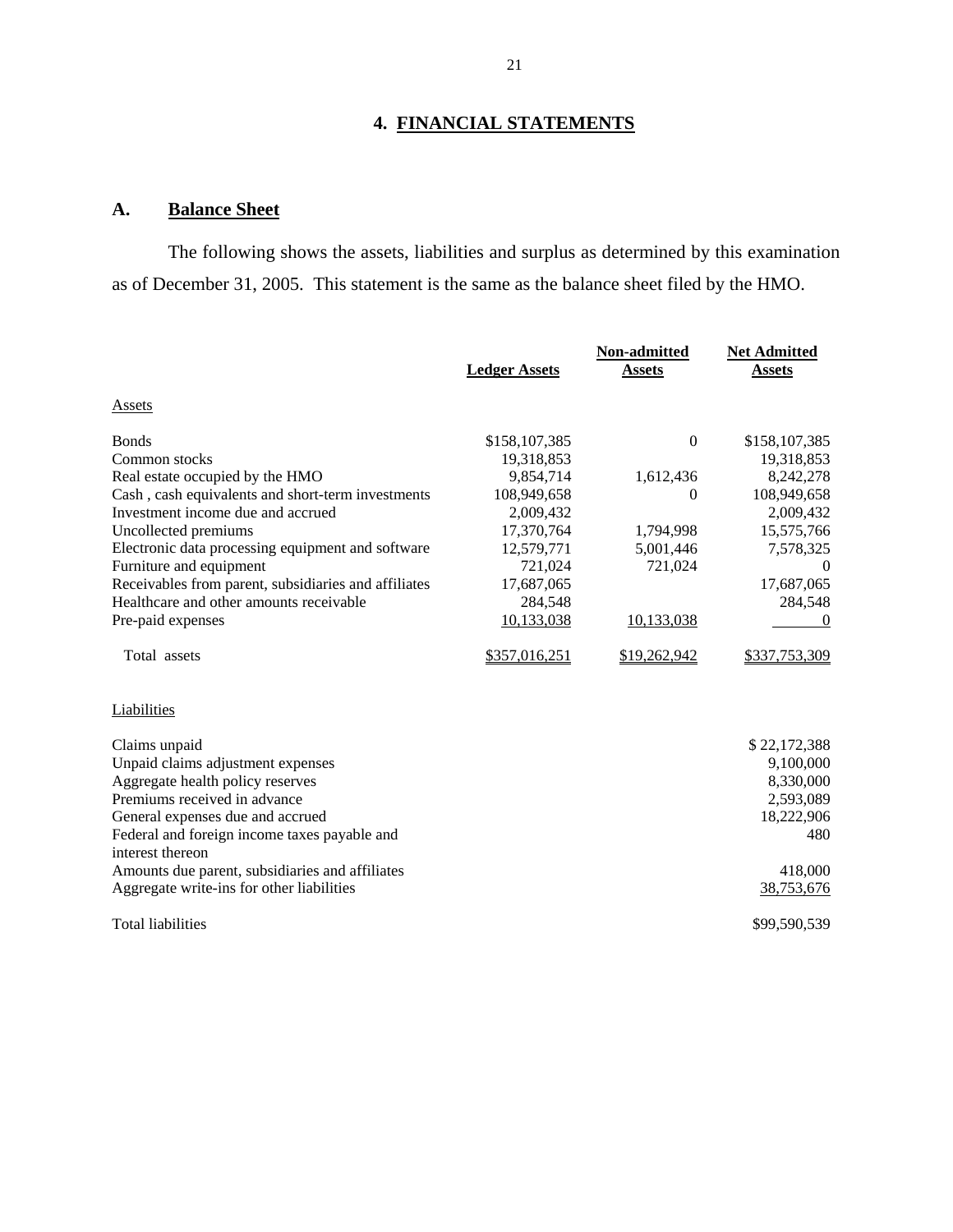**Surplus** 

| Aggregate write-ins for other than special surplus<br>funds<br>Unassigned funds (surplus) | \$41,748,866<br>196,413,904 |
|-------------------------------------------------------------------------------------------|-----------------------------|
| Total surplus                                                                             | \$238,162,770               |
| Total liabilities and surplus                                                             | \$337,753,309               |

 any potential exposure of the HMO to any tax assessment and no liability has been established herein Note 1: The Internal Revenue Service has not audited the HMO since 1999. The examiner is unaware of relative to any contingency.

Note 2: The Balance Sheet shown above includes \$5,600,000 recognized as other income relative to the final settlement related to the New York State Section 146 Demographic Pool.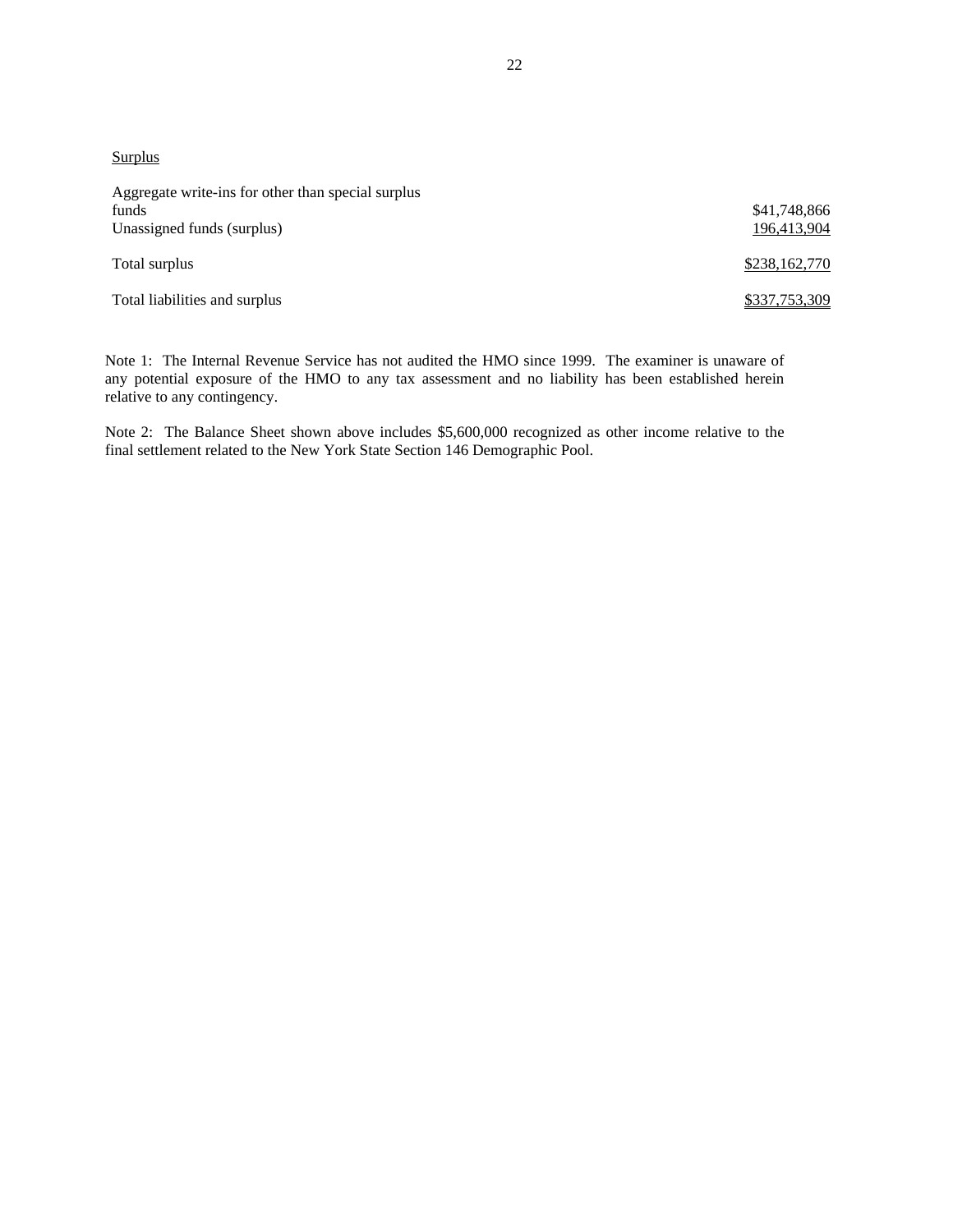# **B. Statement of Revenue and Expenses**

Surplus increased \$198,486,523 during the five (5) year examination period, January 1, 2001 through December 31, 2005, detailed as follows:

| Income                                                      |                  |                   |
|-------------------------------------------------------------|------------------|-------------------|
| Net premium income                                          | \$3,969,253,027  |                   |
| Aggregate write-ins for other health care related revenues  | 778,444          |                   |
| <b>Total revenues</b>                                       |                  | \$ 3,970,031,471  |
| <b>Expenses</b>                                             |                  |                   |
| Hospital/medical benefits                                   | \$2,936,423,325  |                   |
| Other professional services                                 | 12,551,754       |                   |
| Emergency room and out-of-area                              | 8,609            |                   |
| Prescription drugs                                          | 439,982,392      |                   |
| Aggregate write-ins for other medical and hospital          | 64,484,389       |                   |
| Subtotal                                                    | 3,453,450,469    |                   |
| Net reinsurance recoveries                                  | 21,281           |                   |
| Total hospital and medical                                  | 3,453,429,188    |                   |
| Claims adjustment expenses                                  | 195,818,902      |                   |
| General administrative expenses                             | 194,644,033      |                   |
| Total underwriting deductions                               |                  | 3,843,892,123     |
| Net underwriting gain                                       |                  | \$<br>126,139,348 |
| Net investment income earned                                | \$<br>31,437,896 |                   |
| Net realized capital gains                                  | 1,876,042        |                   |
| Net investment gains                                        |                  | 33,313,938        |
| Aggregate write-ins for other income                        |                  | 37,796,216        |
| Net income before federal and foreign income taxes incurred |                  | 197,249,502       |
| Federal and foreign income taxes incurred                   |                  | 846,150           |
| Net income                                                  |                  | 196,403,352       |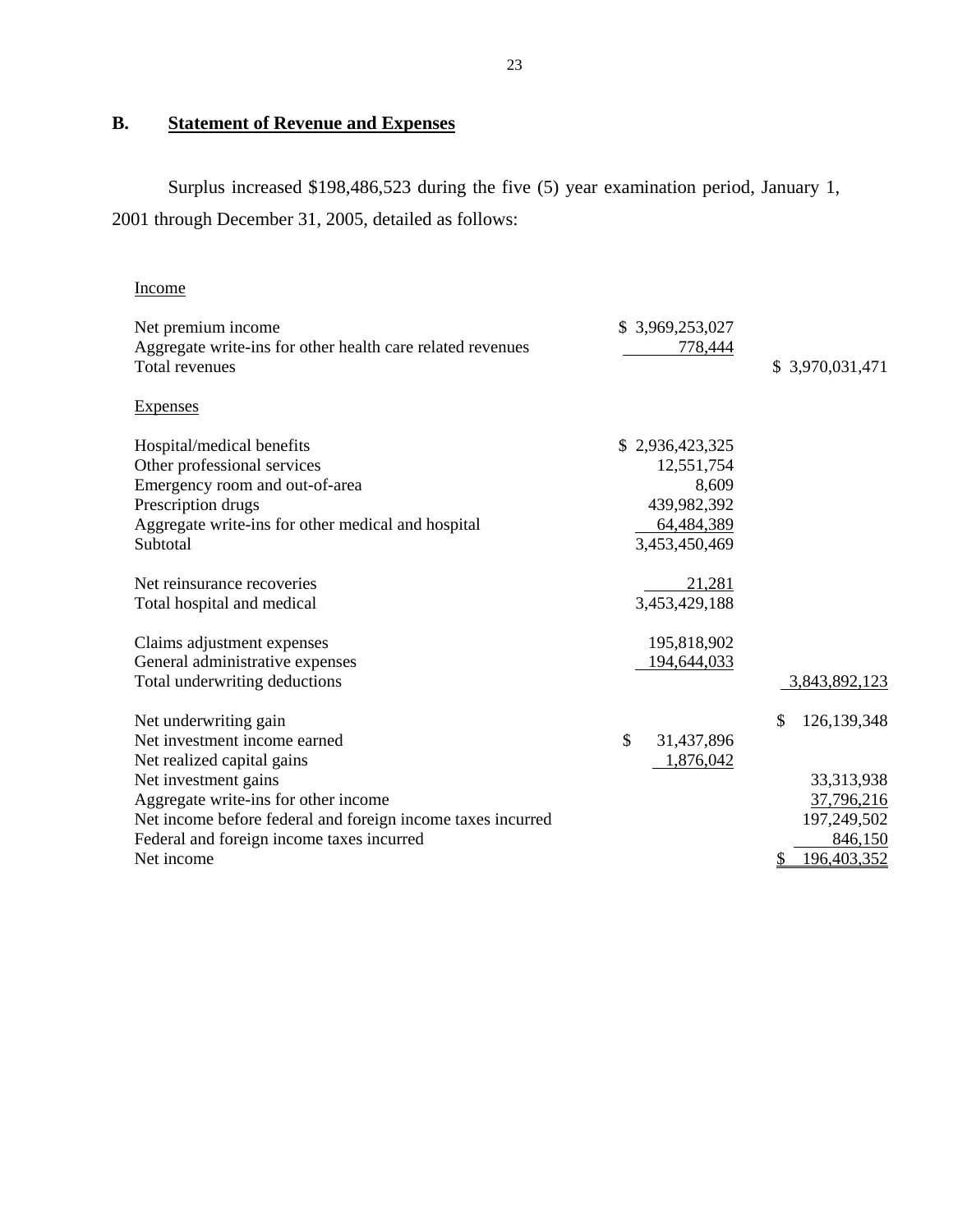# **Change in Surplus**

Surplus per report on examination as of December 31, 2000

|                                                                                                                       | Increases     | Decreases                |               |
|-----------------------------------------------------------------------------------------------------------------------|---------------|--------------------------|---------------|
| Net income from operations                                                                                            | \$196,403,352 |                          |               |
| Cumulative effect of changes in accounting<br>principles                                                              |               | \$(7,744,628)            |               |
| Change in non admitted assets<br>Net unrealized capital gains and losses<br>Changes in investment value of affiliates | 15,583,181    | (5,283,374)<br>(472,008) |               |
|                                                                                                                       | \$211,986,533 | \$(13,500,010)           |               |
| Net change in surplus                                                                                                 |               |                          | 198,486,523   |
| Surplus per report on examination as of<br>December 31, 2005                                                          |               |                          | \$238,162,770 |

\$ 39,676,247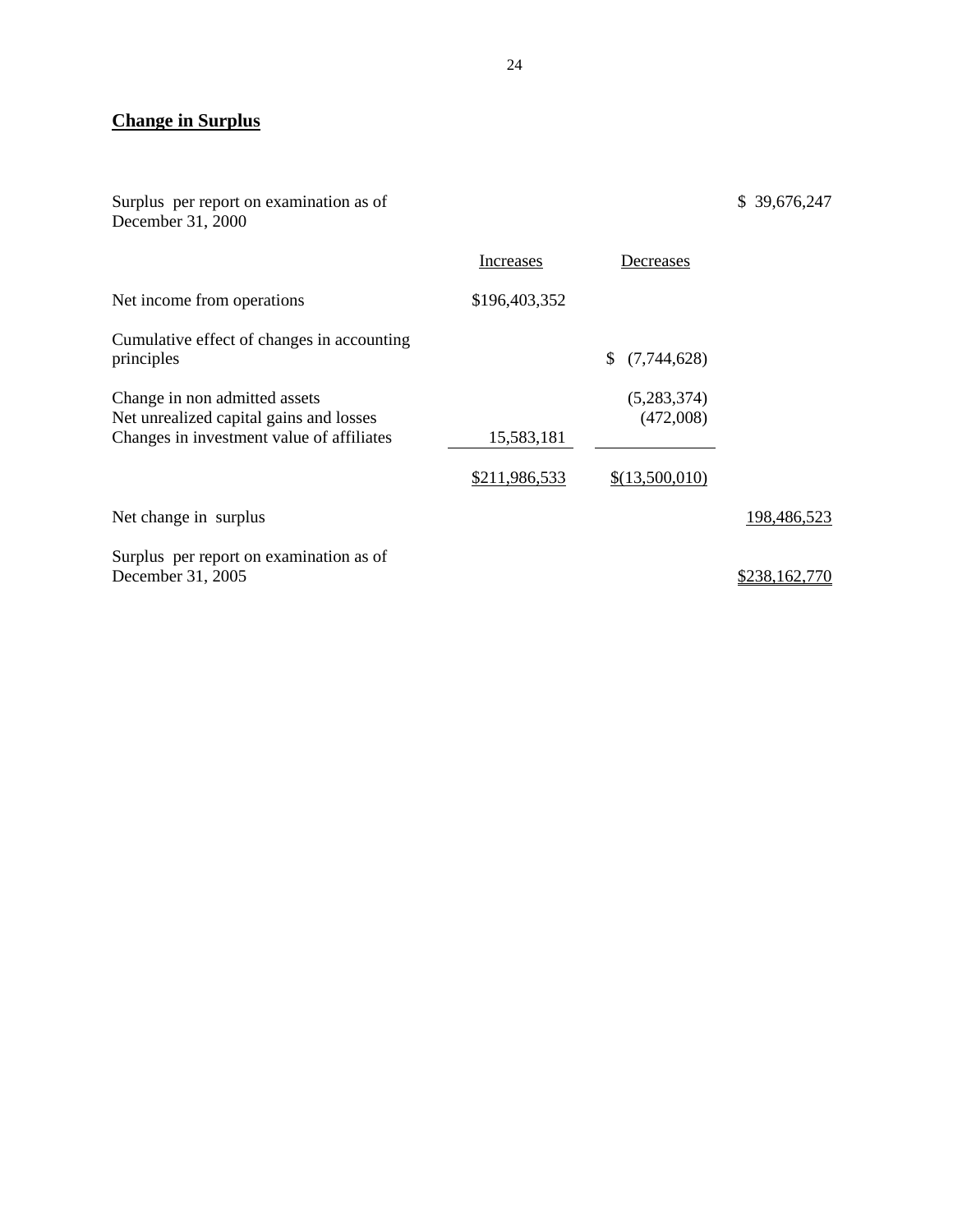# **5. CLAIMS UNPAID**

<span id="page-26-0"></span>The examination liability of \$22,172,388 is the same as the amount reported by the HMO as filed in its December 31, 2005 annual statement.

The examination analysis was conducted in accordance with generally accepted actuarial principles and practices and was based on statistical information contained in the HMO's internal records and in its filed annual statements.

# **6. MARKET CONDUCT ACTIVITIES**

In the course of this examination, a review was made of the manner in which the HMO conducts its business practices and fulfills its contractual obligations to policyholders and claimants. The review was general in nature and is not to be construed to encompass the more precise scope of a market conduct examination.

The general review was directed at practices of the HMO in the following major areas:

- A. Claims processing
- B. Prompt payment
- C. Utilization review
- D. Schedule M
- E. Healthy NY review
- F. Commissions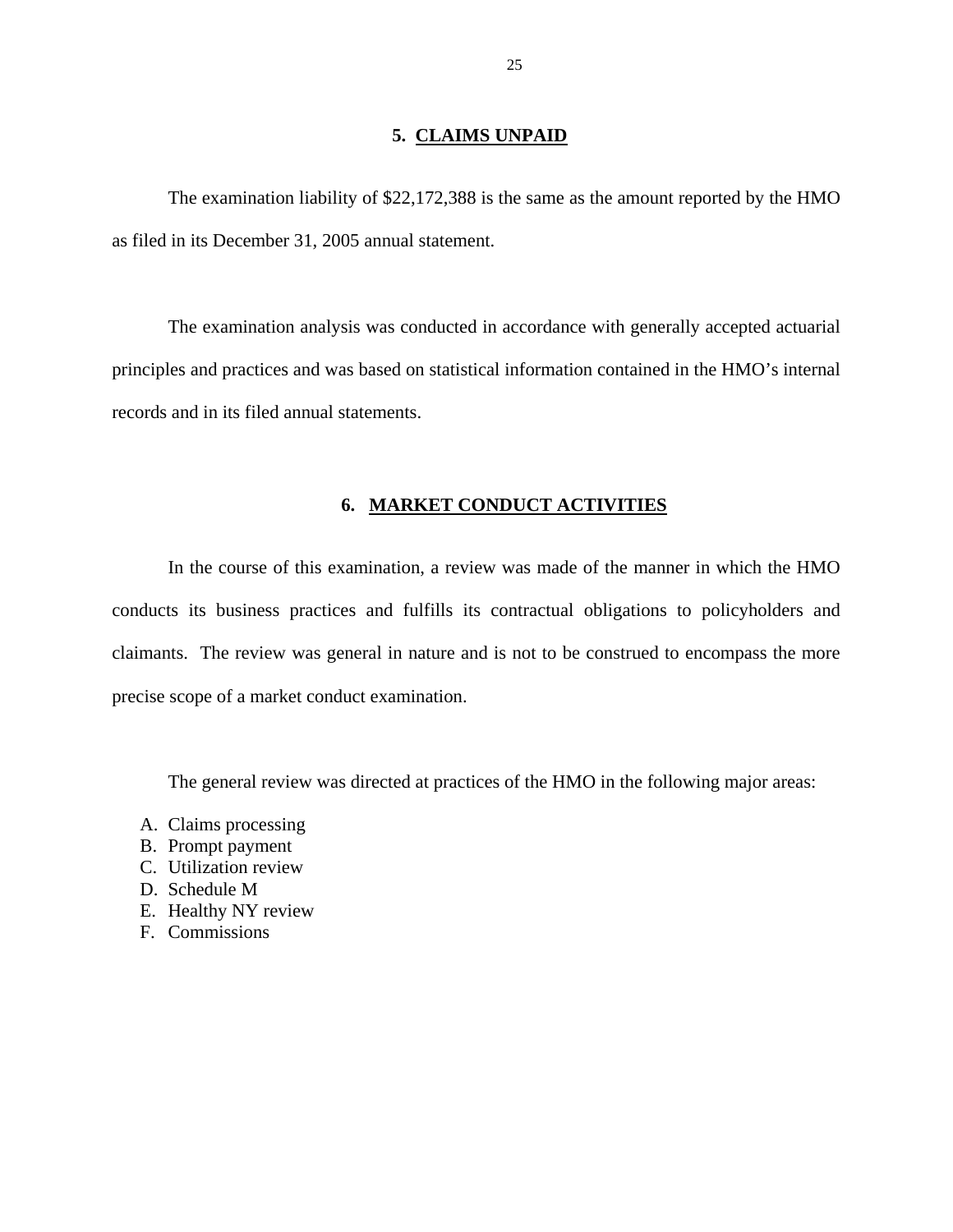# <span id="page-27-0"></span>**A. Claims Processing**

A review of the HMO's claims practices and procedures was performed. This review was performed by using a statistical sampling methodology covering the scope period in order to evaluate the overall accuracy and compliance environment of the HMO's claims processing. The review encompassed the period from January 1, 2005 through December 31, 2005. The claims tested were selected from the population of claims adjudicated during the review period.

These primary populations were divided into hospital and medical claims segments. Random samples were drawn from each of the segment groups. For purposes of this review, those medical costs characterized as Medicare, capitated, and SMC payments were excluded.

A statistical random sampling process was devised to test various attributes deemed necessary for successful claims processing activity. The objective of this sampling process was to be able to test and reach conclusions about all predetermined attributes within the selected populations, individually or on a combined basis. For example, if ten (10) attributes were being tested, conclusions about each attribute individually or on a collective basis could be concluded for each item in the sample. The following parameters were established to determine the sample size for the statistical sampling model: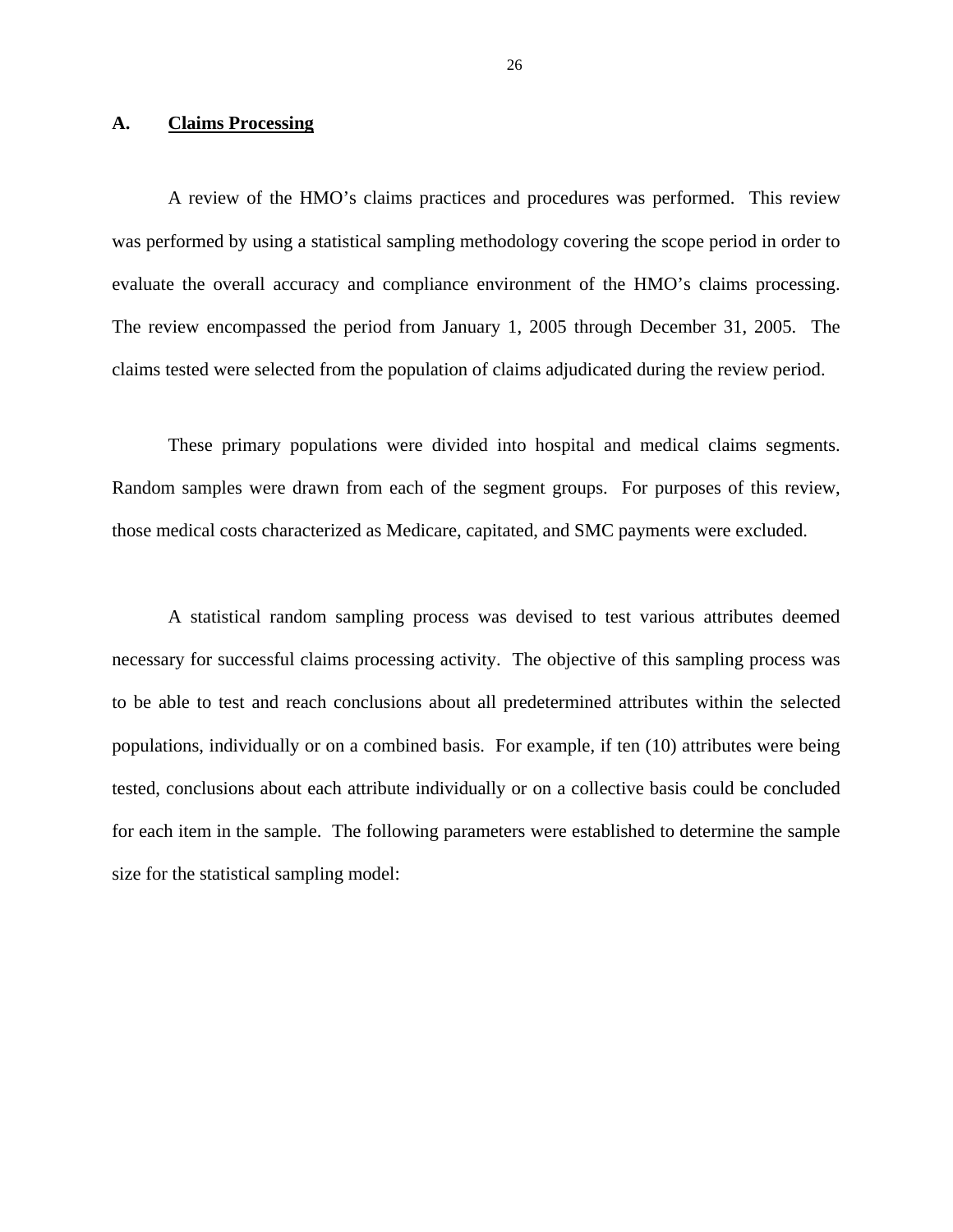# **a) Confidence Level**

The rate was set at 95%, which implies that there is a 95% chance that the sample will yield an accurate result.

#### **b) Tolerance Error**

The rate was set at 5%. It was determined that a 5% error rate would be acceptable for this sample.

# **c) Expected Error**

It was anticipated that a 2% error rate exists in the entire population subject to sampling, which was deemed acceptable for the model design.

# **d) Sample Size**

The sample size for each of the populations described herein was comprised of one hundred sixty seven (167) randomly selected unique claims. A second random sample of fifty (50) items from each of the populations was also generated as "replacement items" in the event it was determined a particular claim selected in the sample should not be tested. Accordingly, various replacement items were appropriately utilized.

# **e) Sample Unit**

The term, "claim" can be defined in a myriad of ways. For purposes of these procedures, the Department defines a claim as the total number of items submitted with a single claim form, which is the basis of the Department's statistical sample of claims or the sample unit.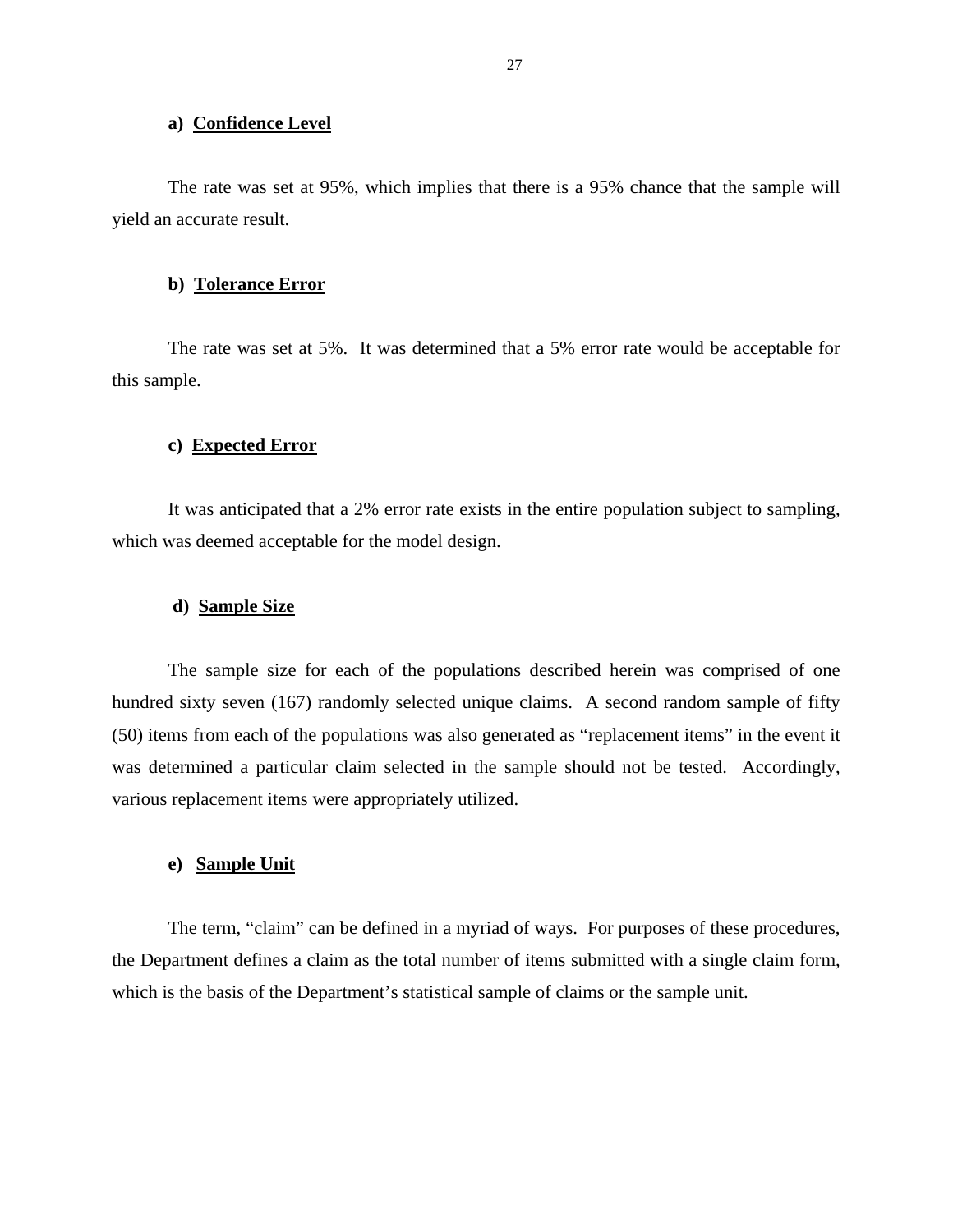<span id="page-29-0"></span>To ensure the completeness of the claims population, the total dollars paid were accumulated and reconciled to the financial data reported by the HMO. To verify each service (item) that resulted in no payment, a reconciliation of transaction counts was performed.

The HMO's internal performance measurement for claims accuracy is 97%.

In the sample of 167 hospital claims reviewed, one (1) procedural error and one (1) financial error were found. Of the 167 medial claims reviewed, one (1) procedural error was found. No trends in the type of error were noted.

# **B. Prompt Payment**

Section 3224-a of the New York Insurance Law, "Standards for prompt, fair and equitable settlement of claims for health care and payments for health care services," states:

"(a) Except in a case where the obligation of an insurer … to pay a claim submitted by a policyholder or person covered under such policy or make a payment to a health care provider is not reasonably clear, or when there is a reasonable basis supported by specific information available for review by the superintendent that such claim or bill for health care services rendered was submitted fraudulently, such insurer or organization or corporation shall pay the claim to a policyholder or covered person or make a payment to a health care provider within forty-five days of receipt of a claim or bill for services rendered."

"(b) In a case where the obligation of an insurer or an organization or corporation licensed or certified pursuant to article forty-three of this chapter or article forty-four of the public health law to pay a claim or make a payment for health care services rendered is not reasonably clear due to a good faith dispute regarding the eligibility of a person for coverage, the liability of another insurer or corporation or organization for all or part of the claim, the amount of the claim, the benefits covered under a contract or agreement, or the manner in which services were accessed or provided, an insurer or organization or corporation shall pay any undisputed portion of the claim in accordance with this subsection and notify the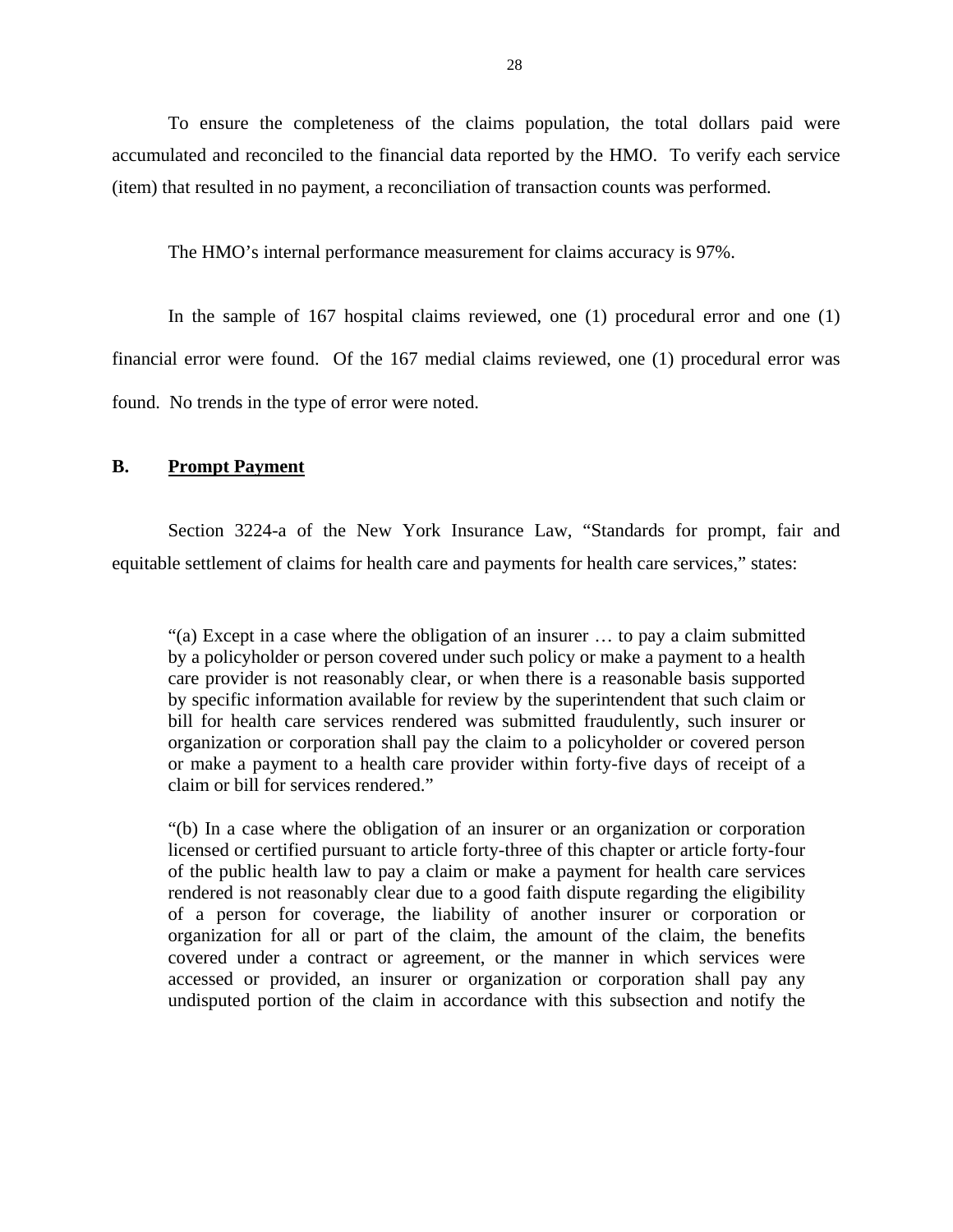policyholder, covered person or health care provider in writing within thirty calendar days of the receipt of the claim:

- (1) that it is not obligated to pay the claim or make the medical payment, stating the specific reasons why it is not liable; or
- (2) to request all additional information needed to determine liability to pay the claim or make the health care payment.

Upon receipt of the information requested in paragraph two of this subsection or an appeal of a claim or bill for health care services denied pursuant to paragraph one of this subsection, an insurer or organization or corporation licensed pursuant to article forty-three of this chapter or article forty-four of the public health law shall comply with subsection (a) of this section."

"(c) … any insurer or organization or corporation that fails to adhere to the standards contained in this section shall be obligated to pay to the health care provider or person submitting the claim, in full settlement of the claim or bill for health care services, the amount of the claim or health care payment plus interest on the amount of such claim or health care payment of the greater of the rate equal to the rate set by the commissioner of taxation and finance for corporate taxes pursuant to paragraph one of subsection (e) of section one thousand ninety-six of the tax law or twelve percent per annum, to be computed from the date the claim or health care payment was required to be made. When the amount of interest due on such claim is less than two dollars, an insurer or organization or corporation shall not be required to pay interest on such claim."

In this regard, a statistical sample of claims paid during calendar year 2005 was selected from a population of claims that were paid more than forty-five (45) days from receipt. The claims were reviewed for compliance with Section 3224-a of the New York Insurance Law. The results of the review were then projected for the total population of claim payments made during the period.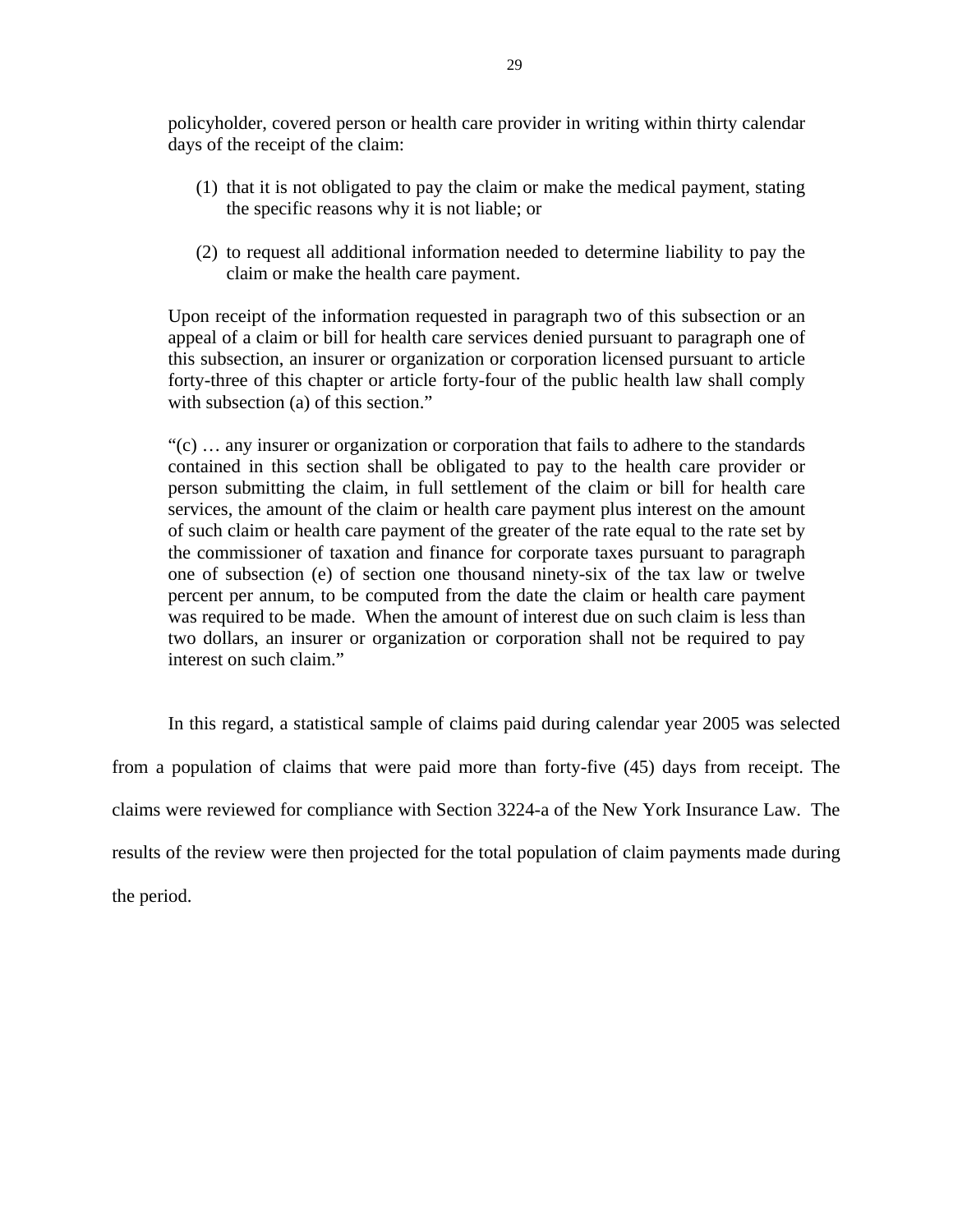The following is a summary of the prompt pay review findings for the combined Hospital and Medical claims paid over 45 days.

| Description                  | Paid claims over 45 days<br>Section $3224-a(a)$ |
|------------------------------|-------------------------------------------------|
| Claim population             | 7,560                                           |
| Sample size                  | 167                                             |
| Number of claims with errors | 163                                             |
| <b>Upper Error limit</b>     | 99.92%                                          |
| Lower Error limit            | 95.29%                                          |
| Upper limit Claims in error  | 7,554                                           |
| Lower limit Claims in error  |                                                 |

Note 1: The upper and lower error limits represent the range of potential error (e.g., if 100 samples were selected the rate of error would fall between these limits 95 times.)

It is recommended that the HMO comply with the requirements of Section 3224-a of the New York Insurance Law and make appropriate payment of all claims within the forty-five day period provided by the aforementioned section of the Insurance Law where there is not an appropriate reason for delay in payment as specified in Section 3224-a(a) and (b) of the New York Insurance Law.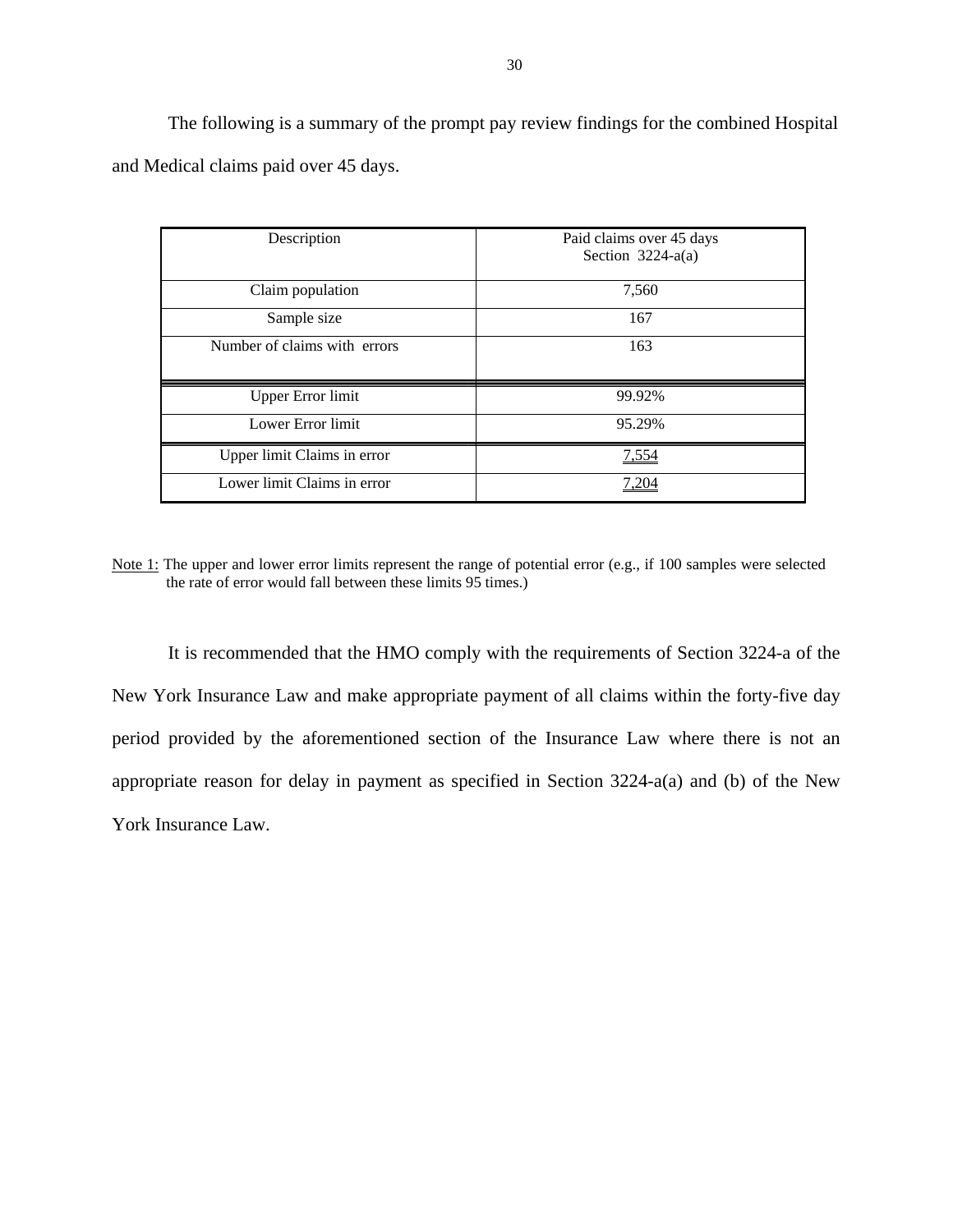# <span id="page-32-0"></span>**C. Utilization Review**

It was determined that the HMO had not filed any of the utilization review biennial reports, including the initial utilization review filing required to be filed by utilization review agents. Section 4901(a) of the New York Insurance Law states:

> "(a) Every utilization review agent shall biennially report to the superintendent of insurance, in a statement subscribed and affirmed as true under the penalties of perjury, the information required pursuant to subsection (b) of this section.

(b) Such report shall contain a description of the following:

(1) The utilization review plan;

(2) Those circumstances, if any, under which utilization review may be delegated to a utilization review program conducted by a facility licensed pursuant to article twenty-eight of the public health law or pursuant to article thirty-one of the mental hygiene law;

(3) The provisions by which an insured, the insured's designee, or a health care provider may seek reconsideration of or appeal from adverse determinations by the utilization review agent, in accordance with the provisions of this title, including provisions to ensure a timely appeal and that an insured, the insured's designee, and, in the case of an adverse determination involving a retrospective determination, the insured's health care provider is informed of their right to appeal adverse determinations;

(4) Procedures by which a decision on a request for utilization review for services requiring preauthorization shall comply with timeframes established pursuant to this title;

(5) A description of an emergency care policy, which shall include the procedures under which an emergency admission shall be made or emergency treatment shall be given;

(6) A description of the personnel utilized to conduct utilization review including a description of the circumstances under which utilization review may be conducted by: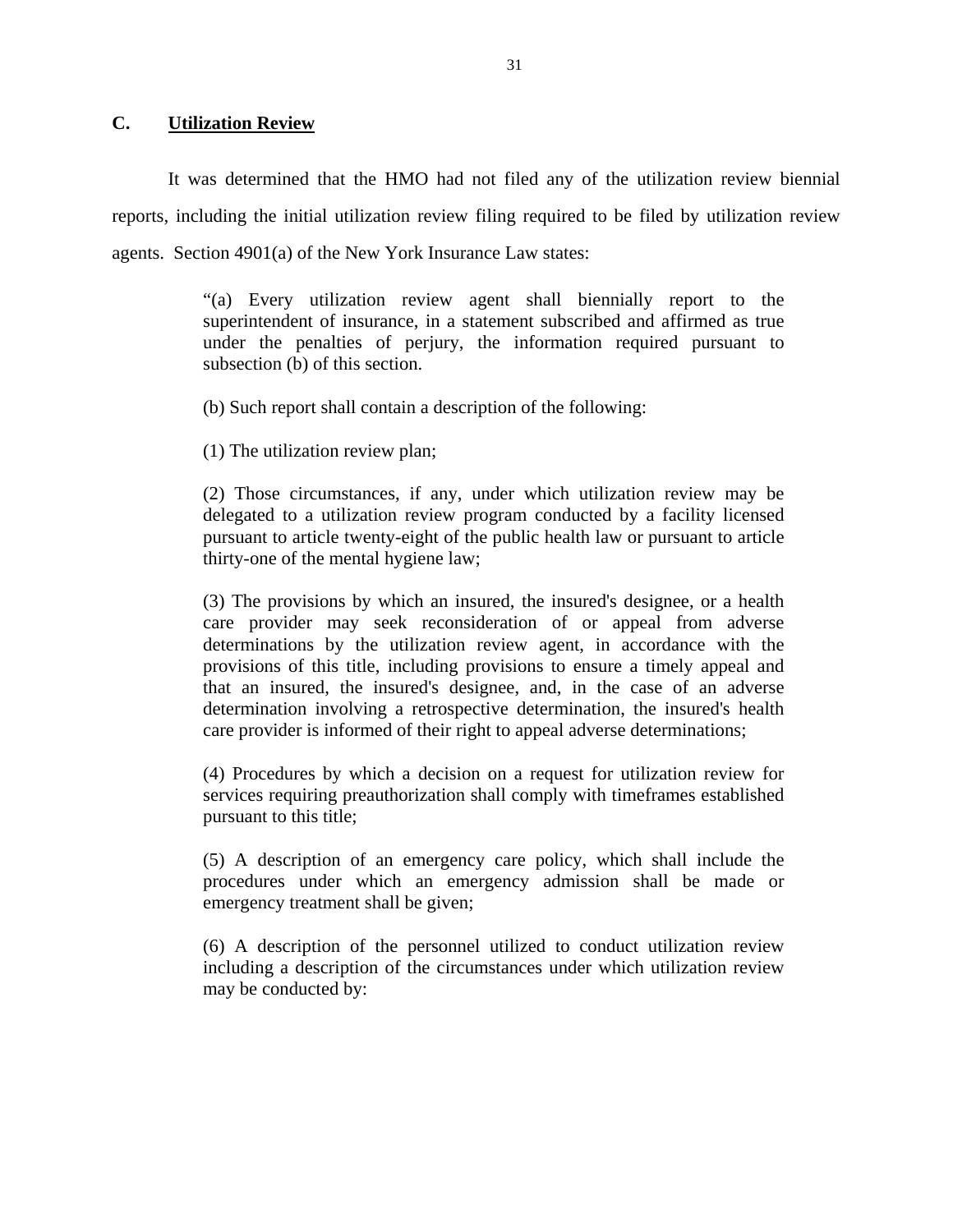(i) administrative personnel;

(ii) health care professionals who are not clinical peer reviewers; and

(iii) clinical peer reviewers;

(7) A description of the mechanisms employed to assure that administrative personnel are trained in the principles and procedures of intake screening and data collection and are appropriately monitored by a licensed health care professional while performing an administrative review;

(8) A description of the mechanisms employed to assure that health care professionals conducting utilization review are:

(i) appropriately licensed, registered or certified; and

(ii) trained in the principles, procedures and standards of such utilization review agent.

(9) A description of the mechanisms employed to assure that only a clinical peer reviewer shall render an adverse determination;

(10) Provisions to ensure that appropriate personnel of the utilization review agent are reasonably accessible by toll-free telephone:

the call was received; or (i) not less than forty hours per week during normal business hours, to discuss patient care and allow response to telephone requests, and to ensure that such utilization review agent has a telephone system capable of accepting, recording or providing instruction to incoming telephone calls during other than normal business hours and to ensure response to accepted or recorded messages not less than one business day after the date on which

(ii) notwithstanding the provisions of subparagraph (i) of this paragraph, not less than forty hours per week during normal business hours, to discuss patient care and allow response to telephone requests, and to ensure that, in the case of a request submitted pursuant to subsection (a) of section four thousand nine hundred three of this title or an expedited appeal filed pursuant to subsection (b) of section four thousand nine hundred four of this title, on a twenty-four hour a day, seven day a week basis;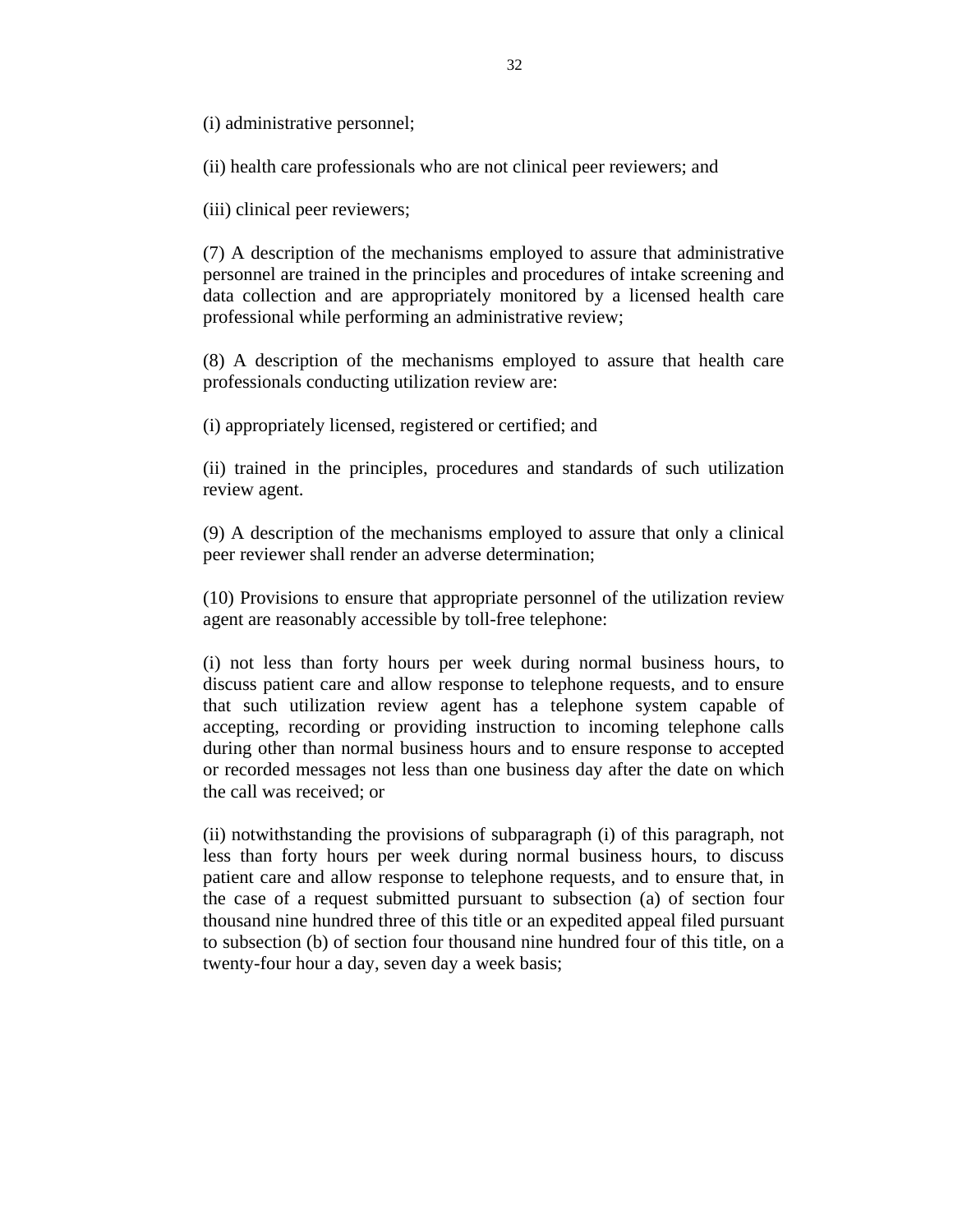(11) The policies and procedures to ensure that all applicable state and federal laws to protect the confidentiality of individual medical and treatment records are followed;

(12) A copy of the materials to be disclosed to an insured or prospective insured pursuant to sections three thousand two hundred seventeen-a or four thousand three hundred twenty-four of this chapter, whichever is applicable, and this title;

(13) A description of the mechanisms employed by the utilization review agent to assure that all subcontractors, subvendors, agents or employees affiliated by contract or otherwise with such utilization review agent will adhere to the standards and requirements of this title; and

(c) The clinical review criteria and standards contained within the utilization review plan shall not be subject to disclosure pursuant to the provisions of article six of the public officers law."

It should be noted that when the HMO was made aware by the examiners of the filing requirements relative to its utilization review and biennial reports required to be made by utilization review agents, a filing was made to this Department on April 5, 2007.

It is recommended that the HMO file its biennial reports with this Department as required to be made by utilization review agents in compliance with Section 4901(a) of the New York Insurance Law.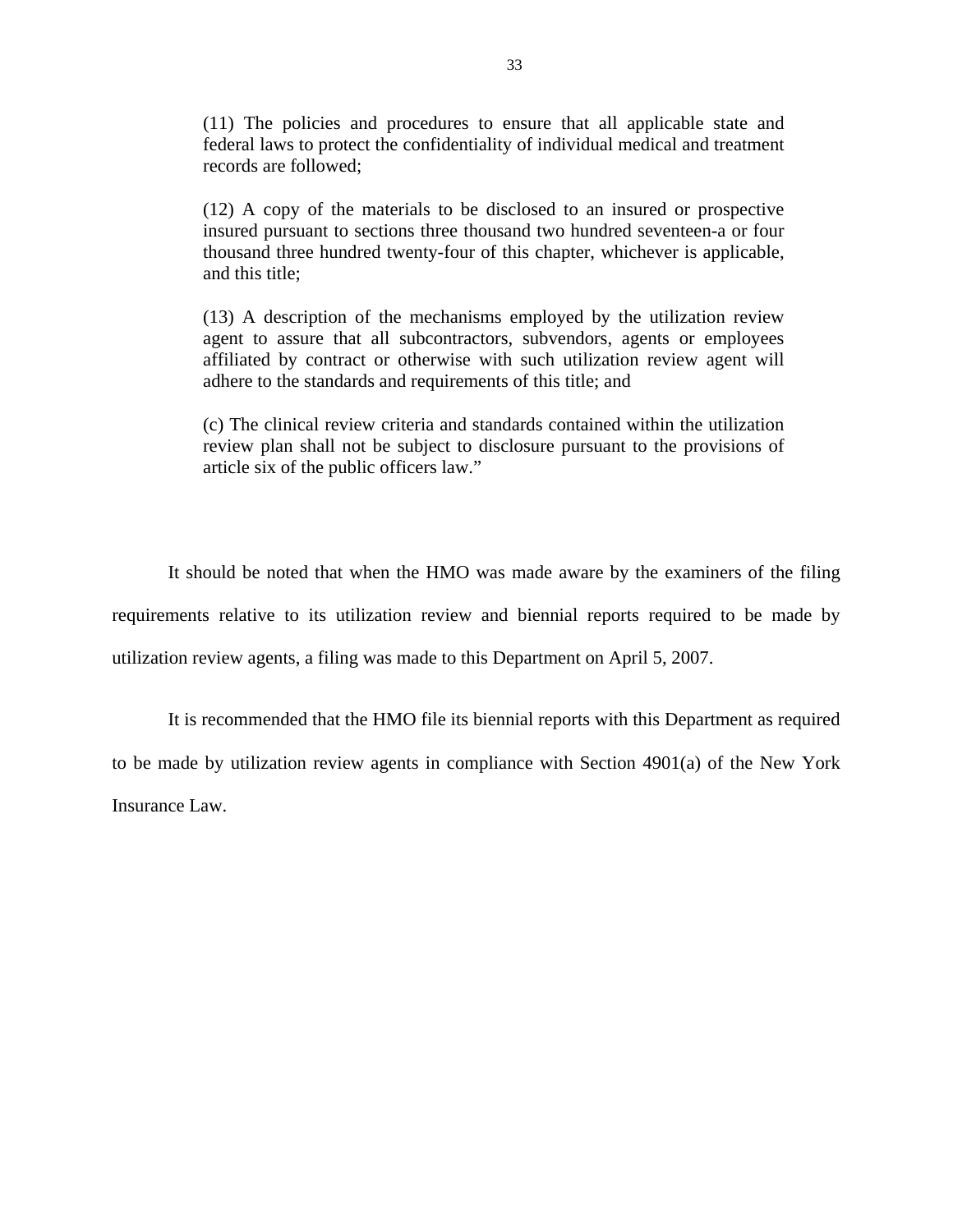#### <span id="page-35-0"></span>**D. Schedule M**

A review was made of the HMO's Schedule M as filed with the HMO's annual statement as of December 31, 2005. The data included in the schedule reflects data relative to grievances filed under Section 4408-a of the Public Health Law as well as appeals filed pursuant to Article 49 of the Public Health Law.

The review encompassed an examination of the underlying support data used in compiling Schedule M which was included in the HMO's filed December 31, 2005 annual statement. It was noted that the data included within the HMO's Schedule M Table 1: Section 4408-a Grievances included both grievances and utilization review appeals. Utilization review appeals should be reported in the HMO's Schedule M Table 2.

It is recommended that the HMO complete its Schedule M annual statement filing correctly by reporting grievances in Table 1 and utilization appeals in Table 2.

# **E. Healthy NY Review**

A review of sample Healthy NY line of business claims was reviewed. During the review, it was determined that three of the HMO's Healthy NY subscribers did not meet the Healthy NY's income level guidelines.

New York Insurance Department Regulation No. 171, Part 362-2.5(b)(11 NYCRR 362.2.5(b)), states: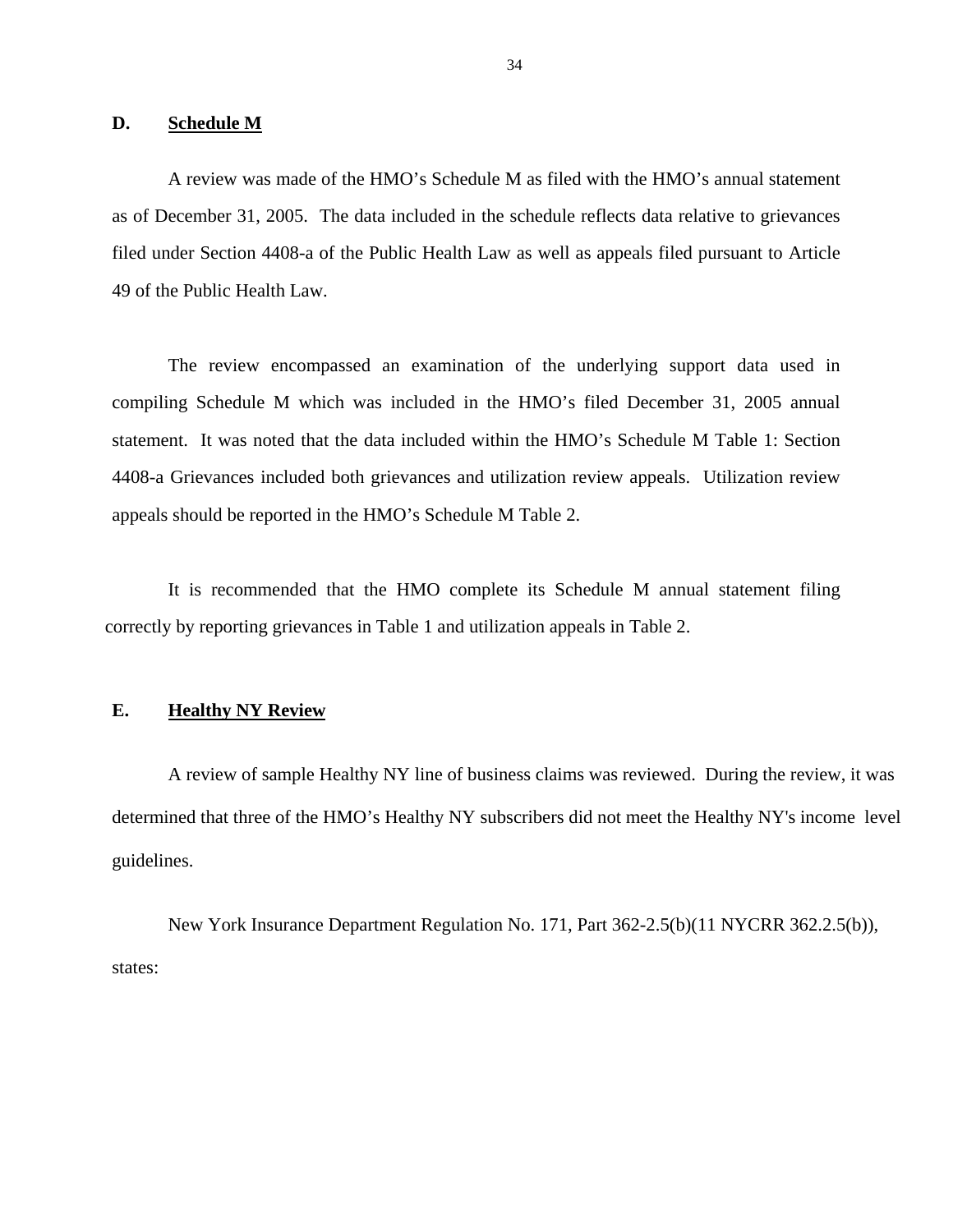"Health maintenance organizations and participating insurers shall annually collect certifications of continued eligibility for the Healthy New York Program and shall be responsible for examination of such certifications to verify that small employers and individuals participating in the program continue to meet eligibility requirements and continue to comply with the terms of the program. Health maintenance organizations and participating insurers shall determine whether the small employer and individual participants continue to meet the requirements for participation in the Healthy New York Program......"

It is recommended that the HMO request proof of income from enrollees (individuals and sole proprietors) upon renewal in compliance with New York Insurance Department Regulation No. 171, Part 362-2.5(b) (11 NYCRR 362.2.5(b)).

It was also determined that there was one processing error where the HMO did not maintain a recertification date within its records and the enrollee was able to continue without having to renew.

It is recommended that the HMO, on a periodic basis, conduct a review of its data relative to

Healthy NY to ensure the accuracy of such data.

For some enrollees, the HMO was unable to provide supporting documentation, such as proof of residence and/or income, as to the enrollees' eligibility.

New York Insurance Department Regulation No. 152 Part 243.2(a) (11 NYCRR 243.2(a)), states in part:

> "......every insurer shall maintain its claims, rating, underwriting, marketing, complaint, financial, and producer licensing records, and such other records subject to examination by the superintendent......"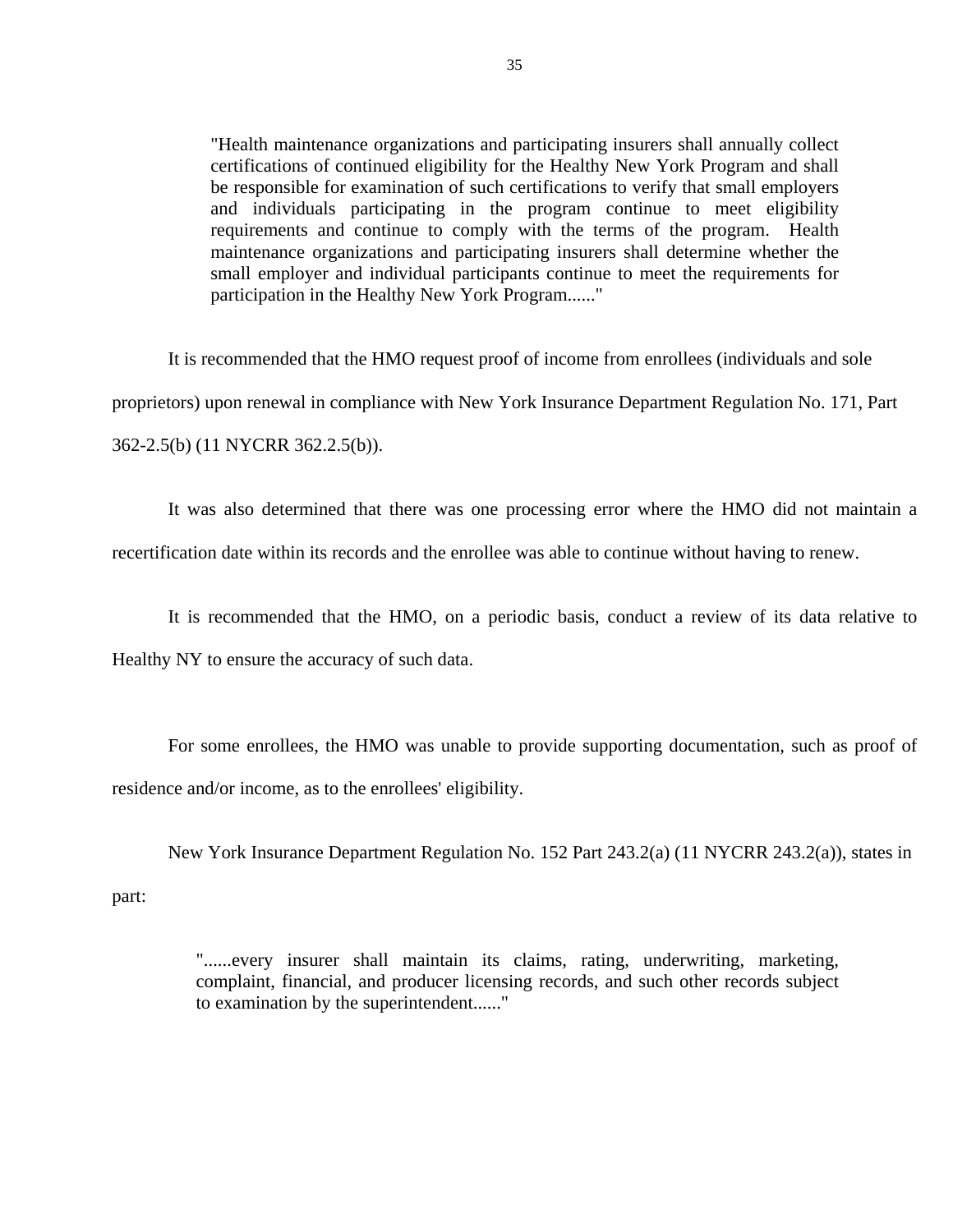<span id="page-37-0"></span>Furthermore, New York Insurance Department Part 243.2(b)(8) (11 NYCRR 243.2(b)(8)), states:

"Any other-record for six calendar years from its creation or until after the filing of a report on examination or the conclusion of an investigation in which the record was subject to review."

It is recommended that the HMO maintain documents (i.e. proof of residence and income) submitted by the enrollees during the examination period in accordance with New York Insurance Department Regulation No. 152, Part 243.2(a) (11 NYCRR 243.2(a)) and Part 243.2(b)(8) (11 NYCRR  $243.2(b)(8)$ ).

# **F. Commissions**

It was noted that the HMO paid commissions to six (6) brokers during the period, January 1, 2002 – December 31, 2002 in excess of the rate which the HMO had filed with this Department. Section 4312(a) of the New York Insurance Law states in part,

> "…Commissions shall be included in the corporation's rate manual and rate filings…"

Part 52.42(e) of Department Regulation 62 (11NYCRR 52.42(e)) states in part,

"…No licensed insurance broker shall receive such commissions or fees from an HMO, unless the HMO has filed the actual rate to be paid and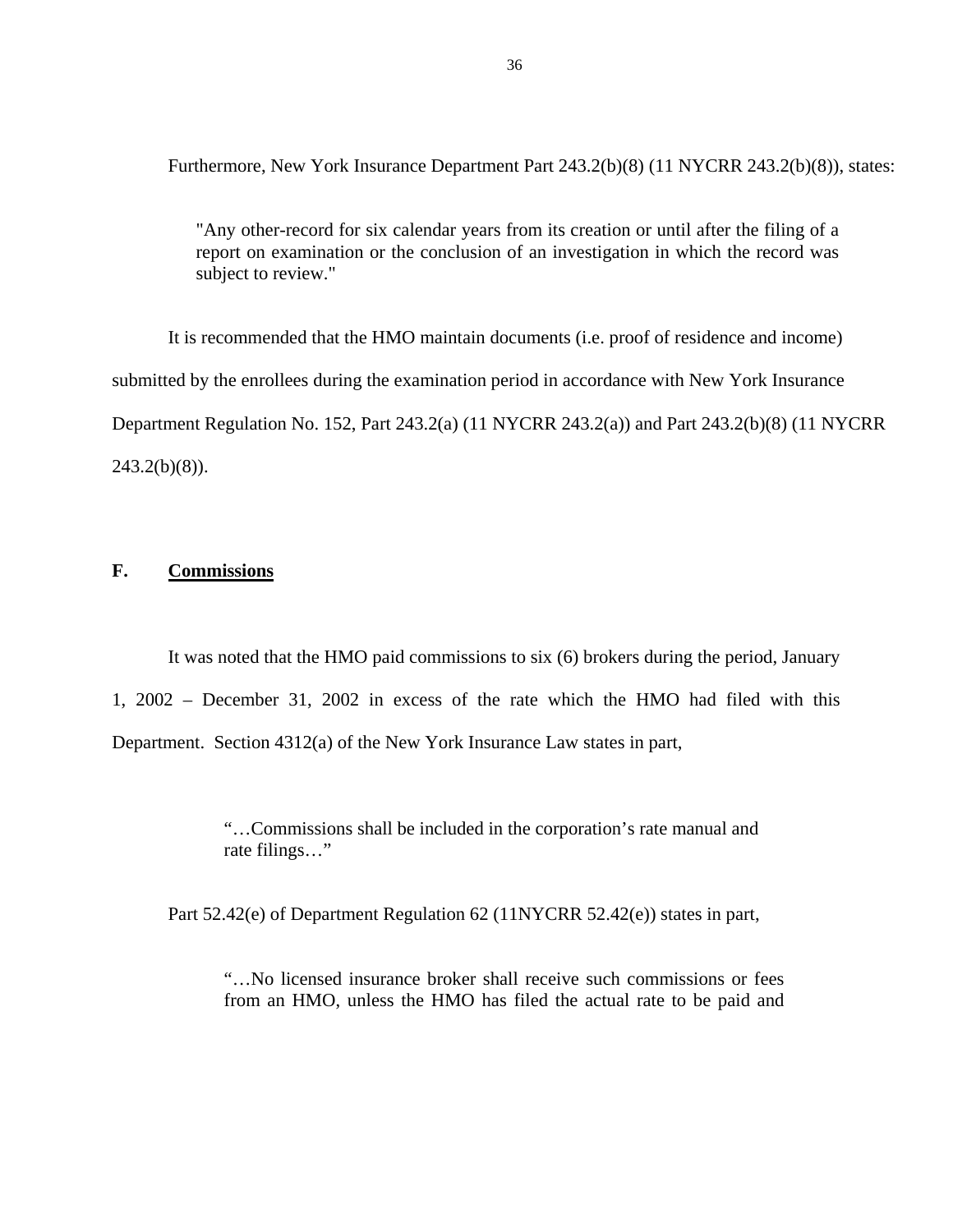included the anticipated expenses for such payments to insurance brokers in its application to amend its community premiums rates pursuant to the provisions of Section 4308 of the New York Insurance Law. Such rate shall be incorporated into the HMO's premium rate manual…"

In light of the above, it is recommended that the HMO, pursuant to Section 4312(a) of the New York Insurance Law and Part 52.42(e) of New York Insurance Department Regulation 62 (11 NYCRR 52.42(e)), refrain from paying commissions to brokers in excess of its commission rates filed with this Department.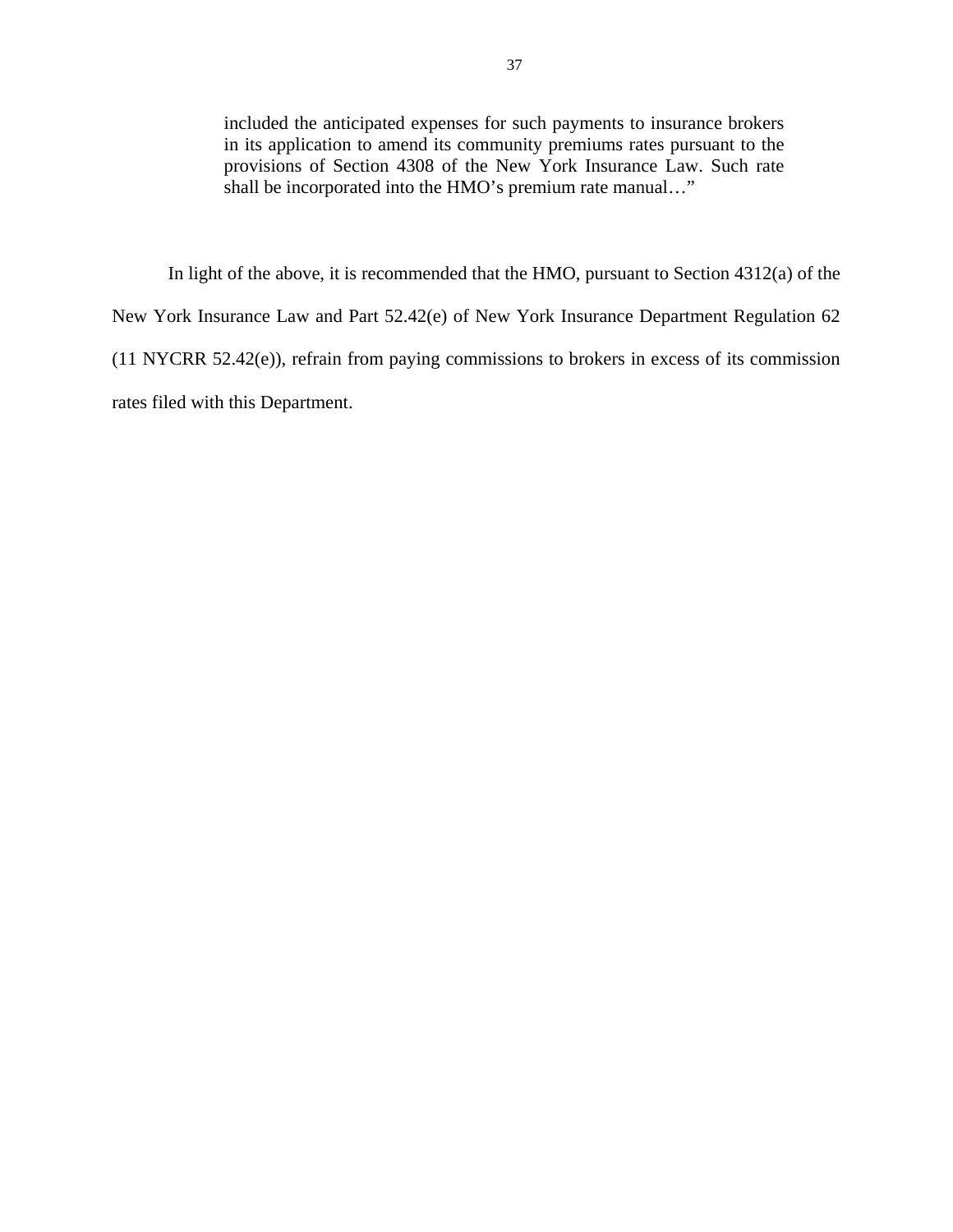# **7. COMPLIANCE WITH PRIOR REPORT ON EXAMINATION**

<span id="page-39-0"></span>The prior report on examination included nineteen (19) recommendations detailed as follows (The page numbers refer to the prior report on examination):

# **ITEM NO. PAGE NO.**

# A. **Approval of Investments** 6

It is recommended that the HMO, in the future, comply with the investment authorization or approval requirements of Section 1411(a) of the New York Insurance Law.

The HMO has complied with this recommendation.

# B. **Reinsurance Contracts**

It is recommended that IHA amend its reinsurance contracts with 10 Mason Insurance Company, Ltd. and TIG Insurance Company to include the wording prescribed by Section  $1308(a)(2)(A)(i)$  of the New York Insurance Law.

The HMO has complied with this recommendation.

It is recommended that the HMO comply with the provisions of Part 10 98.8(b) of the New York Department of Health Administrative Rules and Regulations (10 NYCRR 98).

The HMO has complied with this recommendation.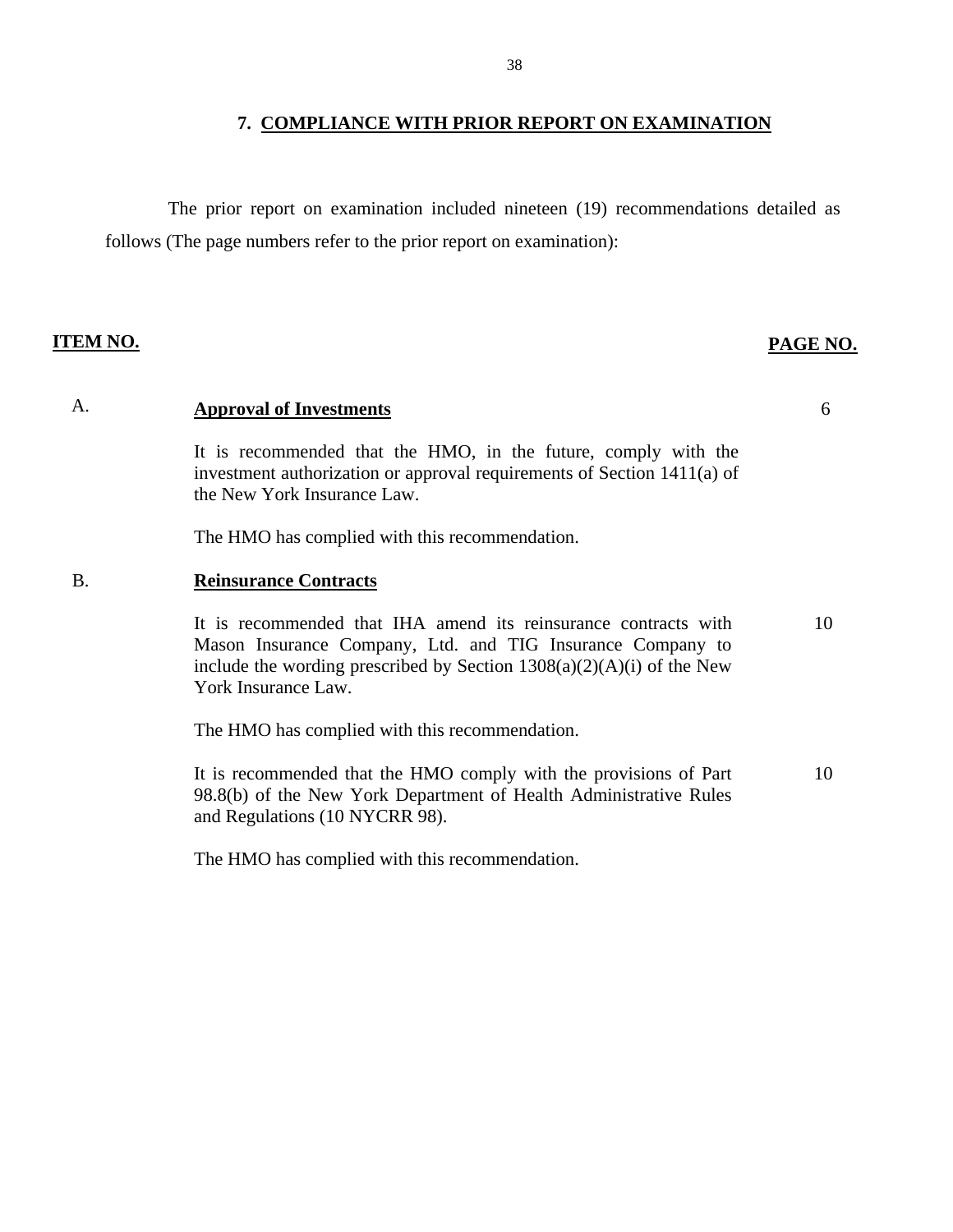| $\mathcal{C}$ . | <b>Holding Company System</b>                                                                                                                                                                                                                                                                                                               | 15 |
|-----------------|---------------------------------------------------------------------------------------------------------------------------------------------------------------------------------------------------------------------------------------------------------------------------------------------------------------------------------------------|----|
|                 | It is recommended that the HMO now value all non-insurance company<br>subsidiaries according to the provisions of SSAP 46 in the NAIC<br>Accounting Practices and Procedures Manual. The HMO should value<br>all insurance company subsidiaries in accordance with the provisions of<br>Section $1414(c)(2)$ of the New York Insurance Law. |    |
|                 | The HMO has complied with this recommendation.                                                                                                                                                                                                                                                                                              |    |
| D.              | <b>Investment Activities</b>                                                                                                                                                                                                                                                                                                                | 17 |
|                 | It is recommended that the HMO include the enumerated protective<br>covenants and provisions in its custodial agreement.                                                                                                                                                                                                                    |    |
|                 | The HMO has complied with this recommendation.                                                                                                                                                                                                                                                                                              |    |
| E.              | <b>IPA Capitation Arrangements</b>                                                                                                                                                                                                                                                                                                          | 21 |
|                 | It is recommended that IHA maintain documentation of the status of<br>approval of its current IPA contracts by the New York Department of<br>Health.                                                                                                                                                                                        |    |
|                 | The HMO has complied with this recommendation.                                                                                                                                                                                                                                                                                              |    |
| F.              | <b>Accounts and Records</b>                                                                                                                                                                                                                                                                                                                 |    |
|                 | It is recommended that the HMO file all future annual and quarterly<br>statements to this Department which present the financial condition and<br>results of the HMO only.                                                                                                                                                                  | 22 |

**ITEM NO. PAGE NO.** 

The HMO has complied with this recommendation.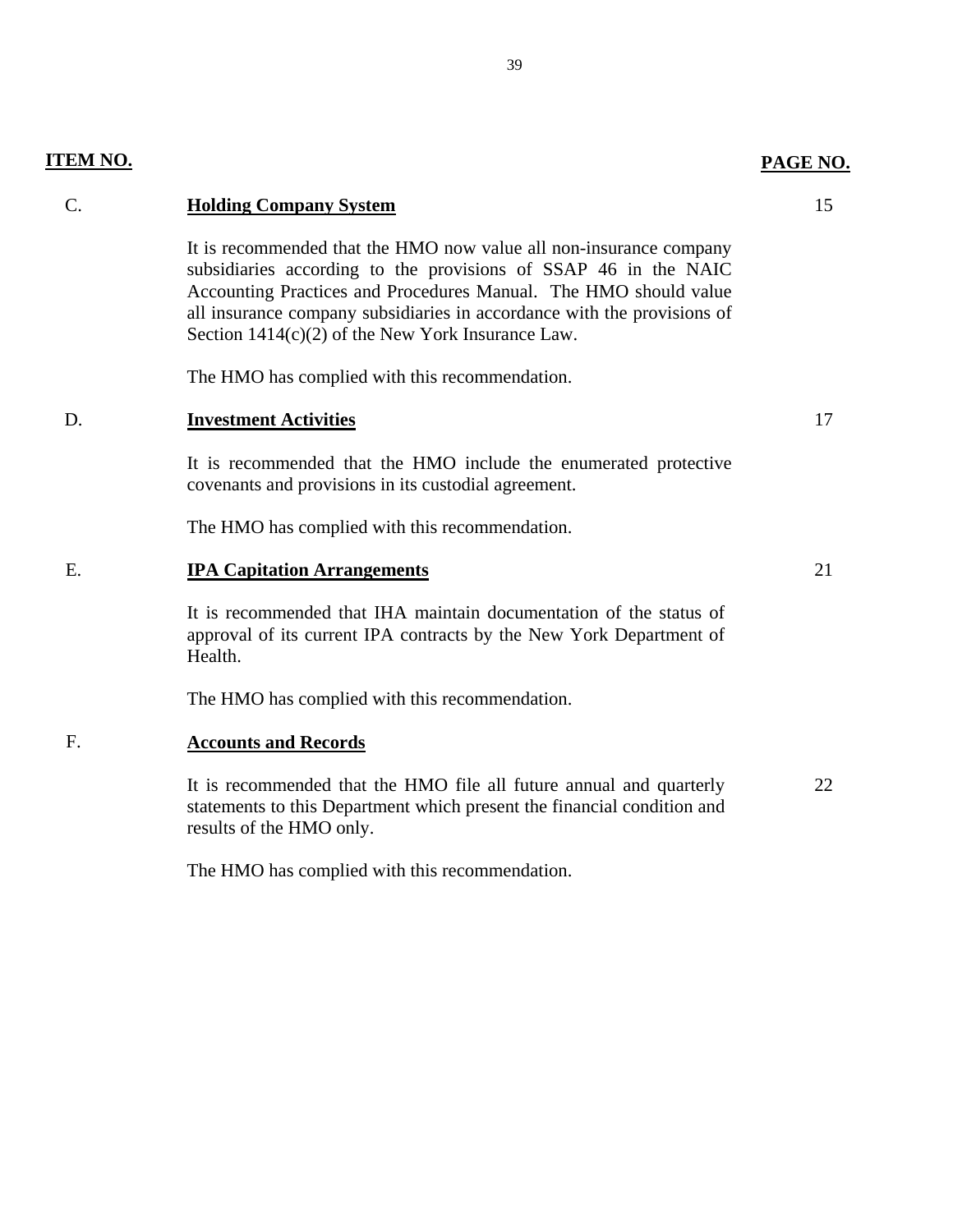| ITEM N0<br>1 |  |
|--------------|--|
|              |  |

# **PAGE NO.**

| The HMO has not complied with this recommendation. A similar<br>recommendation is included within this Report on Examination.<br>It is recommended that the HMO correctly complete Part $3 -$ Analysis<br>of Expenses of its Underwriting and Investment Exhibit in future<br>filings with this Department.<br>The HMO has complied with this recommendation.<br>Ġ.<br><b>Records Retention Plan</b><br>It is recommended that the HMO establish and implement a complete<br>records retention plan in full compliance with the provisions of Part<br>243.3(c) of New York Insurance Department Regulation 152 (11<br><b>NYCRR 243).</b><br>The HMO has complied with this recommendation.<br><b>Disaster Recovery and Business Recovery Plans</b><br>Н.<br>It is recommended that the HMO maintain complete disaster recovery<br>and business continuation plans. | F. | It is recommended that the HMO make appropriate studies relative to<br>the allocation of expenses, particularly with regard to the<br>establishment of its unpaid claims reserve, in future statements to this<br>Department. | 23 |
|--------------------------------------------------------------------------------------------------------------------------------------------------------------------------------------------------------------------------------------------------------------------------------------------------------------------------------------------------------------------------------------------------------------------------------------------------------------------------------------------------------------------------------------------------------------------------------------------------------------------------------------------------------------------------------------------------------------------------------------------------------------------------------------------------------------------------------------------------------------------|----|-------------------------------------------------------------------------------------------------------------------------------------------------------------------------------------------------------------------------------|----|
|                                                                                                                                                                                                                                                                                                                                                                                                                                                                                                                                                                                                                                                                                                                                                                                                                                                                    |    |                                                                                                                                                                                                                               |    |
|                                                                                                                                                                                                                                                                                                                                                                                                                                                                                                                                                                                                                                                                                                                                                                                                                                                                    |    |                                                                                                                                                                                                                               | 23 |
|                                                                                                                                                                                                                                                                                                                                                                                                                                                                                                                                                                                                                                                                                                                                                                                                                                                                    |    |                                                                                                                                                                                                                               |    |
|                                                                                                                                                                                                                                                                                                                                                                                                                                                                                                                                                                                                                                                                                                                                                                                                                                                                    |    |                                                                                                                                                                                                                               | 24 |
|                                                                                                                                                                                                                                                                                                                                                                                                                                                                                                                                                                                                                                                                                                                                                                                                                                                                    |    |                                                                                                                                                                                                                               |    |
|                                                                                                                                                                                                                                                                                                                                                                                                                                                                                                                                                                                                                                                                                                                                                                                                                                                                    |    |                                                                                                                                                                                                                               |    |
|                                                                                                                                                                                                                                                                                                                                                                                                                                                                                                                                                                                                                                                                                                                                                                                                                                                                    |    |                                                                                                                                                                                                                               | 24 |
|                                                                                                                                                                                                                                                                                                                                                                                                                                                                                                                                                                                                                                                                                                                                                                                                                                                                    |    |                                                                                                                                                                                                                               |    |

The HMO has complied with this recommendation.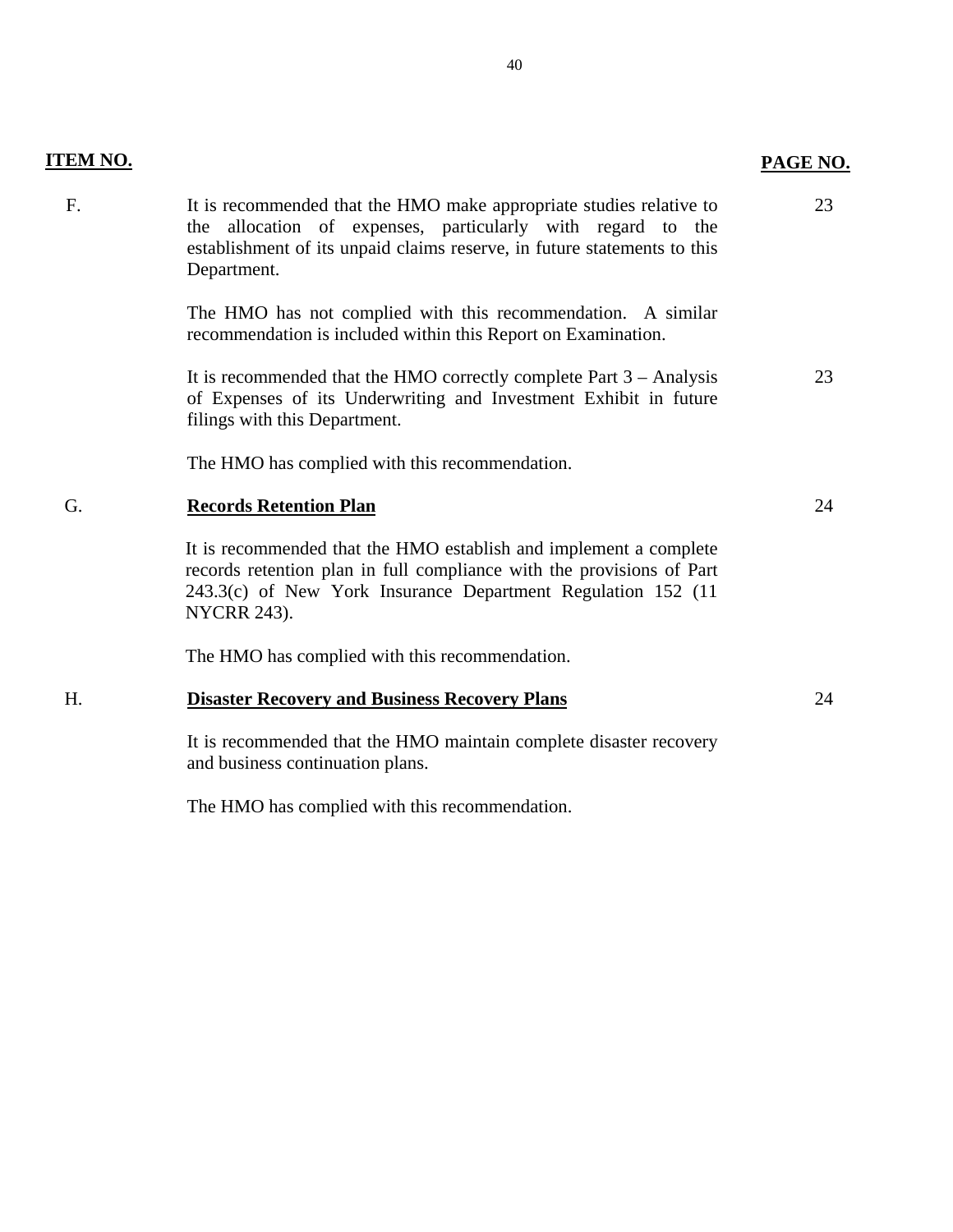# **PAGE NO.**

32

33

33

# **ITEM NO.**

# I. **Claims Processing**

31 It is recommended that the HMO comply with the requirements of Section 3224-a of the New York Insurance Law, and make appropriate payment of all claims within the forty-five (45) day period provided by the aforementioned section of the New York Insurance Law where there is not an appropriate reason for delay as specified in Section 3224-a(a) and (b) of the New York Insurance Law.

The HMO has not complied with this recommendation. A similar recommendation is included within this Report on Examination.

It is recommended that the HMO maintain all required columns within its central complaint log in compliance with New York Insurance Department Circular Letter Number 1(1978).

The HMO has complied with this recommendation.

Retroactive Terminations

It is recommended that IHA revise its procedures regarding retroactive terminations for non-payment so as to provide for all terminations for non-payment to take place within the thirty (30) day grace period included within its contracts or amend its contracts to provide for the present practice.

The HMO has complied with this recommendation.

It is recommended that,

a. IHA either review and process all previously denied claims and any current pended claims for the members of retroactively terminated groups during the period between the effective date of the cancellation and the date of the final notice of termination was made to such members, or,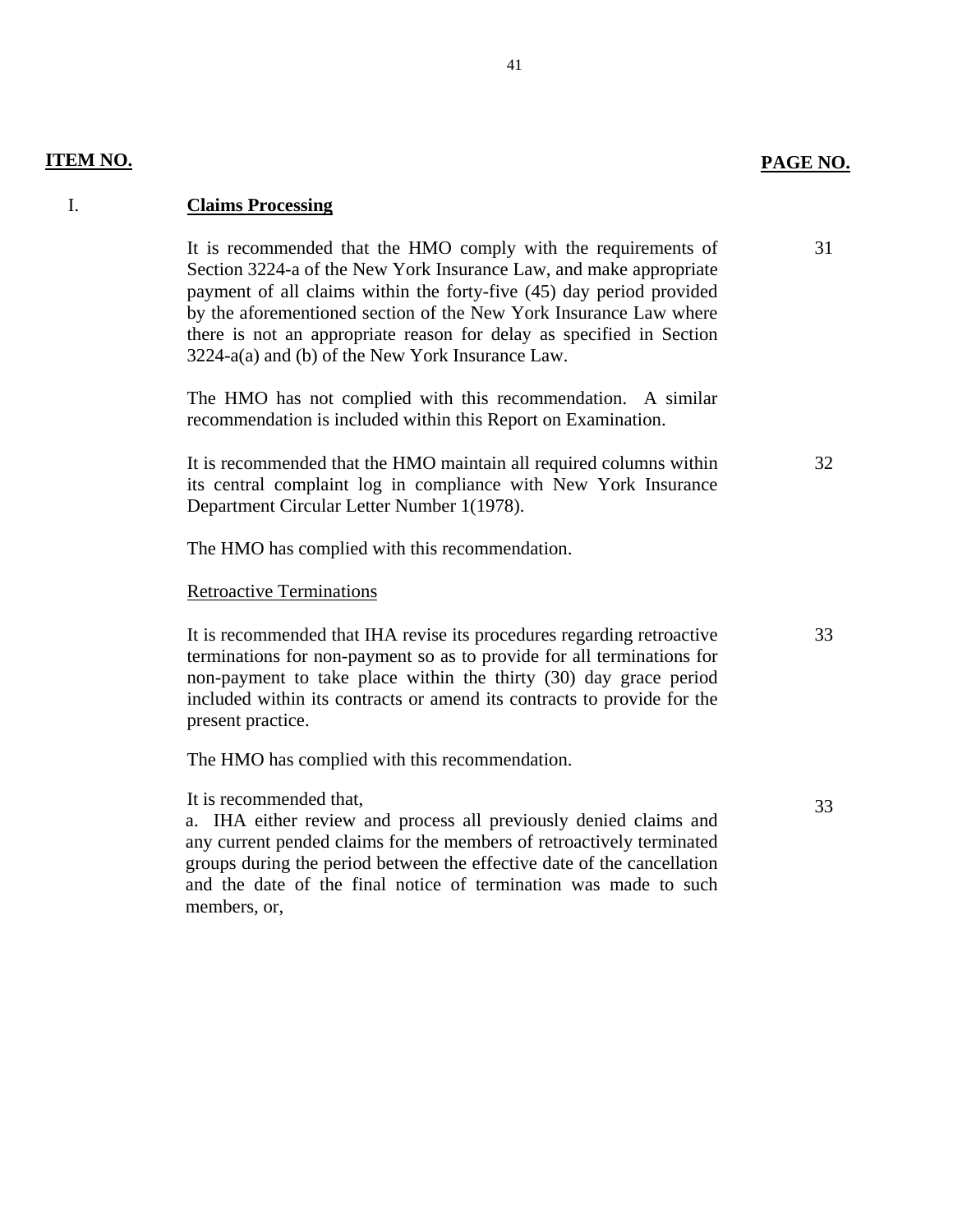| <b>ITEM NO.</b> |                                                                                                                                                                                                                     | PAGE NO. |
|-----------------|---------------------------------------------------------------------------------------------------------------------------------------------------------------------------------------------------------------------|----------|
| Ι.              | b. IHA send a notice to affected subscribers admitting the error and<br>ask the affected subscribers to resubmit the claims, and send a notice to<br>all affected providers informing them to resubmit such claims. | 33       |
|                 | The HMO has complied with this recommendation.                                                                                                                                                                      |          |
| J.              | <b>Schedule M</b>                                                                                                                                                                                                   | 34       |
|                 | It is recommended that the HMO include only data applicable to its<br>operations within its Schedule M.                                                                                                             |          |
|                 | The HMO has not complied with this recommendation. A similar<br>recommendation is included within this Report on Examination.                                                                                       |          |
| K.              | <b>Emergency Room Services</b>                                                                                                                                                                                      | 35       |
|                 | It is recommended that the HMO pay all emergency room services in<br>compliance with Section 4900(3) of the New York Public Health Law.                                                                             |          |
|                 | The HMO has complied with this recommendation.                                                                                                                                                                      |          |
| L.              | <b>Grievance Procedures</b>                                                                                                                                                                                         |          |
|                 | It is recommended that IHA comply with Section $4408-a(d)(11)(ii)$ of<br>the New York Public Health Law and resolve all grievance appeals<br>within the required time frame.                                        | 35       |
|                 | The HMO has complied with this recommendation.                                                                                                                                                                      |          |
|                 | It is recommended that IHA refrain from having the same individual who<br>made the initial determination on a matter resulting in a grievance appeal<br>also make the final determination on such grievance appeal. | 36       |
|                 | The HMO has complied with this recommendation.                                                                                                                                                                      |          |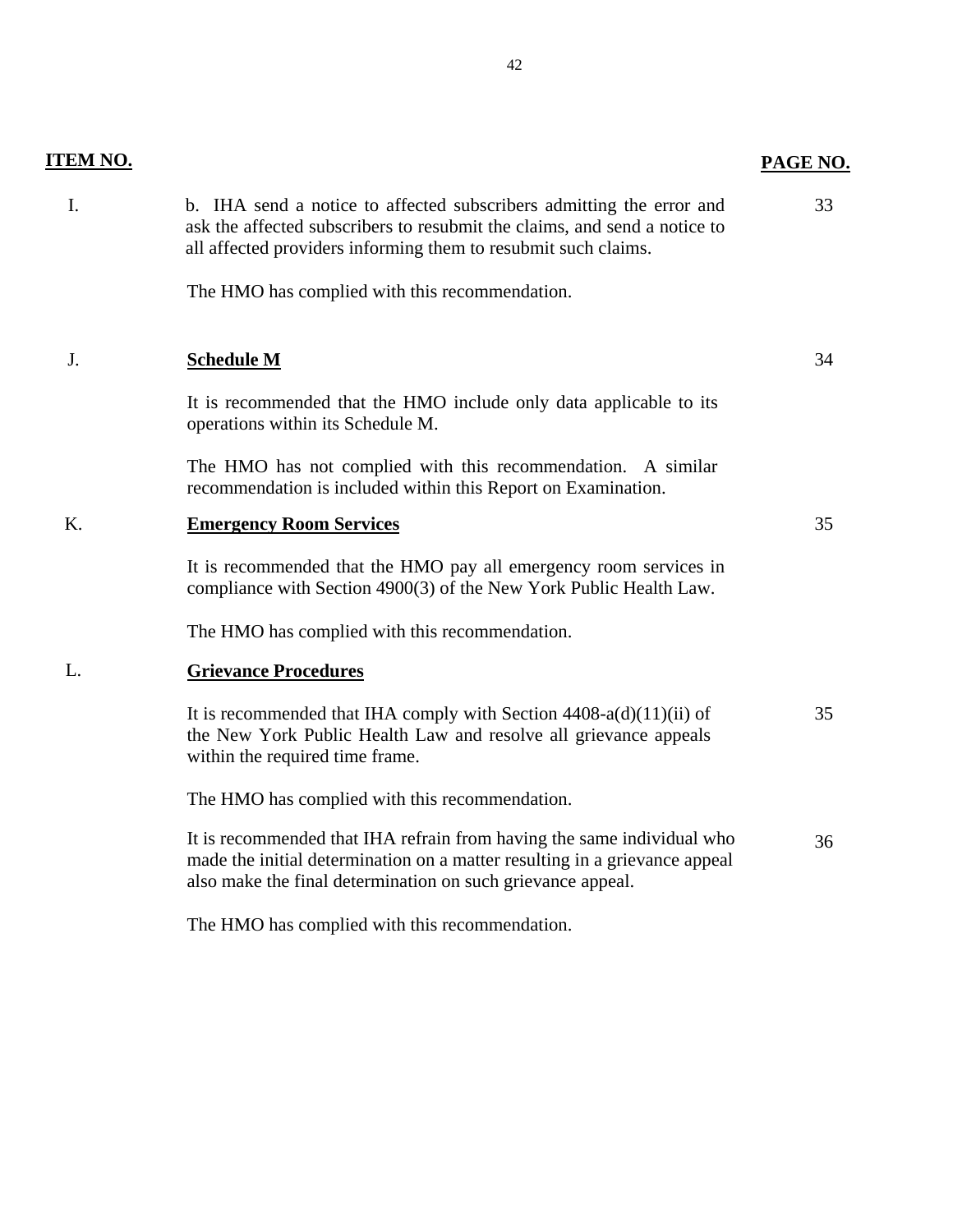# **8. SUMMARY OF COMMENTS AND RECOMMENDATIONS**

<span id="page-44-0"></span>The following is a summary of the comments and recommendations made in the body of

this report:

**ITEM NO. PAGE NO.**

# A. **Accounts and Records** 19

It is once again recommended that the HMO make appropriate studies relative to the allocation of expenses in future statements to this Department.

# B. **Enrollment Data** 20

It is recommended that the HMO file electronic corrections to its annual statement at the time that it sends in a revised hard copy filing to this Department's Health Bureau.

# C. **Prompt Payment** 30

It is recommended that the HMO comply with the requirements of Section 3224-a of the New York Insurance Law, and make appropriate payment of all claims within the forty-five (45) day period provided by the aforementioned section of the New York Insurance Law where there is not an appropriate reason for delay as specified in Section 3224-a(a) and (b) of the New York Insurance Law.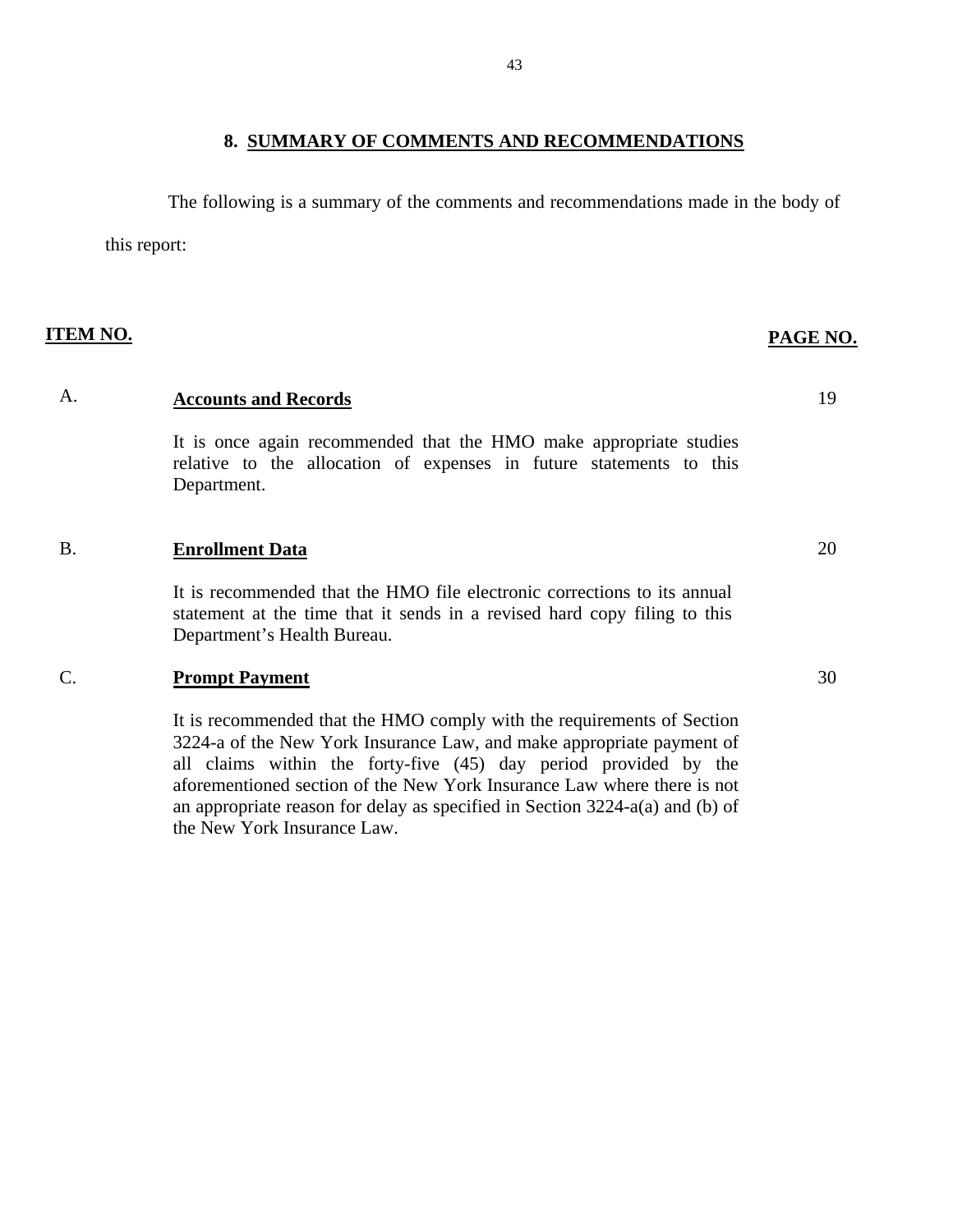44

# **ITEM NO.**

# D. **Utilization Review** 33

It is recommended that the HMO file its biennial reports as required to be made by utilization review agents in compliance with Section 4901(a) of the New York Insurance Law.

# E. **Schedule M** 34

It is recommended that the HMO complete its Schedule M annual statement filing correctly by reporting grievances in Table 1 and utilization appeals in Table 2.

# F. **Healthy NY Review**

- 1. It is recommended that the HMO request proof of income from 35 enrollees (individuals and sole proprietors) upon renewal in compliance with New York Insurance Department Regulation No. 171, Part 362-2.5(b) (11 NYCRR 362.2.5(b)).
- 2. It is recommended that the HMO, on a periodic basis, conduct a 35 review of its data relative to Healthy NY enrollees to ensure the accuracy of such data.
- 3. It is recommended that the HMO maintain documents (i.e. proof of 36 residence and income) submitted by the enrollees during the examination period in accordance with New York Insurance Department Regulation No. 152 Part 243.2(a) (11 NYCRR 243.2(a)) and New York Insurance Department Part 243.2(b)(8) (11 NYCRR  $243.2(b)(8)$ ).

# G. **Commissions** 37

It is recommended that the HMO, pursuant to Section 4312(a) of the New York Insurance Law and Part 52.42(e) of New York Insurance Department Regulation 62 (11 NYCRR 52.42(e)), refrain from paying commissions to its brokers in excess of its commission rates filed with this Department.